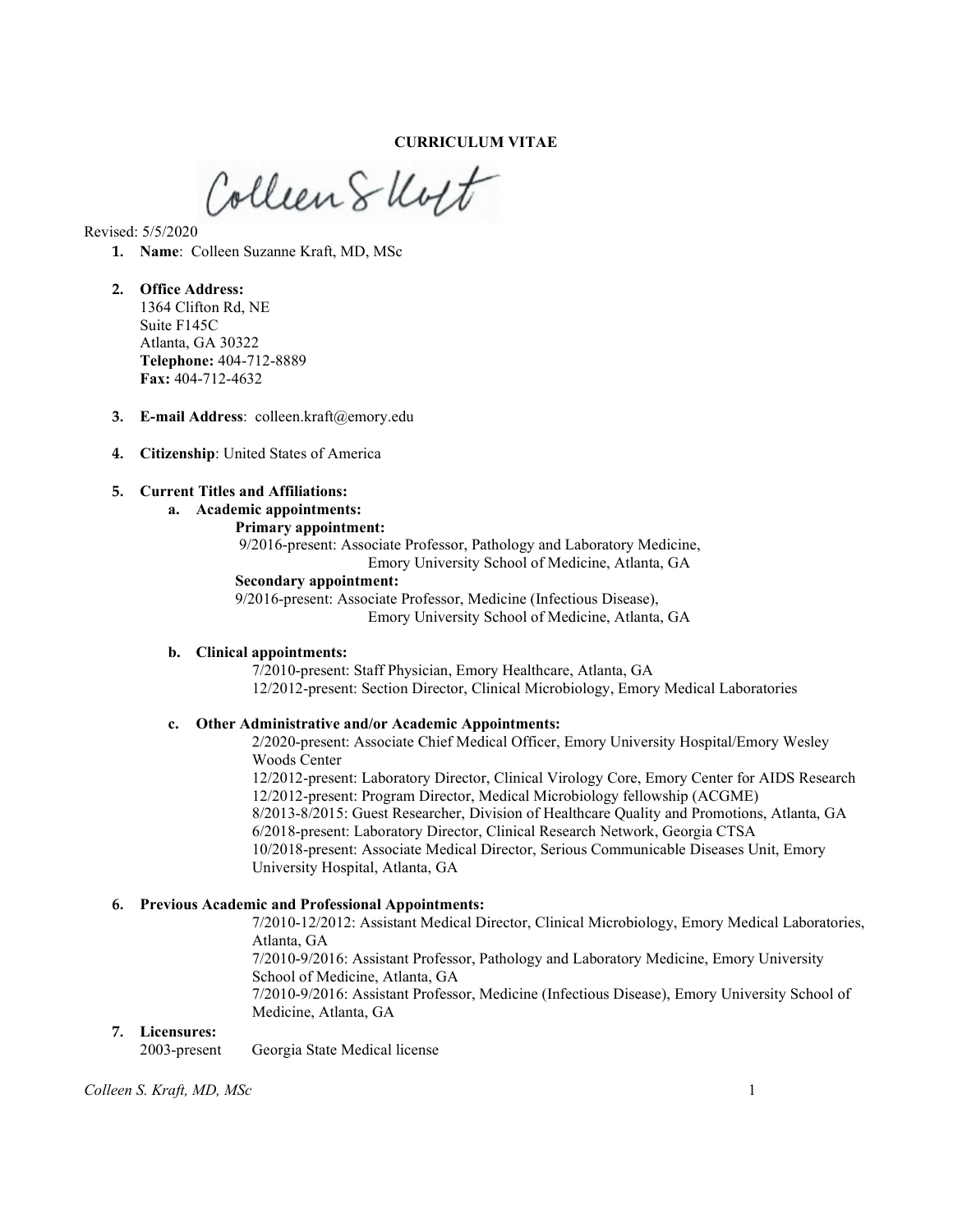# 8. Specialty Boards:

| 2006.2015  | Diplomate, American Board of Internal Medicine                                      |
|------------|-------------------------------------------------------------------------------------|
| 2009, 2019 | Diplomate, American Board of Internal Medicine, Subspecialty of Infectious Diseases |
| 2011       | Diplomate, American Board of Pathology, Subspecialty of Medical Microbiology        |

# 9. Education:

| 1994-1998 | B.A., Biology, Taylor University, Upland, IN, magna cum laude |
|-----------|---------------------------------------------------------------|
| 1998-2002 | M.D., Indiana University School of Medicine, Indianapolis, IN |
| 2011-2013 | M.Sc., Clinical Research, Emory University, GA                |

# 10. Postgraduate Training:

| 2002-2005 | Resident, Internal Medicine, Emory University, Atlanta, GA                           |
|-----------|--------------------------------------------------------------------------------------|
|           | Program Director: Joyce Doyle, MD                                                    |
| 2005-2006 | Fellow, Division of Infectious Diseases, Emory University, Atlanta, GA               |
| 2007-2009 | Program Director: Wendy S. Armstrong, MD                                             |
| 2006-2007 | Chief Resident, Internal Medicine, Atlanta VA Medical Center, Atlanta, GA            |
|           | Supervisor: W. Virgil Brown, MD                                                      |
| 2009-2010 | Fellow, Medical Microbiology, Department of Pathology, Emory University, Atlanta, GA |
|           | Program Director: Angela M. Caliendo, MD/PhD                                         |
|           |                                                                                      |

|      | 11. Continuing Professional Development Activities               |
|------|------------------------------------------------------------------|
| 2012 | Junior Faculty Development Course, Emory University              |
| 2014 | AAMC Early Career Women Faculty Professional Development Seminar |

# 12. Committee Memberships:

# a. National/International:

| 2010-2019       | Expert Panel Member, Laboratory Medicine Best Practices, American Society of            |
|-----------------|-----------------------------------------------------------------------------------------|
|                 | Microbiology (ASM)                                                                      |
| $2019$ -present | Chair, Laboratory Medicine Best Practices Committee, American Society of                |
|                 | Microbiology (ASM)                                                                      |
| 2013            | Reviewer, Subcommittee on Antimicrobial Susceptibility Testing, Clinical and            |
|                 | Laboratory Standards Institute                                                          |
| 2013-2017       | Scientific/Technical Lead, C. difficile guidelines, Laboratory Medicine Best Practices, |
|                 | ASM                                                                                     |
| 2014-2016       | Member, Training and Education Committee, Association for Molecular Pathology           |
| 2014            | Participant, Ebola Expert Panel, Mitre Corporation                                      |
| 2014-2016       | Steering committee member, NIH Medical Countermeasures for Ebola clinical trial         |
| 2015            | Participant, WHO Meeting on Clinical Aspects of the Ebola Virus Disease, Geneva,        |
|                 | Switzerland                                                                             |
| 2020            | State of Georgia, Governor's Coronavirus Taskforce                                      |
| 2020            | Advisory Member on Coronavirus, NCAA                                                    |
| 2020            | Advisory Member on Coronavirus, Georgia Chamber of Commerce                             |
| Institutional:  |                                                                                         |

| 2006-2007       | Member, Atlanta VAMC Ethics Committee                                               |
|-----------------|-------------------------------------------------------------------------------------|
| 2010-2011       | Infectious diseases liaison, Wesley Woods Center Infection Control Committee        |
| $2010$ -present | Key clinical faculty member, Emory University SOM: Infectious Diseases Fellowship   |
|                 | Clinical Competencies and Promotions Committee: Quarterly meeting as a key clinical |
|                 | faculty member for the ID fellowship                                                |
| $2010$ -present | Member, Division of Infectious Diseases Fellowship Recruitment Committee            |
| $2010$ -present | Member, Department of Pathology Residency Recruitment Committee                     |
| $2010$ -present | Member, Emory Healthcare Antibiotic Utilization Committee: Microbiology liaison,    |

Colleen S. Kraft, MD, MSc 2

 $$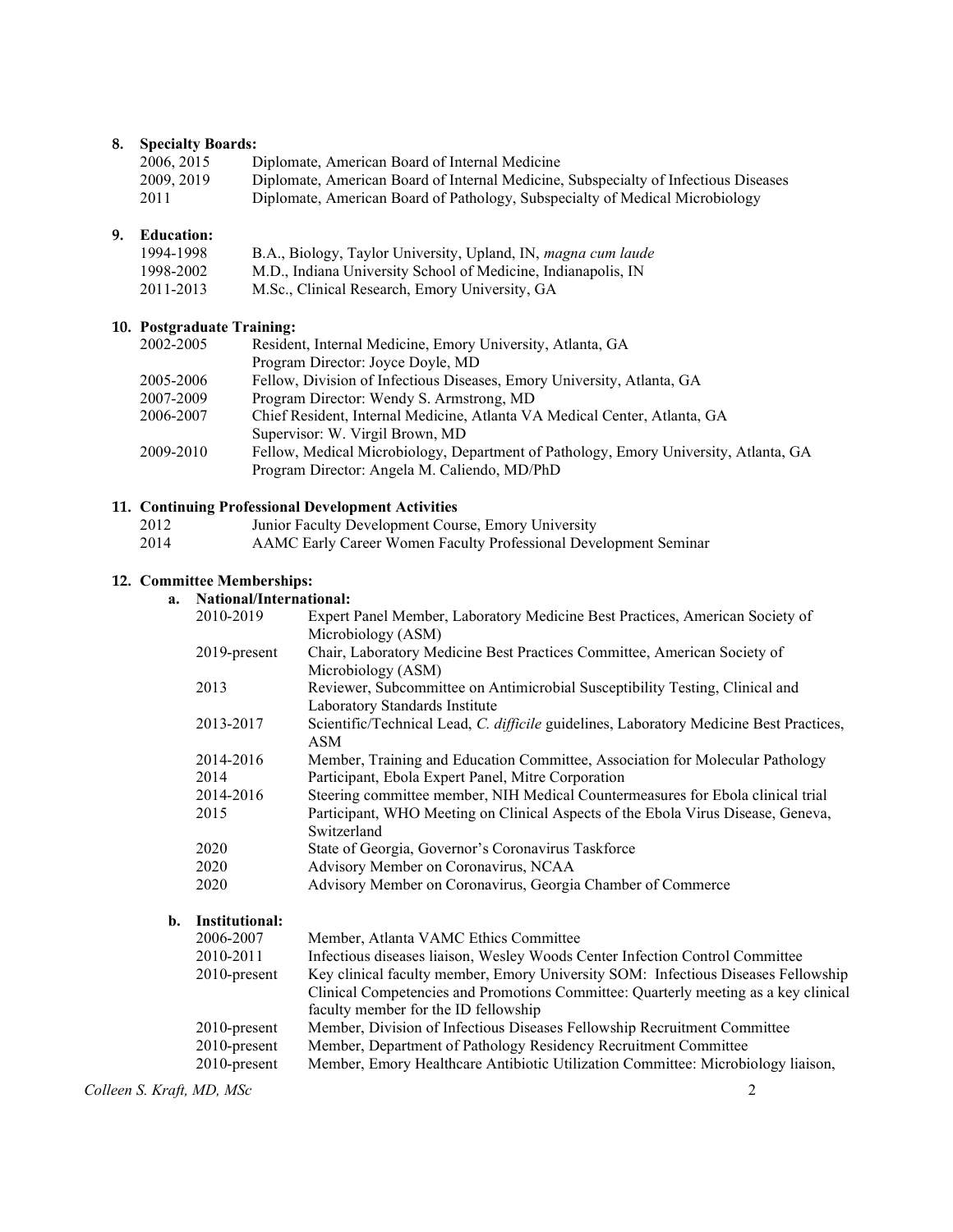|                 | present antibiograms, work with ID clinicians on cascade reporting of antibiotics        |
|-----------------|------------------------------------------------------------------------------------------|
| $2013$ -present | Member, Atlanta Clinical Translational Science Institute, Scientific Advisory Committee, |
|                 | Clinical Research Network                                                                |
| 2014            | Member, Clinical Effectiveness for Septicemia: Healthcare committee with Deloitte        |
|                 | consulting evaluating efficiencies related to sepsis DRG                                 |
| 2014-2015       | DSMB member, Vitamin D in Ventilated ICU Patients, Emory University                      |
| 2014-2016       | Member, Emory University Dean's Faculty Advisory Committee,                              |
| 2014-2015       | Faculty Advisor, Emory Christian Medical and Dental Association                          |
| $2014$ -present | Mentor, Emory American Medical Women's Association                                       |
| 2014-2015       | Mentor, Clinical Research Conference, Emory MSTP                                         |
| 2015-2017       | Member, Department of Medicine Research Community Steering Team                          |
| $2015$ -present | Member, Emory Serious Communicable Diseases Steering Committee                           |
| $2016$ -present | Member, Internal Advisory Board, Emory Antibiotic Resistance Center                      |

### 13. Grant Review Activities

#### National/International:

- 2012 Member, Special Emphasis Panel, CDC, for IP12-003 "The Incidence of Community Associated Influenza and Other Respiratory Infections in the United States"
- 2016 Member, Special Emphasis Panel, CDC, for CK16-006:" Research on Technical Improvement of Personal Protective Equipment (PPE) to be used in Healthcare Settings for Infection Control, including Ebola and other Emerging Pathogens
- 2016 Peer Reviewer for the National Institute for Occupational Safety and Health (NIOSH) National Personal Protective Technology Laboratory (NPPTL) on Research Protocol entitled, "Performance Requirements and Test Methods for Head Covers, Footwear Covers, Aprons, and Glove/Protective Clothing Interface Regions"
- 2016 Member, NIH Study Section, Non-HIV Infectious Agent Detection/Diagnostics, Food Safety, Sterilization, Disinfection and Bioremediation (ZRG1 IDM-V (12))
- 2016 Peer Reviewer for the National Institute for Occupational Safety and Health (NIOSH) National Personal Protective Technology Laboratory (NPPTL) on Research Protocol entitled, "Projectile Fluid Resistance and Flammability of respirators and Other Personal Protective Equipment""
- 2017 Member, NIH Study Section, ZRG1 IDM-V (50) S: AMR Challenge (Blue Ribbon Panel)
- 2017 Member, Special Emphasis Panel, CDC, for 2016/01 ZCK1 GCA (36) R
- 2017 Member, NIH Study Section, Non-HIV Infectious Agent Detection/Diagnostics, Food Safety, Sterilization, Disinfection and Bioremediation (ZRG1 IDM-V (12))
- 2018 Member, expert panel on Antibiotic resistance, GAO meeting at National Academy of Sciences, as a review of federal preparedness

#### Institutional:

2014, 2015 Reviewer, University Research Committee, Biological and Health Sciences, Emory University

#### Manuscripts: (ad hoc reviewer)

- 2010-present Journal of Molecular Diagnostics
- 2010-present Journal of Medical Microbiology
- 2011-present Journal of Clinical Virology
- 2011-present Journal of Clinical Microbiology
- 2012-present American Journal of Clinical Pathology
- 2012-present Anaerobe
- 2012-present AIDS Research and Human Retroviruses
- 2013-present Journal of Global Antimicrobial Resistance
- 2013-present American Journal of Gastroenterology
- 2014-present Journal of Virological Methods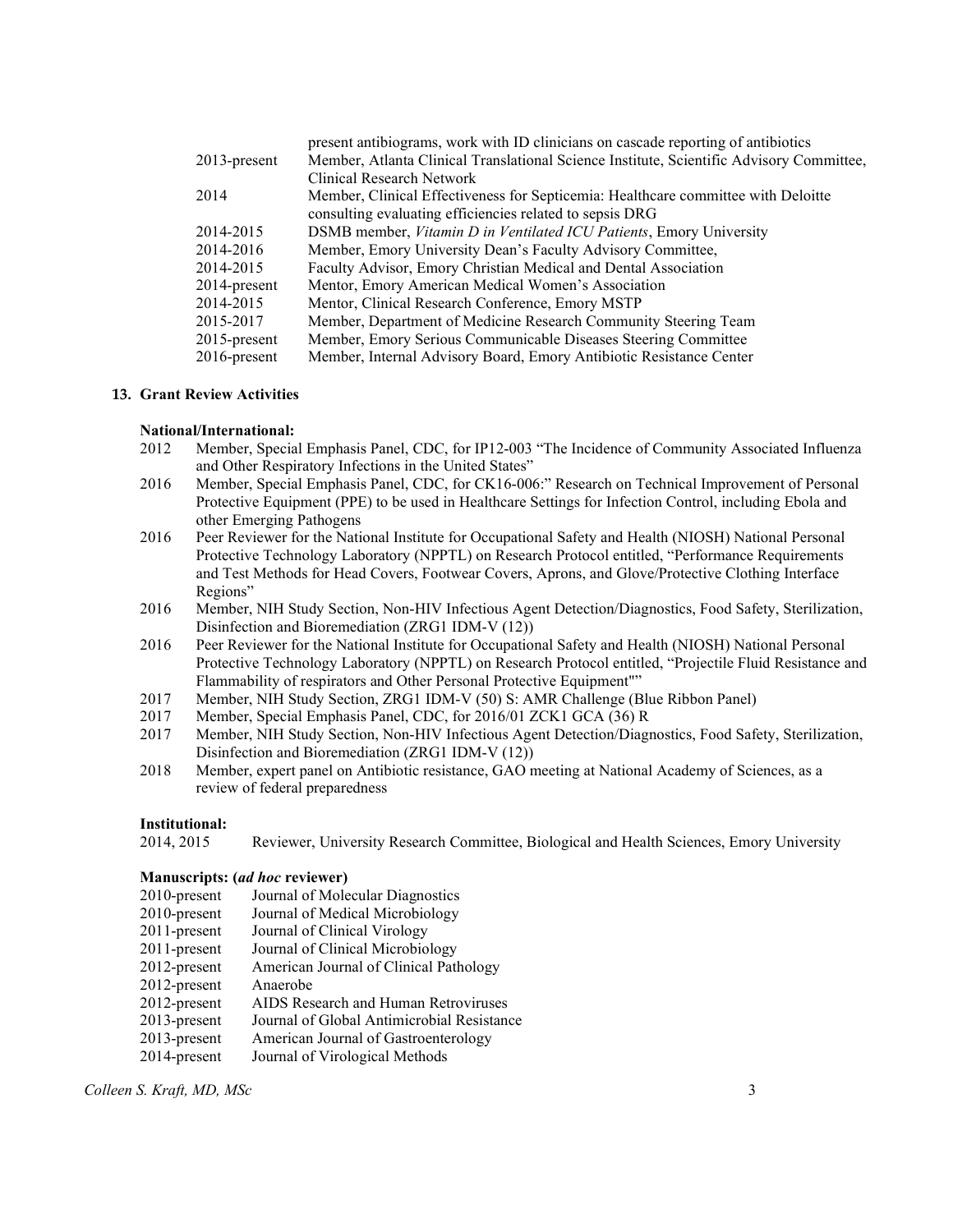| $2015$ -present | New England Journal of Medicine |
|-----------------|---------------------------------|
| $2015$ -present | Clinical Infectious Diseases    |
| $2015$ -present | Lancet                          |

# 14. Editorships and Editorial Boards:

| $2013$ -present | Member, Editorial Board, Journal of Clinical Microbiology       |
|-----------------|-----------------------------------------------------------------|
| 2014-2016       | Member, Editorial Board, American Journal of Clinical Pathology |
| $2015$ -present | Section Editor, Mini-review, Journal of Clinical Microbiology   |
| $2016$ -present | Member, Editorial Board, Journal of Clinical Virology           |

# 15. Honors and Awards:

| 2002 | Resident Achievement Award (chosen from a class of 80 interns), Emory University Department       |
|------|---------------------------------------------------------------------------------------------------|
|      | of Medicine                                                                                       |
| 2002 | $2nd$ place prize, Oral presentation, "Acute myocardial infarction in a high-risk patient masking |
|      | recurrent carbon monoxide poisoning", American College of Physicians (ACP), Savannah, GA          |
| 2009 | Emory University Funds for Innovative Teaching (FIT) Award, "Computerization of microbiology      |
|      | vignettes as a tool to teach microbiology and infectious diseases pathology to healthcare         |
|      | professionals" (Jeannette Guarner, Eileen Burd co-awardees)                                       |
|      | 2012-2014, 2017 Award recipient, NIH Loan Repayment Program                                       |
| 2012 | Mentor, Infectious Diseases Society of America (IDSA) Medical Scholars Award (recipient:          |
|      | Denise McCulloch)                                                                                 |
| 2013 | Emory University Funds for Innovative Teaching (FIT) Award, "Virtual Microbiology Rounds: A       |
|      | tool to extend teaching clinical microbiology and infectious diseases pathology to healthcare     |
|      | trainees at Emory remote sites" (Eileen Burd, Jesse Jacob co-awardees)                            |
| 2015 | Young Investigator Award, Pan American Society of Clinical Virology                               |
| 2015 | Mentor, Infectious Diseases Society of America (IDSA) Medical Scholars Award (John Haydek)        |
| 2015 | Distinguished Service Alumna Award, Taylor University                                             |
| 2015 | The Daisy Team Award Member of the Ebola Team, received at the National Patient Safety            |

- 2015 The Daisy Team Award, Member of the Ebola Team, received at the National Patient Safety Foundation meeting
- 2016 Honorary member, The Sir William Osler Society, Emory University School of Medicine
- 2017 Shanta M. Zimmer Mentoring Award, Division of Infectious Diseases
- 2017 Department of Medicine, Emory University, Research Mentoring Award
- 2017 Emory School of Medicine Mentoring Award
- 2018 2018 SSCI Mentor of the Year Award Postgraduate Division
- 2019 Woodruff Leadership Academy, Emory University
- 2019 Faculty Dragon Award, Office of Research Administration

# 16. Society Memberships:

| $2005$ -present | American Federation for Medical Research                               |
|-----------------|------------------------------------------------------------------------|
| $2005$ -present | Fellow, Infectious Disease Society of America/HIV Medicine Association |
| 2008-present    | American Society for Microbiology                                      |
| $2010$ -present | Pan-American Society for Clinical Virology                             |
| $2015$ -present | Fellow, Southern Society for Clinical Investigation                    |
| 2015-2017       | Association of Molecular Pathologists                                  |
|                 |                                                                        |

# 17. Organization of Conferences

# National and International:

| 6/2012 | American Society of Microbiology (ASM), 112 <sup>th</sup> General Meeting, San Francisco, CA |
|--------|----------------------------------------------------------------------------------------------|
|        | Symposium convener: Getting By or Getting Along? Multidisciplinary Cases in Enhancing        |
|        | Patient Care from the Laboratory to the Bedside                                              |
| 5/2013 | American Society of Microbiology (ASM), 113 <sup>th</sup> General Meeting, Denver, CO        |
|        | Symposium convener: Current Microbiological Perspective from Historical Retrospect           |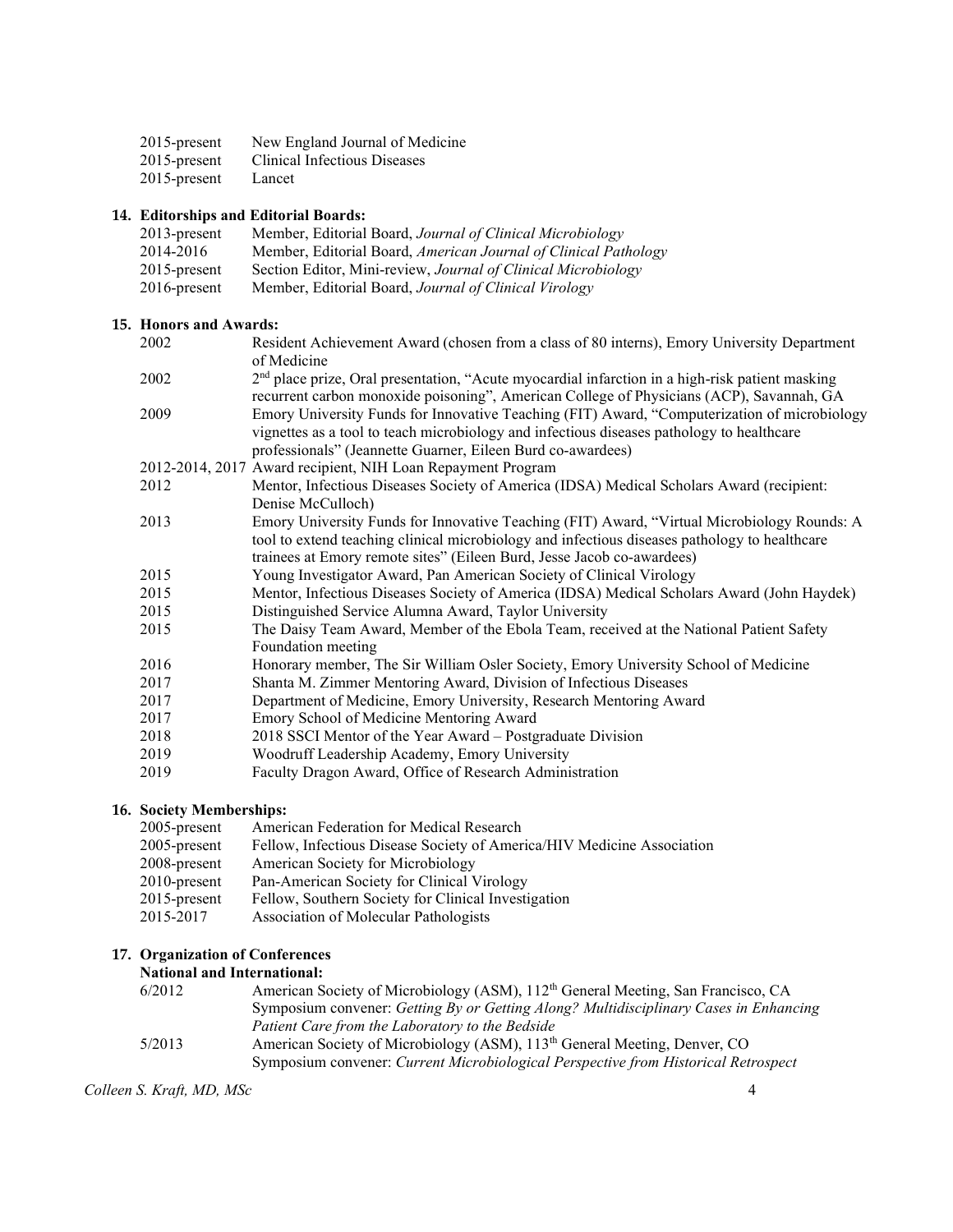| 5/2014 | American Society of Microbiology (ASM), 114 <sup>th</sup> General Meeting, Boston, MA       |
|--------|---------------------------------------------------------------------------------------------|
|        | Symposium convener: Fecal Microbiota Transplantation: From Practical to Practice to Promise |
| 5/2016 | Clinical Virology Symposium (CVS), 32 <sup>nd</sup> Meeting, Daytona Beach, FL              |
|        | Symposium convener: Laboratory Diagnosis of Viral Infections                                |
| 6/2018 | ASM Microbe, General Meeting, Atlanta, GA                                                   |
|        | Symposium convener: ID Fellows 101                                                          |
| 6/2019 | ASM Microbe, General Meeting, Atlanta, GA                                                   |
|        | Symposium convener: ID Fellows 101: Advances from the Bench to the Clinic                   |
|        |                                                                                             |

# Institutional:

| 2010-2017 | Annual Career Retreat for Infectious Diseases fellows; organize and plan a half-day session to |
|-----------|------------------------------------------------------------------------------------------------|
|           | discuss career and grant funding opportunities with faculty                                    |
| 2019      | Convener and moderator, Emory University's Serious Communicable Diseases Program Ebola         |
|           | Scientific Symposium, Rollins School of Public Health, Atlanta, GA                             |
| 2019      | Program organizer, Living Ebola's Learning Curve: Impacting the Future, CDC, Atlanta, GA       |

# Administrative Positions:

| 2014-2018 | Member, Organizing Committee for the Clinical Virology Symposium, American Society of |
|-----------|---------------------------------------------------------------------------------------|
|           | Microbiology                                                                          |
| 2017-2019 | Member, Organizing Committee for American Society of Microbiology (ASM), CPHM track   |

# 18. Clinical Service Contributions:

- a. 2010-2011: Infectious Diseases consultant for Wesley Woods Hospital
	- i. Served as campus Infection Control physician with 2 infection control practitioners
	- ii. Performed infectious diseases consultation 26 weeks for the geriatric hospital and long term acute care
	- iii. Consultant for campus nursing home, Budd Terrace
- b. Medical Director, Microbiology section, Emory Medical Laboratories
	- i. Answer daily questions from physicians and other healthcare providers relating to the usage of the clinical microbiology laboratory and other infectious disease diagnostic questions
	- ii. Send out weekly influenza surveillance data for Emory Healthcare
	- iii. Attend bimonthly leadership meetings for microbiology laboratory for decision-making regarding staff and test menu for the laboratory
	- iv. Provide support and serve as a resource for microbiology technologists and supervisors relating to orders placed by healthcare providers
	- v. Lead daily microbiology rounds with infectious diseases clinical teams
	- vi. Present data to the Antibiotic Utilization committee relating to antibiograms
	- vii. Review/approve response to regulatory agency findings
- c. General Infectious Diseases consult service at Emory University hospital
	- i. Consultant for infectious diseases service 4-6 weeks yearly
		- ii. Supervise infectious diseases fellow for Division of Infectious Diseases
		- iii. Supervise internal medicine residents for Department of Medicine
		- iv. Supervise medical students for Emory School of Medicine
		- v. Interact with infectious diseases pharmacist and pharmacy students
	- vi. Attend daily microbiology rounds
- d. Director, Clinical Virology Research Laboratory, (Service Center)
	- i. Employ via research grant coverage 3 full time medical technologists
	- ii. Validate new specimen types in a CLIA-certified environment
	- iii. Collaborate with researchers at Emory University and other sites nationally and internationally
	- iv. Laboratory performs 14,000-16,000 tests annually
	- v. Provide clinical trials consultation and support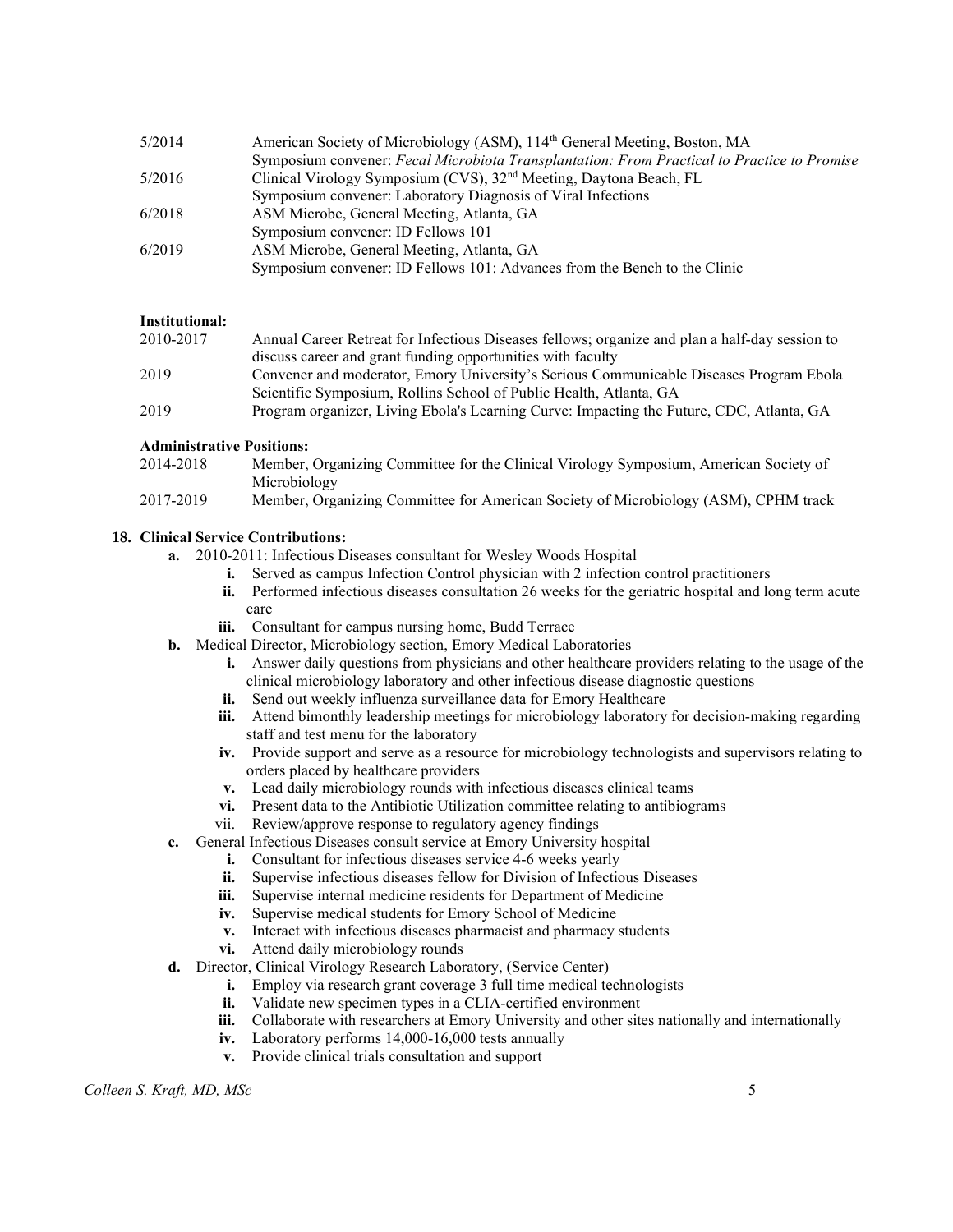- e. Infectious Diseases physician, Serious Communicable Diseases Unit
	- i. Served as administrative physician in the Unit on a daily basis
	- ii. Provided direct care to patients with Ebola virus disease in 2014
	- iii. Liaison to the clinical laboratory providing point of care testing

# 19. Community Outreach

### a. General:

2012-2013: Sunday school teacher, 4 year olds, All Souls Fellowship 2013-2014: Sunday school teacher, K-1<sup>st</sup> grade, All Souls Fellowship 2013-2014: Room parent, 1<sup>st</sup> grade, Intown Community school 2014-2015: Room parent, 2nd grade, Intown Community school 2016-2017: Room parent, 1st grade, Intown Community school 2018-2019: Room parent, 3rd grade, Intown Community school 2014-present: Board member, Project Mercy, Inc

# b. Media Appearances/Online Content:

Emory Press Conference: http://news.emory.edu/stories/2014/08/er\_ebola\_press\_coverage/campus.html NBC News: http://news.emory.edu/stories/2014/09/euh\_ebola\_team\_nbc\_interview/index.html Local NPR: http://wabe.org/post/ebola-patients-cured-released-atlanta-hospital

Emory Alumni Magazine: http://www.emory.edu/EMORY\_MAGAZINE/issues/2014/autumn/sidebars/doc.html New York Times: http://www.nytimes.com/2014/12/08/health/ebola-doctor-ian-crozier-return-from-the-edge-ofdeath-.html? $r=0$ 

Local NPR: http://wabe.org/post/emory-doctors-detail-treating-anonymous-ebola-patient-we-didnt-know-if-he-wasgoing-survive#.

National NPR: http://www.npr.org/blogs/goatsandsoda/2014/12/27/372903314/ebola-survivor-the-best-word-forthe-virus-is-aggression

NBCNews.com: http://www.nbcnews.com/storyline/ebola-virus-outbreak/magic-blood-emorys-ebola-plasma-bankn285996

MSNBCnews.com: http://www.nbcnews.com/health/not-glamorous-doc-universal-donor-fecal-transplants-1C9884982?franchiseSlug=healthmain

October 3, 2013, NBCNews.com: http://www.nbcnews.com/health/poop-pills-are-latest-way-cure-dangerous-c-diffinfections-8C11300066

January 21, 2014, Georgia Health News: http://www.georgiahealthnews.com/2014/01/unusual-transplant-unusualdonor/

March 14, 2016, WSB-TV, Doctors confirm patient at Emory has Lassa Fever:

https://www.wsbtv.com/news/local/dekalb-county/doctors-confirm-patient-at-emory-has-lassa-fever/159898483 December 24, 2016, Emory Department of Medicine, Microbiome Manipulation to Treat (or Prevent) Infections: https://www.youtube.com/watch?v=X6MyxBBRTZw

July 12, 2017, Woodruff Health Sciences Center, Regional Ebola treatment centers talk preparedness at NETEC Summit: http://news.emory.edu/stories/2017/07/netec\_2017\_regional\_ebola\_centers\_summit/

April 11, 2017, Fecal transplant replants microbial garden: http://news.emory.edu/stories/2017/04/kraft\_fmt\_video/ November 8, 2017- Emory Center for Faculty Development and Excellence: Differences and Partnerships in Scholarly Collaborations: Colleen Kraft: https://www.youtube.com/watch?v=ue3jqWlQvaA

Jan 13, 2019, WSB-TV, Number of flu cases in Georgia is 'staggering' but could be at peak, doctor says: https://www.wsbtv.com/news/local/dekalb-county/number-of-flu-cases-in-region-is-staggering-but-could-be-atpeak-doctors-say/901830995

Feb 1, 2019, Emory Pathology, Emory Pathology Weekly Webcast:

https://www.youtube.com/watch?v=hJozTezV2ps

May 3, 2019, LabRoots Seminar: Ebola Virus Disease - 2019 and Beyond: https://www.youtube.com/watch?v=rk4jVRGMkHY

June 22, 2019, Aspen Ideas Festival- The Power of Poop: https://www.aspenideas.org/speakers/colleen-kraft August 2, 2019, Woodruff Health Sciences Center- Dr. Colleen Kraft: Ebola Changed Me: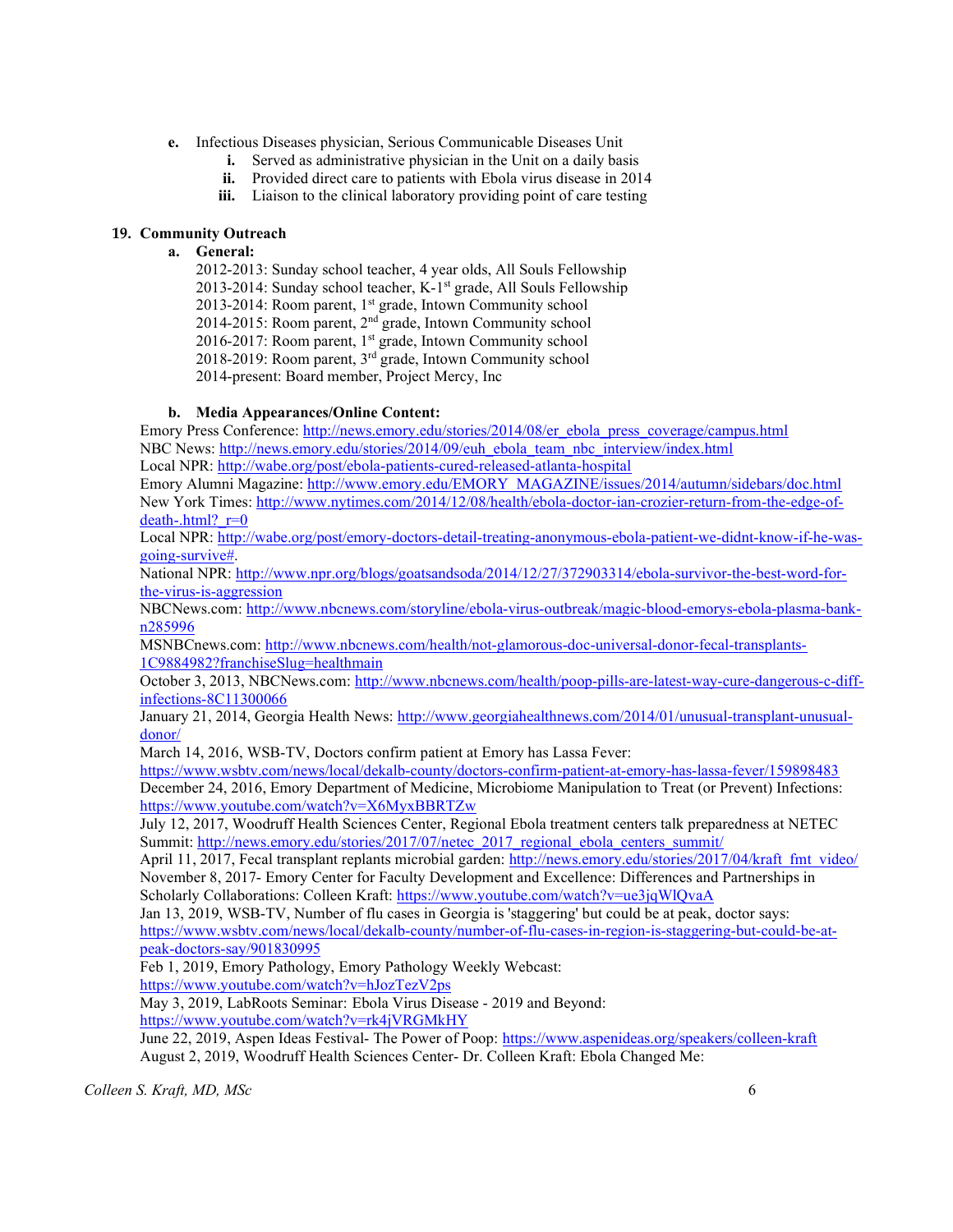https://www.youtube.com/watch?v=ymXJy0P5GpQ

August 2019, CAP Today. https://www.captodayonline.com/microbiome-swims-into-our-ken/

September 10, 2019, GPB radio, On Second Thought, https://www.gpbnews.org/post/second-thought-tuesday-sept-10-

2019?utm\_source=feedburner&utm\_medium=feed&utm\_campaign=Feed%3A+gpbnews%2FAtlantaRSS+%28Atla nta+RSS%29

Nov 17, 2019, ASM, https://asm.org/Articles/2019/November/Diagnosing-C-diff-Infections-for-Optimal-Patient-O Jan 23, 2020, Washington Post, How the new coronavirus differs from SARS, measles and Ebola:

https://www.washingtonpost.com/health/how-the-new-coronavirus-differs-from-sars-measles-andebola/2020/01/23/aac6bb06-3e1b-11ea-b90d-5652806c3b3a\_story.html

Jan 24, 2020, 11Alive, Answering your questions about the Wuhan coronavirus: https://www.11alive.com/article/news/health/coronavirus-questions-answers/85-b480d461-cd98-41c1-987a-702fbaed0b83

# 20. Formal Teaching:

# National Teaching

2014-present Centers for Disease Control Preparedness Training, Atlanta, GA Participated as a speaker for administrative, laboratory and clinical topics related to Ebola virus disease

# Local Teaching

#### Medical Technologist Teaching

| Skin and Soft Tissue Infections (1 contact hour) |
|--------------------------------------------------|
|                                                  |
|                                                  |
|                                                  |
|                                                  |
|                                                  |
|                                                  |
|                                                  |
|                                                  |

#### Masters of Science in Clinical Research

| February 19, 2013 | "Working with the Lab, with special attention to Multi-Center Trials", Research |
|-------------------|---------------------------------------------------------------------------------|
|                   | Colloquium course (1 contact hour)                                              |
| February 18, 2014 | "Working with the Lab, with special attention to Multi-Center Trials"           |
|                   | Research Colloquium course (1 contact hour)                                     |
| February 10, 2015 | "Working with the Lab, with special attention to Multi-Center Trials"           |
|                   | Research Colloquium course (1 contact hour)                                     |
| April 12, 2016    | "Time Management"                                                               |
|                   | Research Colloquium course (1 contact hour)                                     |

#### Masters of Sciences, Physician's Assistant Program

| February 4, 2009  | "Antiretroviral Treatment and Opportunistic Infection Prophylaxis in HIV patients" (2)<br>contact hours)                                                 |
|-------------------|----------------------------------------------------------------------------------------------------------------------------------------------------------|
| February 23, 2009 | "Vector Borne Diseases" (1 contact hour)                                                                                                                 |
| February 23, 2009 | "Genitourinary Infections" (1 contact hour)                                                                                                              |
| January 2010      | Instructor/Course Director for Immunology Module; 10 hours in preparation, lecture<br>development and question writing, and gave the following lectures: |
| January 5, 2010   | Lecture 1: "Introduction to Immunology"                                                                                                                  |
| January 7, 2010   | Lecture 2: "Hypersensitivity Reactions and Allergy"                                                                                                      |
| January 7, 2010   | Lecture 3: "Immune Deficiencies"                                                                                                                         |
| January 13, 2010  | Lecture 4: "Autoimmunity"                                                                                                                                |
|                   |                                                                                                                                                          |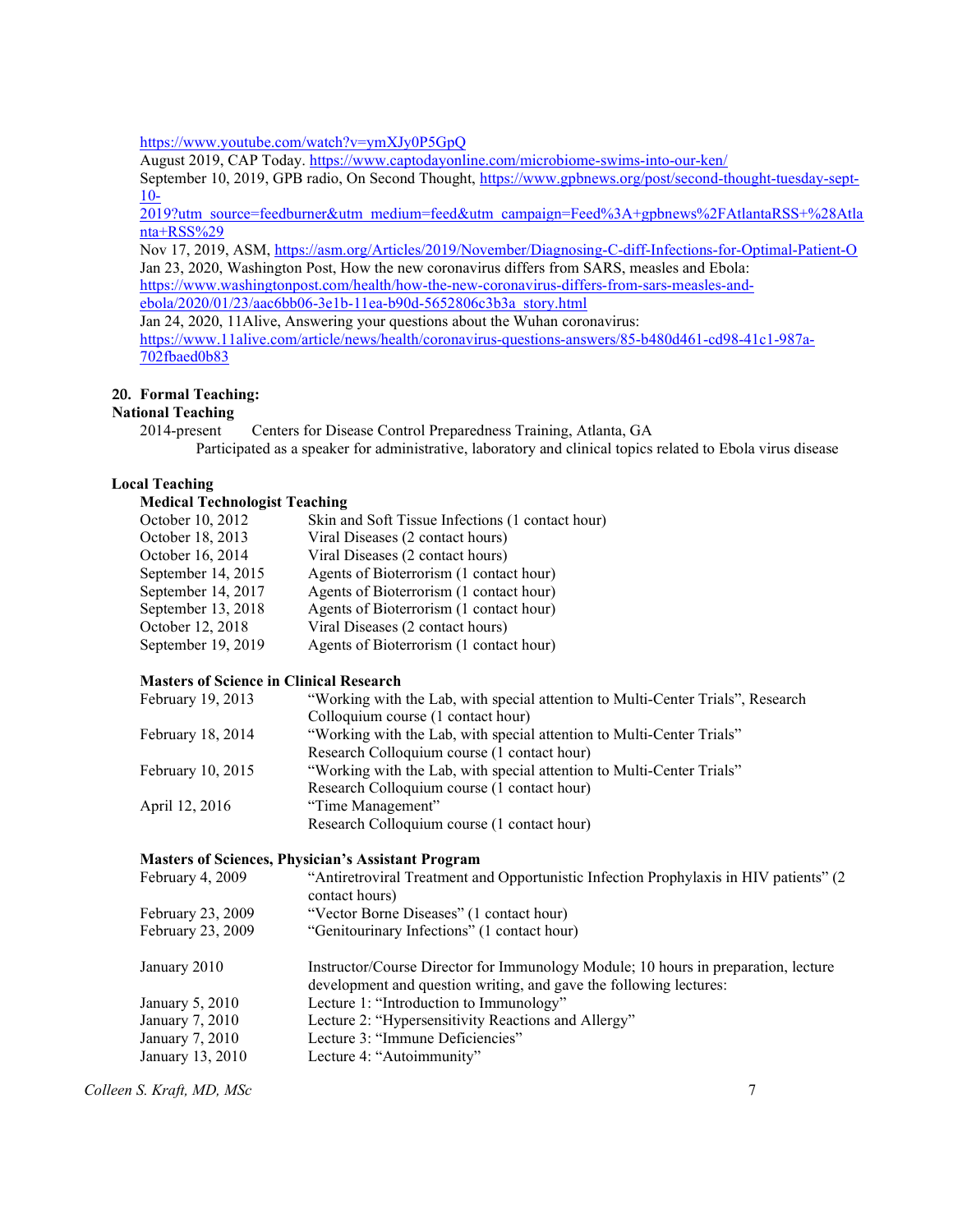| January 14, 2010   | Lecture 5: "Transplant Immunity"                                                                         |
|--------------------|----------------------------------------------------------------------------------------------------------|
| January 15, 2010   | Lecture 6: "Pharmacotherapy and Vaccination"                                                             |
| February 4, 2010   | "Antiretroviral Treatment and Opportunistic Infection Prophylaxis in HIV patients" (2)                   |
|                    | contact hours)                                                                                           |
| March 2, 2010      | "Vector Borne Diseases" (1 contact hour)                                                                 |
| March 2, 2010      | "Genitourinary Infections" (1 contact hour)                                                              |
| February 2,3, 2011 | "Antiretroviral Treatment and Opportunistic Infection Prophylaxis in HIV patients" (2)<br>contact hours) |

# Masters of Public Health

| January 25, 2013  | EPI/GH 558 Global Issues in Antimicrobial Resistance Lecture. "HIV-1 Resistance  |
|-------------------|----------------------------------------------------------------------------------|
|                   | Testing: Clinical Utility, Methods, Clinical Laboratory Issues (2 contact hours) |
| February 28, 2014 | EPI/GH 558 Global Issues in Antimicrobial Resistance Lecture. "HIV-1 Resistance" |
|                   | Testing: Clinical Utility, Methods, Clinical Laboratory Issues (2 contact hours) |
|                   |                                                                                  |

# Medical Students, Emory University

| Medical Students, Emory University |                                                                                          |
|------------------------------------|------------------------------------------------------------------------------------------|
| November 30, 2009                  | MS-1, Small group discussion leader, Infections, Antibiotics and Resistance,             |
|                                    | PROLOGUE II. (2 contact hours)                                                           |
| December 6, 2010                   | MS-1, Small group discussion leader, Infections, Antibiotics and Resistance,             |
|                                    | PROLOGUE II. (2 contact hours)                                                           |
| April 22, 2011                     | MS-4, Medical Student Education in Laboratory Medicine. (2 contact hours)                |
| October 11, 2011                   | MS-1, Small group discussion leader, Central Nervous System (CNS) Infectious – Case      |
|                                    | Discussion (2 contact hours)                                                             |
| November 7, 2011                   | MS-2, Lecturer, Introduction to Clinical Microbiology, SUMMATION (1 contact hour)        |
| November 8, 2011                   | MS-2, Lecturer, Micro Cases I, SUMMATION (1 contact hour)                                |
| November 11, 2011                  | MS-2, Lecturer, Micro Cases II, SUMMATION (1 contact hour)                               |
| February 26, 2012                  | MS-1, Lecturer, Respiratory Viral Infections, in Diseases of the lung parenchyma,        |
|                                    | pneumonia and other respiratory infections, antibiotics section of the Pulmonary Module, |
|                                    | MS-1 curriculum. (1 contact hour)                                                        |
| October 9, 2012                    | MS-1, Small group discussion leader, Central Nervous System (CNS) Infectious – Case      |
|                                    | Discussion. (2 contact hours)                                                            |
| November 5, 2012                   | MS-2, Lecturer, Introduction to Clinical Microbiology, SUMMATION. (1 contact hour)       |
| November 6, 2012                   | MS-2, Lecturer, Micro Cases I, SUMMATION. (1 contact hour)                               |
| November 11, 2012                  | MS-2, Lecturer, Micro Cases II, SUMMATION. (1 contact hour)                              |
| December 3, 2012                   | MS-1, Small group discussion leader Infections, Antibiotics and Resistance,              |
|                                    | PROLOGUE II. (2 contact hours)                                                           |
| April 25, 2013                     | MS-4, Medical Student Education in Laboratory Medicine. (2 contact hours)                |
| October 15, 2013                   | MS-2 Neurosciences Module, Small group discussion leader, Central Nervous System         |
|                                    | (CNS) Infectious - Case Discussion. (2 contact hours)                                    |
| November 8, 2013                   | MS-2, Lecturer, Introduction to Clinical Microbiology, SUMMATION. (1 contact hour)       |
| December 2, 2013                   | MS-1, Small group discussion leader Infections, Antibiotics and Resistance,              |
|                                    | PROLOGUE II. (2 contact hours)                                                           |
| February 20, 2014                  | MS-1, Lecturer, Respiratory Viral Infections, in Diseases of the lung parenchyma,        |
|                                    | pneumonia and other respiratory infections, antibiotics section of the Pulmonary Module, |
|                                    | MS-1 curriculum. (1 contact hour)                                                        |
| November 10, 2014                  | MS-2, Lecturer, Introduction to Clinical Microbiology, SUMMATION. (1 contact hour)       |
| May 12, 2015                       | MS-1, Small group discussion leader, Enteric Infections - Case Discussion. (2 contact    |
|                                    | hours)                                                                                   |
| September 29, 2015                 | MS-2 Neurosciences Module, Small group discussion leader, Central Nervous System         |
|                                    | (CNS) Infectious – Case Discussion. (2 contact hours)                                    |
| November 9, 2015                   | MS-2, Lecturer, Introduction to Clinical Microbiology, SUMMATION. (1 contact hour)       |
| November 30, 2015                  | MS-1, Lecturer, Infections, Antibiotics and Resistance, Prologue (2 contact hours)       |
|                                    |                                                                                          |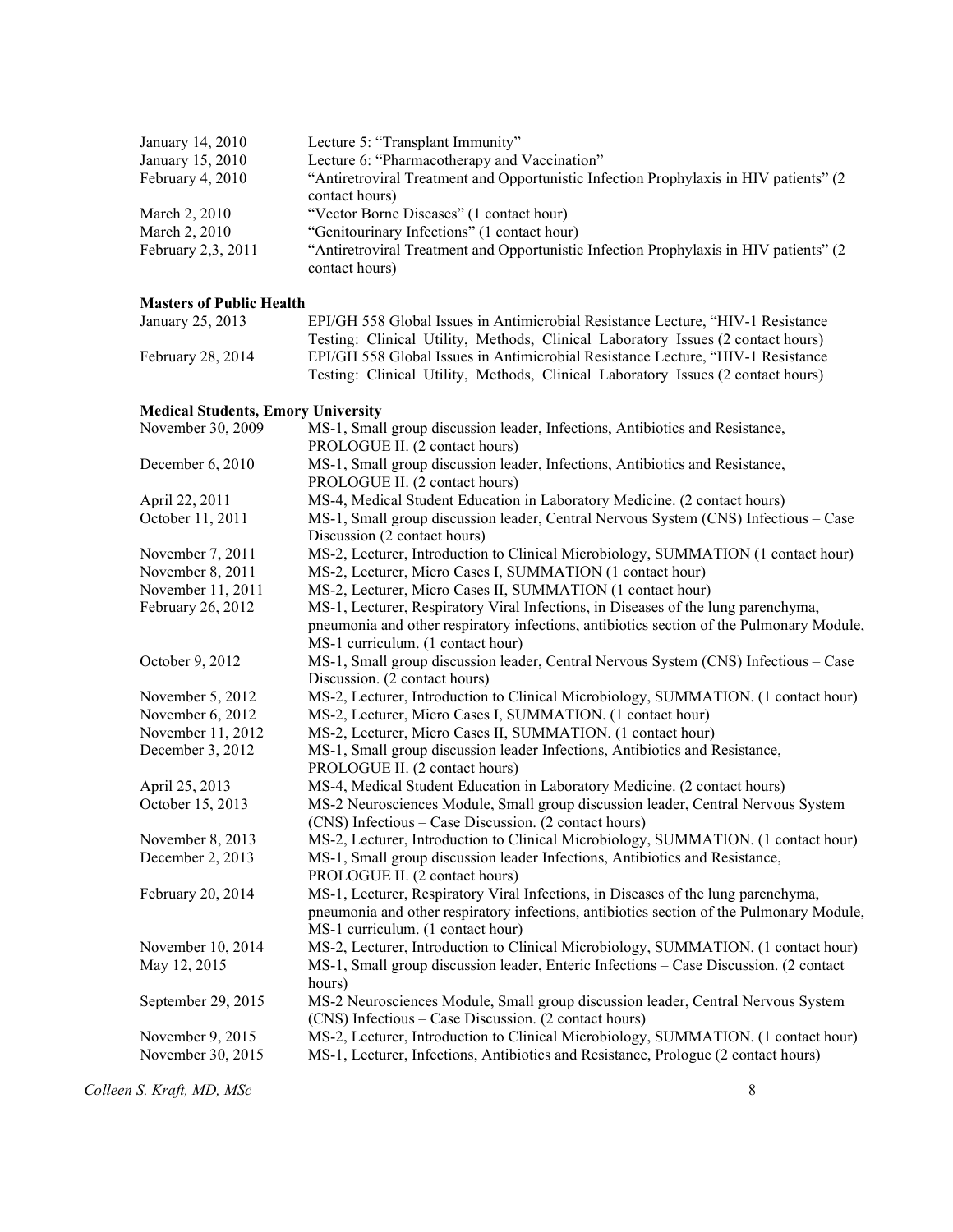| February $19, 2016$ | MS-1, Lecturer, Respiratory Viral Infections, in Diseases of the lung parenchyma,        |
|---------------------|------------------------------------------------------------------------------------------|
|                     | preumonia and other respiratory infections, antibiotics section of the Pulmonary Module, |
|                     | MS-1 curriculum. (1 contact hour)                                                        |
| November $7, 2016$  | MS-2, Lecturer, Introduction to Clinical Microbiology, SUMMATION. (1 contact hour)       |

# Pathology Residents, Emory University<br>2009-present Daily microbiol

Daily microbiology rounds, EUH Microbiology Laboratory, 5 hours/week

# Pathology Resident Microbiology Clinical Pathology Core Lecture Series (every other year curriculum)

| Bacterial stains and media (1 contact hour)                  |
|--------------------------------------------------------------|
| Anaerobes (1 contact hour)                                   |
| Review / Case studies / Practice questions (1 contact hour)  |
| Molecular Virology/Virology I (1 contact hour)               |
| Molecular Virology/Virology II (1 contact hour)              |
| Infection Control and Clinical Microbiology (1 contact hour) |
| Review / Case studies / Practice questions (1 contact hour)  |
| Molecular Virology/Virology I/II (1 contact hour)            |
| Infection Control and Clinical Microbiology (1 contact hour) |
| Review / Case studies / Practice questions (1 contact hour)  |
| Molecular Virology/Virology II (1 contact hour)              |
| Infection Control and Clinical Microbiology (1 contact hour) |
| Review / Case studies / Practice questions (1 contact hour)  |
|                                                              |

#### Internal Medicine Residents

| 2006-2007      | Chief Resident Morning report, VAMC, 5 hours/week                                   |
|----------------|-------------------------------------------------------------------------------------|
| July 1, 2009   | CMV Testing at Emory University Hospital. Department of Medicine Housestaff Noon    |
|                | Conference, Emory University Hospital. (1 contact hour)                             |
| August 7, 2009 | Blood Cultures 101, Department of Medicine Housestaff Noon Conference, Emory        |
|                | University Hospital. (1 contact hour)                                               |
| April 10, 2013 | Understanding and Manipulating the Lower Intestinal Microbiome to Address Recurrent |
|                | C. difficile Infection Department of Medicine Housestaff Noon Conference, Emory     |
|                | University Hospital. (1 contact hour)                                               |
| 2016-2017      | Coach, Emory University Internal Medicine coaching program (7 contact hours)        |

#### Infectious Disease fellows, Emory University

| $2010$ -present    | Rotation director, Microbiology monthly rotation                                                                 |
|--------------------|------------------------------------------------------------------------------------------------------------------|
| 2010-2017          | Co-director, annual Career/Research Day, 5 hours/year                                                            |
| December 11, 2010  | "The Job Search"; Division of Infectious Diseases Fellowship Research Retreat.                                   |
| January 21, 2012   | "De-Mystifying the Grant Process: How do I fund my project?";                                                    |
|                    | "Landing a Job: Piecing together your salary"; Career retreat, ID fellows                                        |
| February 2, 2013   | "Landing a Job: Piecing together your salary"; Career retreat, ID fellows                                        |
| August 22, 2013    | "Molecular Diagnostics for Infectious Diseases, Infectious Disease fellows Didactic                              |
|                    | Course. (2 contact hours)                                                                                        |
| February 8, 2014   | "Landing a job"; Career retreat, ID fellows                                                                      |
| August 20, 2014    | "Molecular Diagnostics for Infectious Diseases, Infectious Disease fellows Didactic<br>Course. (2 contact hours) |
| July 22, 2015      | "Molecular Diagnostics for Infectious Diseases, Infectious Disease fellows Didactic                              |
|                    | Course. (2 contact hours)                                                                                        |
| January 23, 2016   | "Leadership Development for Life", Career retreat, ID fellows                                                    |
| September 20, 2017 | "Molecular Diagnostics for Infectious Diseases, Infectious Disease fellows Didactic                              |
|                    | Course. (2 contact hours)                                                                                        |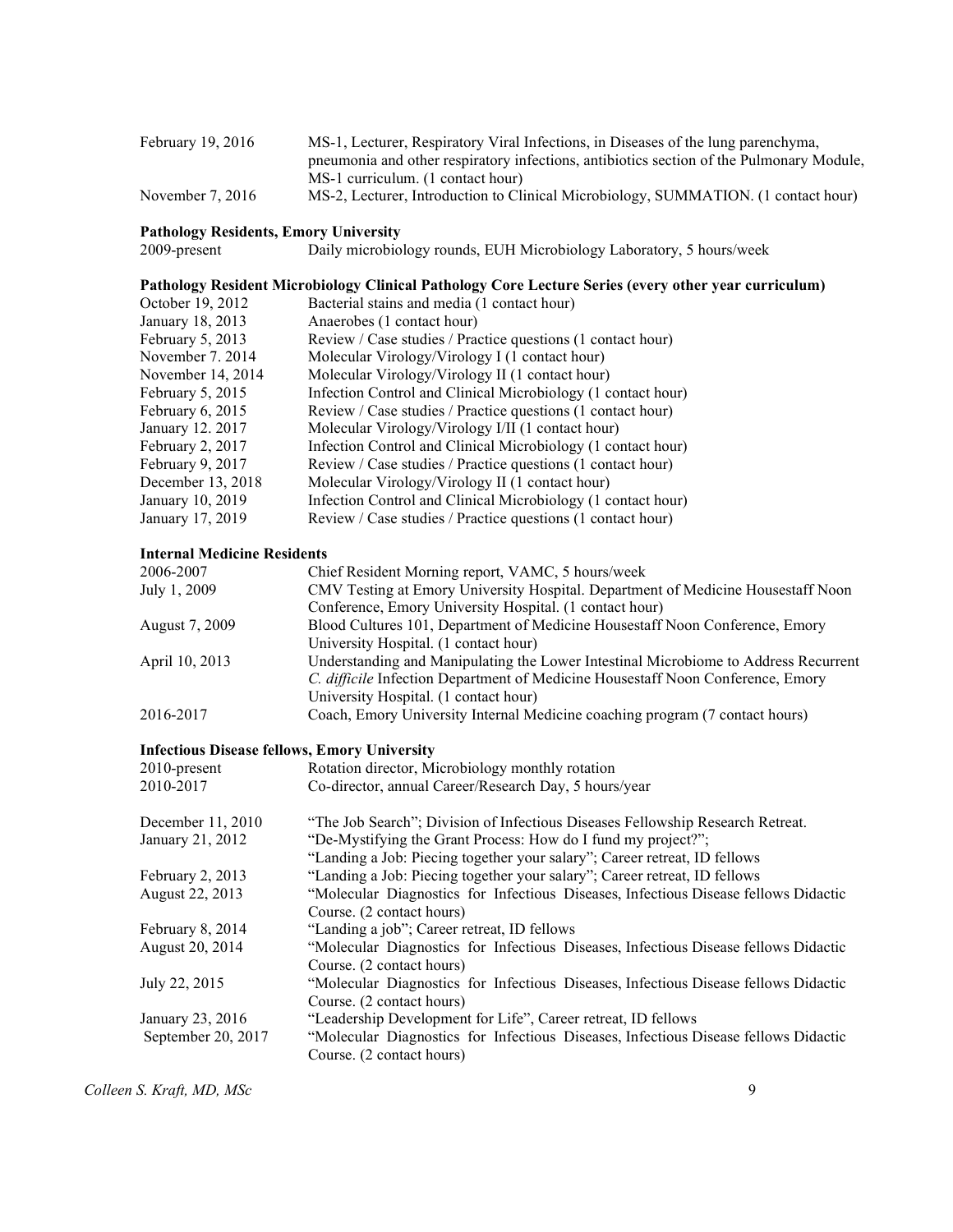| August 30, 2018    | "Molecular Diagnostics for Infectious Diseases, Infectious Disease fellows Didactic |
|--------------------|-------------------------------------------------------------------------------------|
|                    | Course. (2 contact hours)                                                           |
| September 12, 2019 | "Molecular Diagnostics for Infectious Diseases, Infectious Disease fellows Didactic |
|                    | Course. (1 contact hour)                                                            |

# Faculty Case presentations at Infectious Diseases fellow case conference

| December 30, 2011 | CPC: "Coccidioides"                                                         |
|-------------------|-----------------------------------------------------------------------------|
| October 14, 2012  | CPC: "Renal transplant patient with diarrhea"                               |
| May 29, 2013      | "Update on Emory IMT program"                                               |
| May 27, 2014      | "Toward a Microbiome Disruption Index"                                      |
| August 31, 2015   | "Paradigm Changes in Fecal Microbiota Transplant for Clostridium difficile" |
| September 7, 2016 | "Streptococcus pneumoniae psoas abscess"                                    |
| August 15, 2018   | Point-counterpoint with Dr. Jay Varkey: Bare below the elbows               |
| January 23, 2019  | Point-counterpoint with Dr. Jay Varkey: C. difficile diagnostics            |

# Faculty Case presentations at Pathology resident conferences

| July 8, 2009                 | Clinical Pathology noon conference; Haemophilus influenzae (20 contact minutes)       |
|------------------------------|---------------------------------------------------------------------------------------|
| December 16, 2009            | Clinical Pathology noon conference; Happy Holidays from Microbiology (Taenia,         |
|                              | Yersinia) (20 contact minutes)                                                        |
| January $6, 2010$            | Clinical Pathology noon conference; Diagnostic Dilemma: TB of the spine (20 contact   |
|                              | minutes)                                                                              |
| May 18, 2011                 | Clinical Pathology noon conference; C. difficile testing (20 contact minutes)         |
| January 4, 2012              | Clinical Pathology noon conference: Influenza testing at Emory (2- contact minutes)   |
| September 28, 2012           | Clinical Pathology noon conference: A sequence-based assay to predict vancomycin      |
|                              | failure in Staphylococcus aureus bacteremia (20 contact minutes)                      |
| April 2, 2014                | Clinical Pathology noon conference; Fecal Microbiota Transplantation: the Emory       |
|                              | Experience (20 contact minutes)                                                       |
| November 5, 2014             | Clinical Pathology noon conference, The Pathologic Perspective on Ebola Virus Disease |
|                              | (20 contact minutes)                                                                  |
| May 25, 2016                 | Clinical Pathology noon conference, Lassa fever clinical case (20 contact minutes)    |
| January 11, 2017             | Clinical Pathology noon conference, HIV elite controller clinical case (20 contact    |
|                              | minutes)                                                                              |
| September 19, 2018           | Clinical Pathology noon conference, EEE from organ donor (20 contact minutes)         |
| September 3, 2019            | Clinical Pathology noon conference, Laboratory inspection in DRC (20 contact minutes) |
| <b>Post-Doctoral Fellows</b> |                                                                                       |
| November 9, 2015             | Panelist, K-Club, "Time Management for Researchers" (1 contact hour)                  |

# Medical Technologists

| <b>MEGICAL LECTIFIOIOPISTS</b> |                                                                       |
|--------------------------------|-----------------------------------------------------------------------|
| January 2019                   | Course director, Illumina Sequencing: Data Analysis (6 contact hours) |
| September 13, 2019             | Tech talk, Laboratory inspection in the DRC (20 contact minutes)      |

# 21. Supervisory Teaching:

| a.        | <b>Postdoctoral Fellows Directly Supervised</b>                                                                                                                                                                                                                                                      |
|-----------|------------------------------------------------------------------------------------------------------------------------------------------------------------------------------------------------------------------------------------------------------------------------------------------------------|
| 2008      | Ira Leeds, MD, MBA, Surgery resident, Johns Hopkins University; supervised as summer                                                                                                                                                                                                                 |
|           | research/medical student in Eric Hunter laboratory                                                                                                                                                                                                                                                   |
| 2009      | Debby Basu, PhD, Manager, Center for Global Health at American Society for Clinical Pathology<br>(ASCP); supervised as graduate student in Eric Hunter laboratory, "Timing and source of subtype-<br>C HIV-1 superinfection in the newly infected partner of Zambian couples with disparate viruses" |
| 2011-2014 | Rachel Friedman-Moraco, MD, Assistant Professor, Division of Infectious Diseases, Emory                                                                                                                                                                                                              |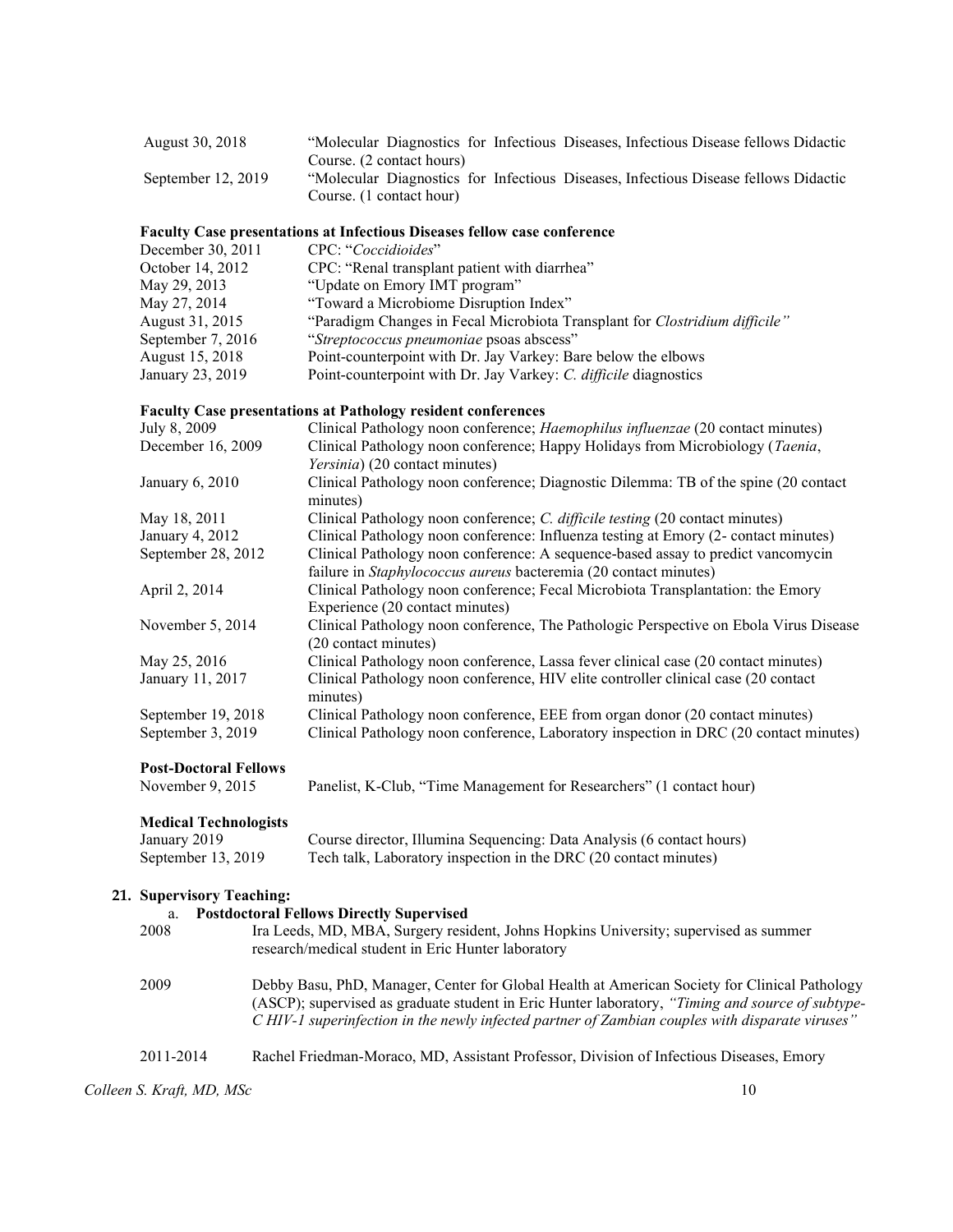|           | University; supervised on the following projects: "Clostridium difficile infection vs. colonization<br>in adult hematopoetic stem cell transplant (HSCT) patients at Emory University Hospital", "Fecal<br>microbiota transplantation for refractory Clostridium difficile colitis in solid organ transplant<br>recipients"                                                     |
|-----------|---------------------------------------------------------------------------------------------------------------------------------------------------------------------------------------------------------------------------------------------------------------------------------------------------------------------------------------------------------------------------------|
| 2012-2014 | Denise McCulloch, MD, MPH, Infectious diseases fellow at University of Washington; supervised<br>as Emory University MPH field advisor, "Severity of human rhinovirus infection in adults is not<br>subtype-associated"; thesis: http://pid.emory.edu/ark:/25593/fz628                                                                                                          |
| 2012      | Alexandra Dretler, MD, Infectious diseases fellow at Emory University; supervision of Emory<br>University $4th$ year medical student project, "Impact of active surveillance on transmission of<br>carbapenem-resistant Enterobacteriaceae in a long term acute care hospital"                                                                                                  |
| 2012      | Tiffany Walker, MD, Assistant Professor, Internal Medicine, Grady Hospital; supervision of<br>Emory University 2 <sup>nd</sup> year internal medicine resident research elective, "Evaluation of inducible<br>ampC beta-lactamases in Pseudomonas aeruginosa through triple-disk diffusion testing of clinical<br>isolates at Emory Healthcare"                                 |
| 2012      | Sol Aldrete, MD, Assistant Professor, Division of Infectious Diseases, Medical College of<br>Wisconsin; supervision of Emory University 2 <sup>nd</sup> year internal medicine resident research elective,<br>"Characteristics of patients with discordant repeat C. difficile PCR within 14 days"                                                                              |
| 2012-2014 | Austin Chan, MD, Assistant Professor, Division of Infectious Diseases, Morehouse School of<br>Medicine; supervision of Emory University 2 <sup>nd</sup> year internal medicine resident research elective,<br>"Pichia anomala fungemia in a sickle cell patient", "Mycobacterium paraffinicum causing<br>symptomatic pulmonary infection"                                       |
| 2013      | Jennifer Spicer, MD, MPH, Infectious diseases fellow, Emory University; supervision of Emory<br>University 2 <sup>nd</sup> year internal medicine resident research elective, "The value of case-based teaching<br>vignettes in clinical microbiology rounds", "Serratia marcescens infectious endocarditis: injection<br>drug use, left-sided heart disease and poor outcomes" |
| 2014      | William Tauxe, MD, Family medicine resident, Piedmont Columbus Regional Medical Center;<br>supervision of Emory University medical student, research mentor (Discovery phase),<br>"Characterization of the microbial genomics of fecal microbiota transplant"                                                                                                                   |
| 2015      | John Haydek, MD, Chief resident, internal medicine, Emory University; supervision of Emory<br>University medical student, research mentor (Discovery phase), "The importance of gut flora<br>diversity in treatment of Clostridium difficile infection via fecal microbial transplant"                                                                                          |
| 2015-2016 | Emma Neish, Medical student, Emory University; supervision as Emory University undergraduate<br>research elective, "Fecal Microbiota Transplant for Treatment of Clostridium difficile Infection in<br>Older Adults"                                                                                                                                                            |
| 2015-2016 | Leslie Anne Cassidy, MD, Internal Medicine resident, Emory University; supervision of 2 <sup>nd</sup> year<br>research elective, "Ebola antibody responses in healthcare workers"                                                                                                                                                                                               |
| May, 2016 | Faculty supervisor for Varun Phadke, MD, Emory Infectious Diseases fellow, Global Health<br>scholars rotation, Black Lion hospital, Addis Ababa, Ethiopia                                                                                                                                                                                                                       |
| 2017-2018 | Yafet Mamo, Medical student, Emory University; supervision of Emory University medical<br>supervision of Emory University medical student, research mentor (Discovery phase),                                                                                                                                                                                                   |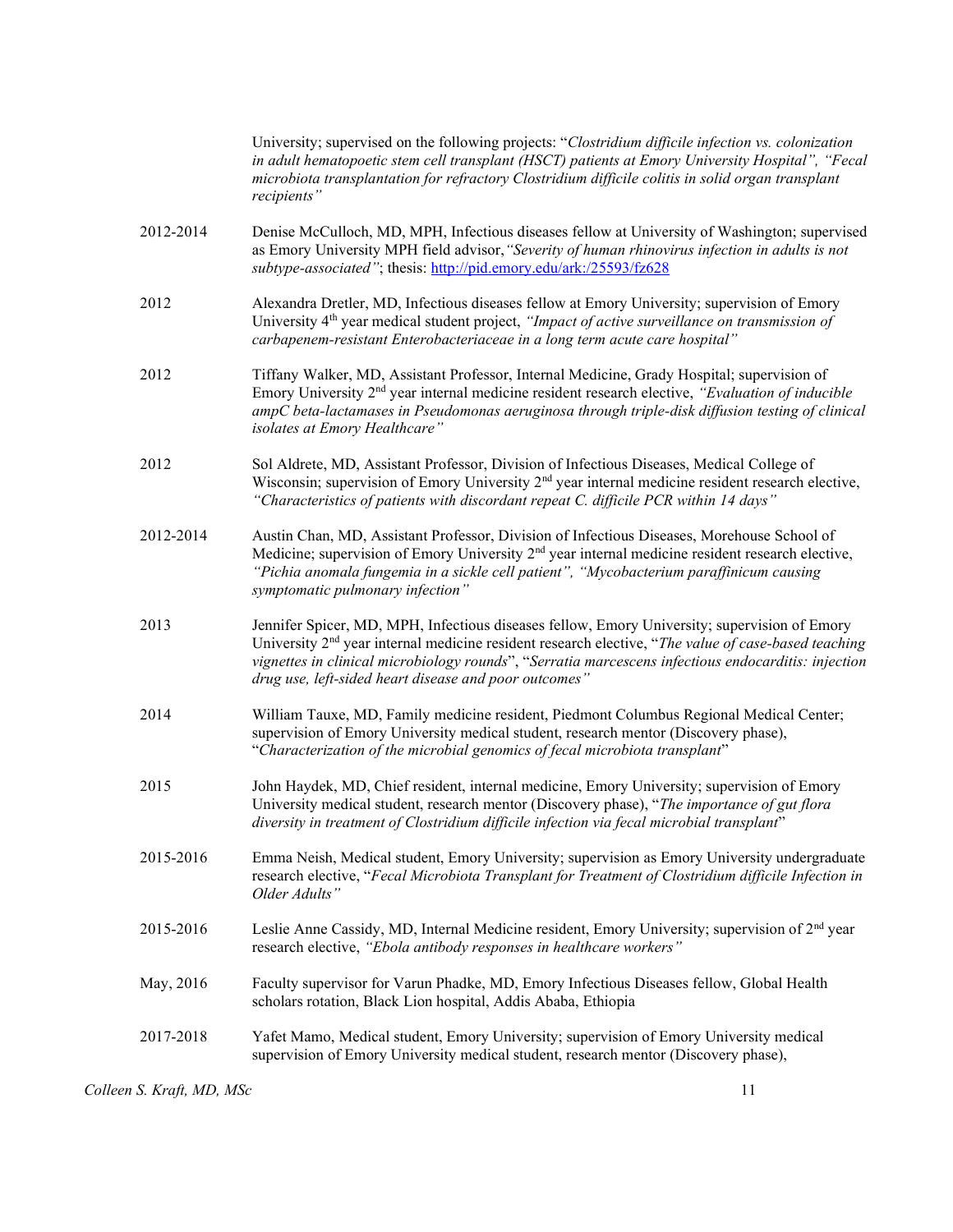|           | "Evaluation of the Safety and Feasibility of Microbiota Restoration Transplant (MRT) in Renal<br>Transplant Recipients to Eliminate Multidrug Resistant Organism (MDRO) Colonization and<br>Determination of Changes in Intestinal MDRO Carriage after MRT."                             |
|-----------|------------------------------------------------------------------------------------------------------------------------------------------------------------------------------------------------------------------------------------------------------------------------------------------|
| 2016-2019 | Michael H. Woodworth, MD, Emory Infectious Diseases fellow, research mentor, "Tacrolimus<br>Dose and Drug Level in Solid Organ Transplant Patients Treated with Fecal Microbiota<br>Transplantation for Recurrent Clostridium difficile Infection; a Retrospective Cohort Study"         |
| 2017-2018 | Tiffany Wang, Medical student, Emory University; supervision of Emory University medical<br>student, research mentor (Discovery phase), "Fecal microbiota transplant for refractory<br>Clostridium difficile infection interrupts 25-year history of recurrent urinary tract infections" |
| 2018-2019 | Nirja Mehta, MD, Internal Medicine resident, Emory University, supervision of 2 <sup>nd</sup> year research<br>elective, "Healthcare worker microbiome"                                                                                                                                  |
| 2018-2019 | S. Nithin Gopasalmy, MD, Internal Medicine resident, Emory University; supervision of $2nd$ and<br>$3rd$ year research elective, "The use of microbiome restoration therapeutics to eliminate intestinal<br>colonization with multi-drug resistant organisms"                            |
| 2018-2020 | Danielle Steed, MD, PhD, Internal Medicine resident, Emory University; supervision of $2nd$ and<br>3rd year research electives, "Lyophilization of FMT for autologous FMT"                                                                                                               |
| 2019-2021 | Max Adelman, MD, Infectious Diseases fellow, Emory University; research mentor, "The gut<br>microbiome's role in the development, maintenance, and outcomes of sepsis"                                                                                                                   |
| 2019-2021 | Andrew Webster, MD, Infectious Diseases fellow, Emory University; research mentor,<br>"Diagnostic stewardship systematic review"                                                                                                                                                         |
| 2020-2021 | Ahmed Babiker, MBBS, Medical microbiology fellow/infectious diseases faculty, "Coronavirus<br>testing"                                                                                                                                                                                   |
|           | b. Fellowship Program (Medical Microbiology)                                                                                                                                                                                                                                             |
| 2010-2011 | Ruan Ramjit, M.D., Cytopathology director, Southern California Permanente Medical Group;<br>supervision as Medical Microbiology fellow                                                                                                                                                   |
| 2013-2014 | Paulina Rebolledo, MD, Assistant Professor, Division of Infectious Diseases, Emory University;<br>supervision as Medical Microbiology fellow                                                                                                                                             |
| 2014-2015 | Lori D. Racsa, DO, Medical Director, Peoria, IL; supervision as Medical Microbiology fellow                                                                                                                                                                                              |
| 2015-2016 | Joseph D. Lutgring, MD, Assistant Professor, Division of Infectious Diseases, Emory University;<br>supervision as Medical Microbiology fellow                                                                                                                                            |
| 2016-2017 | Jonathan C. Gullett, MD, Microbiology Director, Kaiser Permanente, North Hollywood, CA;<br>supervision as Medical Microbiology fellow                                                                                                                                                    |
| 2017-2018 | Michael Nowak, MD, Microbiology Director, Mount Sinai School of Medicine, New York, NY;<br>supervision as Medical Microbiology fellow                                                                                                                                                    |
| 2018-2019 | Christina Dean, MD, Pathology, Bronson Healthcare, Kalamazoo, MI; supervision as Medical<br>Microbiology fellow                                                                                                                                                                          |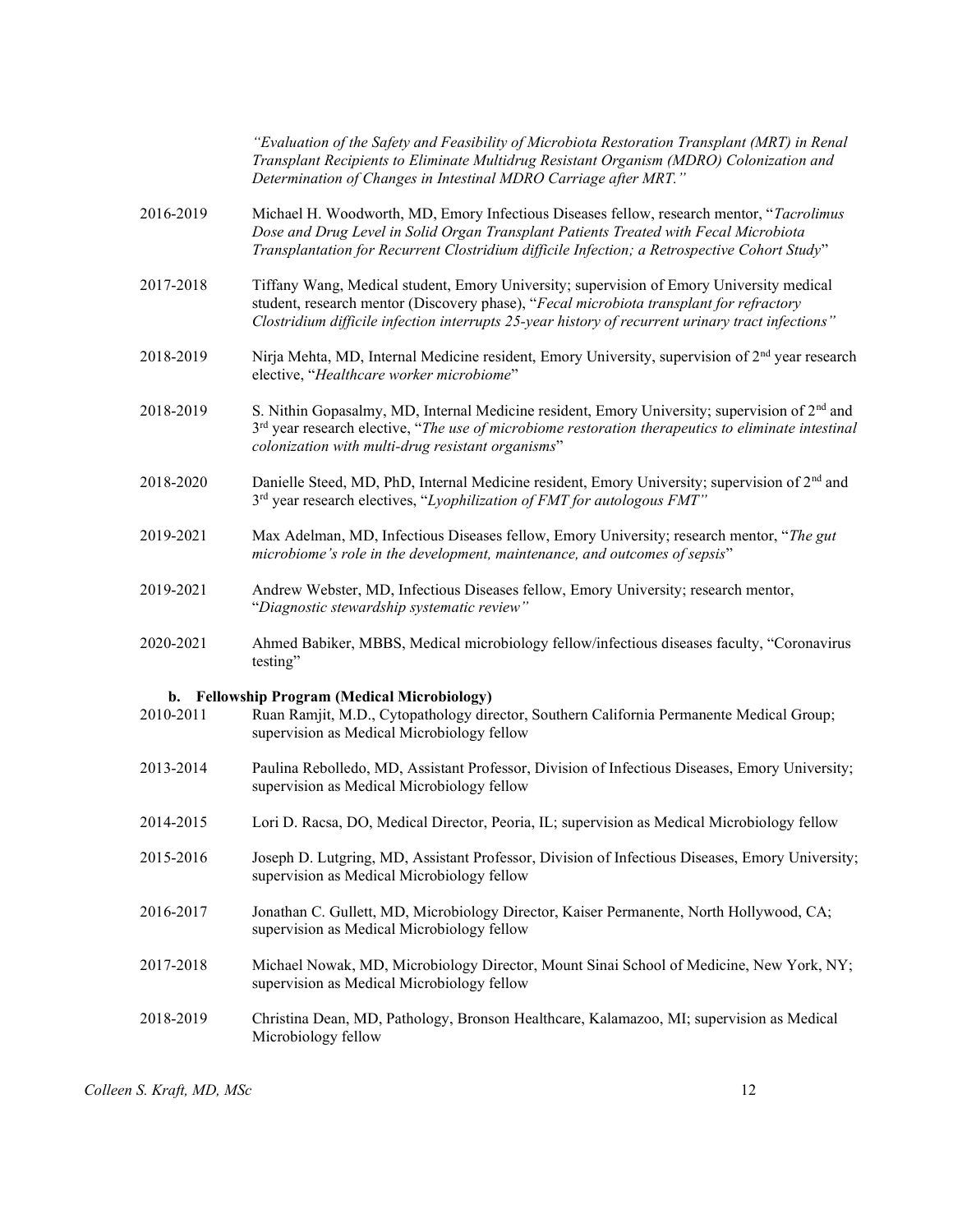| 2019-2020              | Ahmed Babiker, MBBS, Division of Infectious Diseases, Department of Pathology and<br>Laboratory Medicine, Atlanta, GA; supervision as Medical Microbiology fellow                                                                                           |  |  |
|------------------------|-------------------------------------------------------------------------------------------------------------------------------------------------------------------------------------------------------------------------------------------------------------|--|--|
| 2020-2021              | Andrew Webster, MD, current microbiology fellow                                                                                                                                                                                                             |  |  |
| c.                     | <b>Thesis Committeee</b>                                                                                                                                                                                                                                    |  |  |
| 2012-2016<br>2018-2019 | Lavanya Rishishwar, M.S., Georgia Institute of Technology, PhD committee member<br>Sharon Vanairsdale, DNP candidate, Emory University; thesis committee/research mentor.<br>"Improving hand hygiene technique and duration in a high-level isolation unit" |  |  |
| <b>National</b><br>a.  | 22. Lectureships, Seminar Invitations, and visiting Professorships:                                                                                                                                                                                         |  |  |
| 2/2015                 | Invited lecturer, Perspectives on Ebola, BMS 180-01                                                                                                                                                                                                         |  |  |
|                        | Grand Valley State University, Allendale, MI                                                                                                                                                                                                                |  |  |
|                        | Clinical Care of Ebola Virus Disease in the United States                                                                                                                                                                                                   |  |  |
| 9/2015                 | Topics in Biosecurity Symposia Series, Galveston National Laboratory                                                                                                                                                                                        |  |  |
|                        | University of Texas Medical Branch, Galveston, TX                                                                                                                                                                                                           |  |  |
|                        | Ebola Virus Disease in the U.S.: What We Have Learned                                                                                                                                                                                                       |  |  |
| 9/2017                 | Invited speaker, Public Health Emergency Medical Countermeasures Enterprise MCM MA IT                                                                                                                                                                       |  |  |
|                        | Monthly Meeting                                                                                                                                                                                                                                             |  |  |
|                        | Washington, DC                                                                                                                                                                                                                                              |  |  |
|                        | National Ebola Training and Education Center (NETEC) Special Pathogens Research Network                                                                                                                                                                     |  |  |
| 1/2018                 | Invited speaker, National Academy of Sciences, U.S. China Dialogue on the Challenges of<br>Emerging Infectious Laboratory Safety and Global Health Security<br>Galveston, TX                                                                                |  |  |
|                        | The care and management of Ebola patients                                                                                                                                                                                                                   |  |  |
| 11/2018                | Infection and Immunity Research Club Seminar, Mayo Clinic<br>Rochester, MN                                                                                                                                                                                  |  |  |
|                        | Ebola Virus Disease: 2018 and Beyond                                                                                                                                                                                                                        |  |  |
| 4/2019                 | Course speaker, UTMB/FDA Achieving Data Quality and Integrity in Clinical Trials Involving                                                                                                                                                                  |  |  |
|                        | High Consequence Pathogens<br>NIH Clinical Center, Washington, DC                                                                                                                                                                                           |  |  |
|                        | Laboratory sample management in biocontainment                                                                                                                                                                                                              |  |  |
|                        |                                                                                                                                                                                                                                                             |  |  |
| 6/2019                 | Invited speaker, Aspen Ideas Festival, Aspen, CO                                                                                                                                                                                                            |  |  |
|                        | Has Ebola caused a revolution in health care?                                                                                                                                                                                                               |  |  |
| 6/2019                 | Panelist, Aspen Ideas Festival, Aspen, CO                                                                                                                                                                                                                   |  |  |
|                        | The Power of Poop: Fecal Transplants                                                                                                                                                                                                                        |  |  |
| 9/2019                 | Invited speaker, Medicine Grand Rounds                                                                                                                                                                                                                      |  |  |
|                        | Northwestern University, Chicago, IL                                                                                                                                                                                                                        |  |  |
|                        | Ebola in 2019                                                                                                                                                                                                                                               |  |  |
| Regional<br>b.         |                                                                                                                                                                                                                                                             |  |  |
| 4/2005                 | Brown Bag Seminar, Centers for Disease Control and Prevention                                                                                                                                                                                               |  |  |
|                        | Georgia's Magic Mountains                                                                                                                                                                                                                                   |  |  |
|                        | Atlanta, GA                                                                                                                                                                                                                                                 |  |  |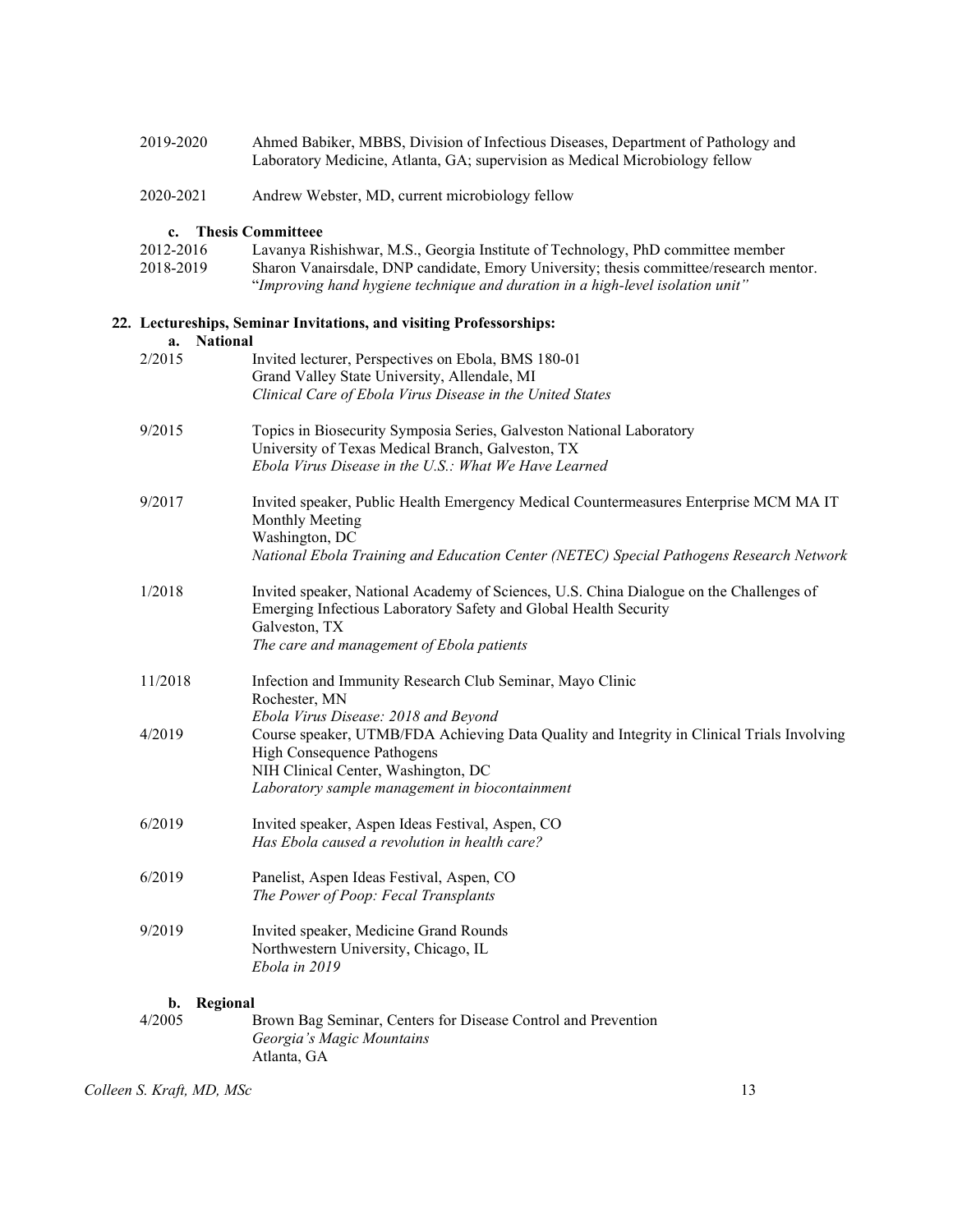| 11/2015                       | Invited Lecturer, HLTH285-000: Microbiome in Health & Disease<br>Emory University, Atlanta, GA<br>Paradigm changes in Fecal Microbiota Transplant for C. difficile             |
|-------------------------------|--------------------------------------------------------------------------------------------------------------------------------------------------------------------------------|
| 8/2017                        | Invited speaker, Georgia Infectious Disease Network Meeting<br>Midtown Medical Center, Columbus, GA<br>Beyond Ebola: Applying lessons learned<br>Laboratory Specimen Transport |
| 1/2018                        | Invited speaker, Microbiology Seminar<br>Department of Microbiology, University of Georgia<br>The Emory Fecal Transplant Program: Past, Present and Future                     |
|                               |                                                                                                                                                                                |
| Institutional<br>c.<br>8/2005 | Medical Grand Rounds, Crawford Long Hospital, Atlanta, GA<br>Georgia's Magic Mountains                                                                                         |
| 9/2005                        | Infectious Diseases Research Seminar, Emory University<br>Georgia's Magic Mountains                                                                                            |
| 5/2008                        | Emory Vaccine Center Seminar, Yerkes National Primate Research Center<br>Superinfection in cohabiting couples previously infected by genotypically different viruses           |
| 5/2009                        | Infectious Diseases Research Seminar, Emory University<br>Intrasubtype HIV-1 superinfection in subtype C cohabiting Zambian couples                                            |
| 11/2010                       | Medical Grand Rounds, Clinicopathologic Correlation Conference<br>Department of Medicine, Emory University<br>ID Faculty Discussant, MRSA pneumonia                            |
| 1/2012                        | Medical Grand Rounds, Clinicopathologic Correlation Conference<br>Department of Medicine, Emory University<br>ID Faculty Discussant, GAS infections                            |
| 6/2013                        | Department of Medicine Grand Rounds, Emory University<br>Co-speaker with Dr. Jay Varkey<br>Circling Back to Coprophagia: C. difficile and the Clifton Road Experience          |
| 8/2013                        | Department of Surgery Grand Rounds, Emory University<br>Understanding and manipulating the Lower Intestinal Microbiome to Address Recurrent C.<br>difficile Infection          |
| 9/2013                        | Division of Pediatric Infectious Diseases Grand Rounds, Children's Healthcare of Atlanta<br>Update on C. difficile; Co-speaker with Dr. Clifford McDonald                      |
| 9/2013                        | Division of Digestive Diseases Grand Rounds, Emory University<br>Fecal Transplant and the Microbiome                                                                           |
| 12/2013                       | Transplant Grand Rounds, Emory University<br>Intestinal Microbiota Transplantation: The Emory Experience                                                                       |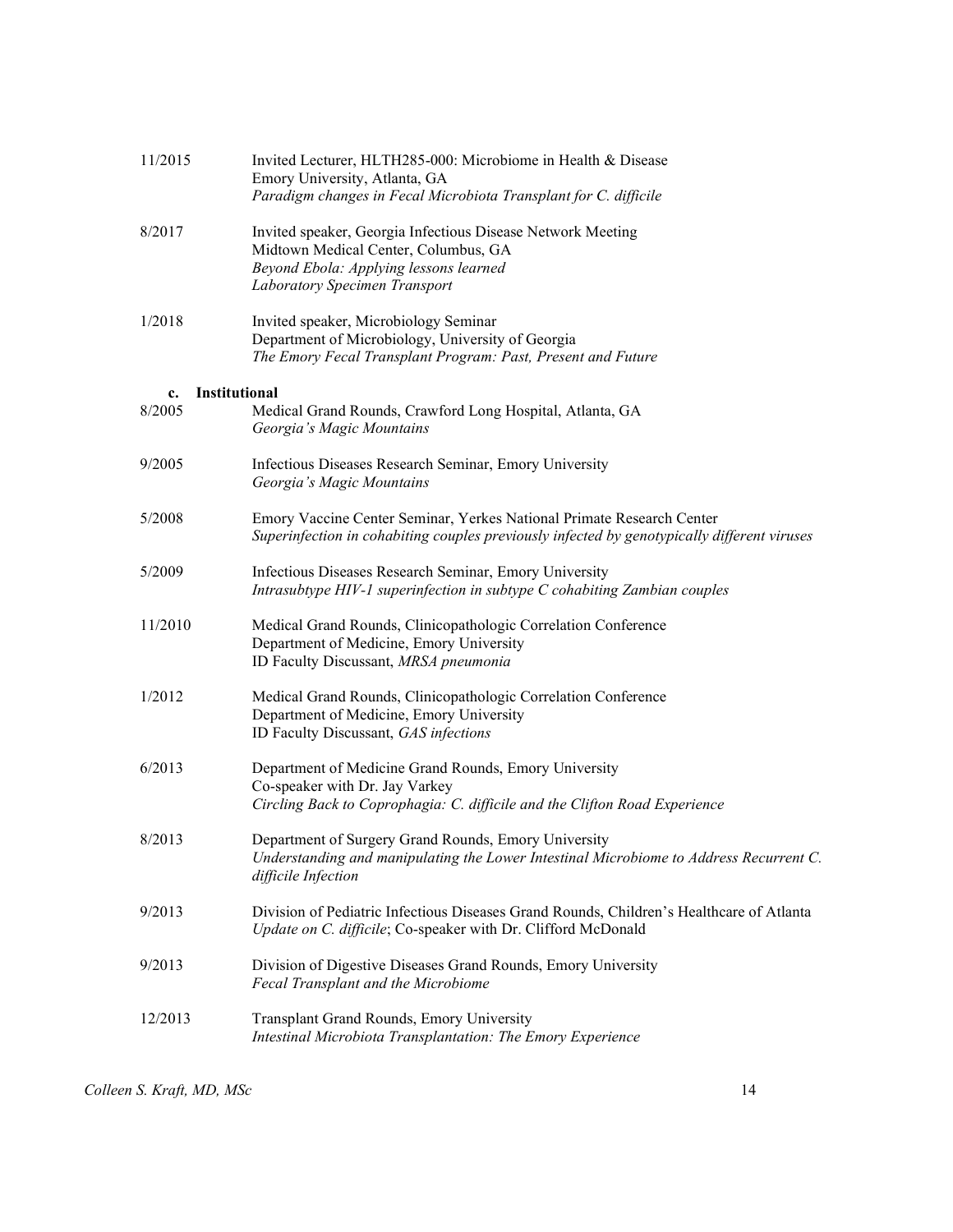| 5/2014  | Research Matters, Emory University<br>Fecal Transplant: The SERES-001 Study                                                                                                    |
|---------|--------------------------------------------------------------------------------------------------------------------------------------------------------------------------------|
| 11/2014 | 1836 Dinner, Emory University<br>Discussant                                                                                                                                    |
| 03/2015 | Institutional Review Board Retreat, Atlanta, GA<br>Ebola Research at Emory                                                                                                     |
| 04/2015 | Semmelweiss Society Pinning Ceremony<br>Keynote speaker                                                                                                                        |
| 11/2015 | Emory K-Club<br>Panel discussant; Time Management for Researchers                                                                                                              |
| 11/2016 | Department of Medicine Grand Rounds, Emory University<br>Co-speaker with Dr. Andrew Neish<br>Microbiome Manipulation to Treat (or Prevent) Infections                          |
| 3/2017  | Renal Grand Rounds, Emory University<br>The Emory Fecal Transplant Program: Past, Present and Future                                                                           |
| 12/2017 | Dermatology Grand Rounds, Emory University<br>The Emory Fecal Transplant Program: Past, Present and Future                                                                     |
| 1/2018  | <b>Critical Care Fellow Didactics</b><br>C. difficile                                                                                                                          |
| 1/2018  | Pathobiology, Department of Pathology and Laboratory Medicine<br>The Emory Fecal Transplant Program: Past, Present and Future                                                  |
| 9/2018  | Primary Care Forum, Emory Healthcare<br>Outpatient Management of Influenza                                                                                                     |
| 12/2018 | Department of Medicine Grand Rounds, Emory University<br>ID/diagnostic consultant<br>Hospital Medicine CPC                                                                     |
| 12/2019 | Association of Healthcare Journalists Fellowship Program, Emory Visit<br>Panel discussant, Emory and Ebola virus disease                                                       |
| 2/2020  | Department of Medicine Grand Rounds, Emory University<br>Co-speaker with Dr. Michael Woodworth<br>Five Myths about Clinical Microbiome Interventions                           |
| 3/2020  | Emory Healthcare Coronavirus Preparation Town Halls<br>Emory University Hospital (3 hours)                                                                                     |
| a.      | 23. Invitations to National/International, Regional, and Institutional Conferences<br>National/International                                                                   |
| 6/2012  | American Society of Microbiology (ASM), 112 <sup>th</sup> General Meeting, San Francisco, CA<br>Invited speaker: Lost in Translation- "I Want the Old C. difficile Test Back!" |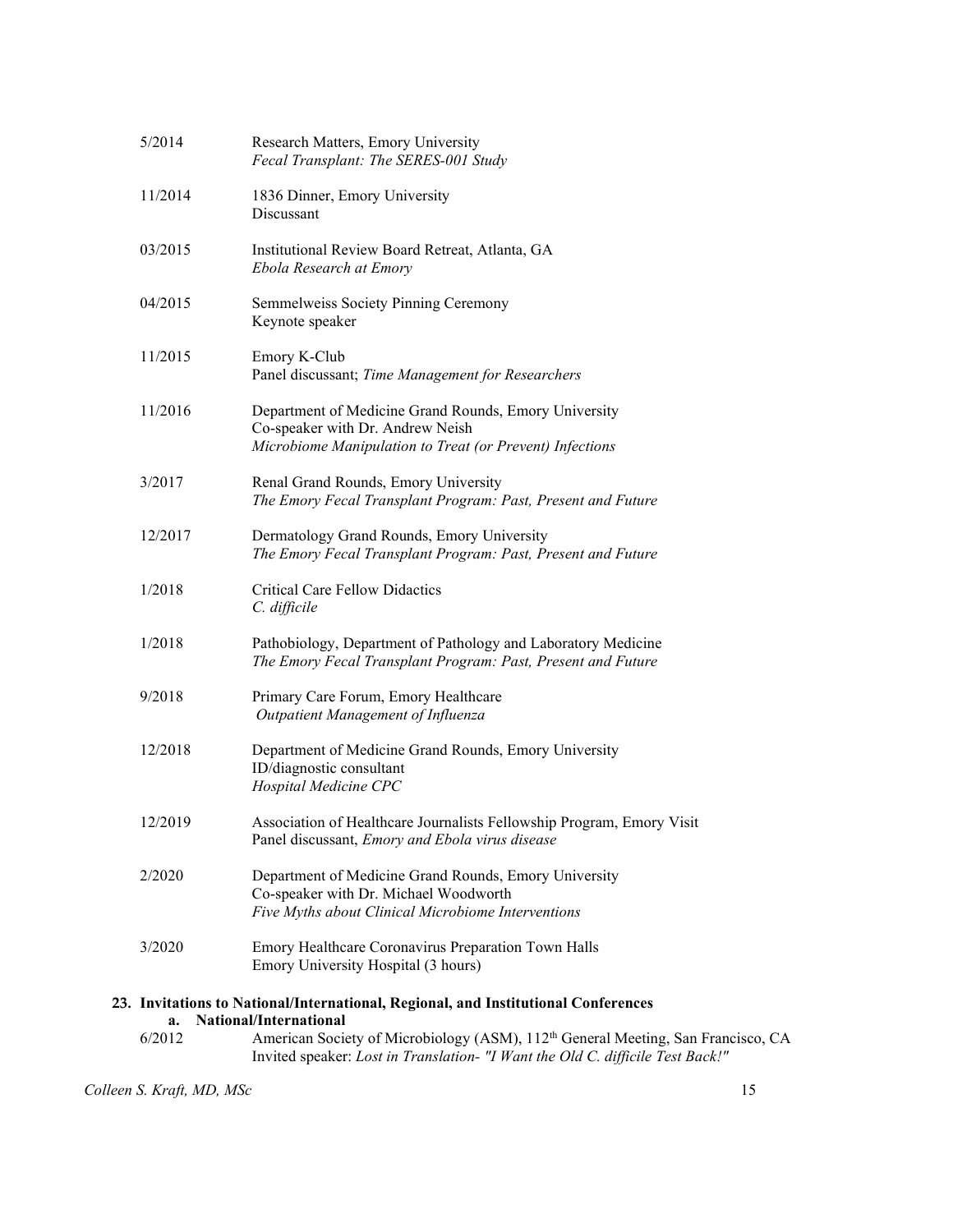| 6/2013  | Academy of Clinical Laboratory Physicians and Scientists, Atlanta, GA<br>Invited speaker: Intestinal Microbiota Transplantation for C. difficile                                                            |
|---------|-------------------------------------------------------------------------------------------------------------------------------------------------------------------------------------------------------------|
| 3/2014  | American Public Health Laboratories<br>Webinar: Case Presentations in Infectious Diseases and Microbiology                                                                                                  |
| 4/2014  | Clinical Virology Symposium, 30 <sup>th</sup> Annual General Meeting, Daytona Beach, FL<br>Invited speaker: Philip Hanff Memorial Clinical Case Presentation and Discussions                                |
| 5/2014  | American Society of Microbiology (ASM), 114 <sup>th</sup> General Meeting, Boston, MA<br>Invited speaker: Point-Counterpoint: Practical considerations for implementation of Fecal<br>Microbiota Transplant |
| 6/2014  | Symposium on Antibiotic Resistance, Universidad Libre, Cali, Colombia<br>Invited speaker: Laboratory Detection of Multi-drug resistant organisms                                                            |
| 6/2014  | Grand Session in Molecular Epidemiology, Universidad Libre, Cali, Colombia<br>Invited speaker: Laboratory Detection of Multi-drug resistant organisms                                                       |
| 12/2014 | TechWatch, Biomedical Advanced Research and Development Authority (BARDA), Washington,<br>DC<br>Invited speaker: Creation of a National Inventory of Ebola Convalescent Plasma                              |
| 2/2015  | Canadian Society of Clinical Chemists Lectureship on Critical Care Medicine<br>Webinar: Laboratory Management of Patients with Ebola Virus Disease                                                          |
| 3/2015  | Ebola Genomics Technical Interchange Meeting, National Strategic Research Institute at the<br>University of Nebraska, Omaha, NE<br>Invited speaker: Panel discussion: the clinical perspective              |
| 3/2015  | 7 <sup>th</sup> International Symposium on Filoviruses, Washington, DC<br>Invited speaker: Treating patients with Ebola virus infection in the U.S.: Lessons learned                                        |
| 4/2015  | Clinical Virology Symposium, 31 <sup>st</sup> Annual General Meeting, Daytona Beach, FL<br>Invited speaker: Philip Hanff Memorial Clinical Case Presentation and Discussions                                |
| 5/2015  | American Society of Microbiology (ASM), 115 <sup>th</sup> General Meeting, New Orleans, LA<br>Invited speaker: The Bedside Care of Ebola Virus Disease in a Biocontainment Unit                             |
| 7/2015  | American Association of Clinical Chemistry, 2015 General Meeting, Atlanta, GA<br>Invited speaker: Containment 101: Medical Care Services Provided in the Unit                                               |
| 8/2015  | ASM, Impact of New Microbiology Technology on Patient Outcomes course<br>Webinar: Emerging Infectious Diseases and the Role of Hospital and Public Health Laboratories                                      |
| 8/2015  | 2015 International Conference on Emerging Infectious Diseases (ICEID), Atlanta, GA<br>Invited speaker: Paradigm changes in Fecal Microbiota Transplant for C. difficile                                     |
| 9/2015  | Society for the Advancement of Blood Management, Orlando, FL<br>Invited speaker: Clinical Management of Ebola Virus Disease                                                                                 |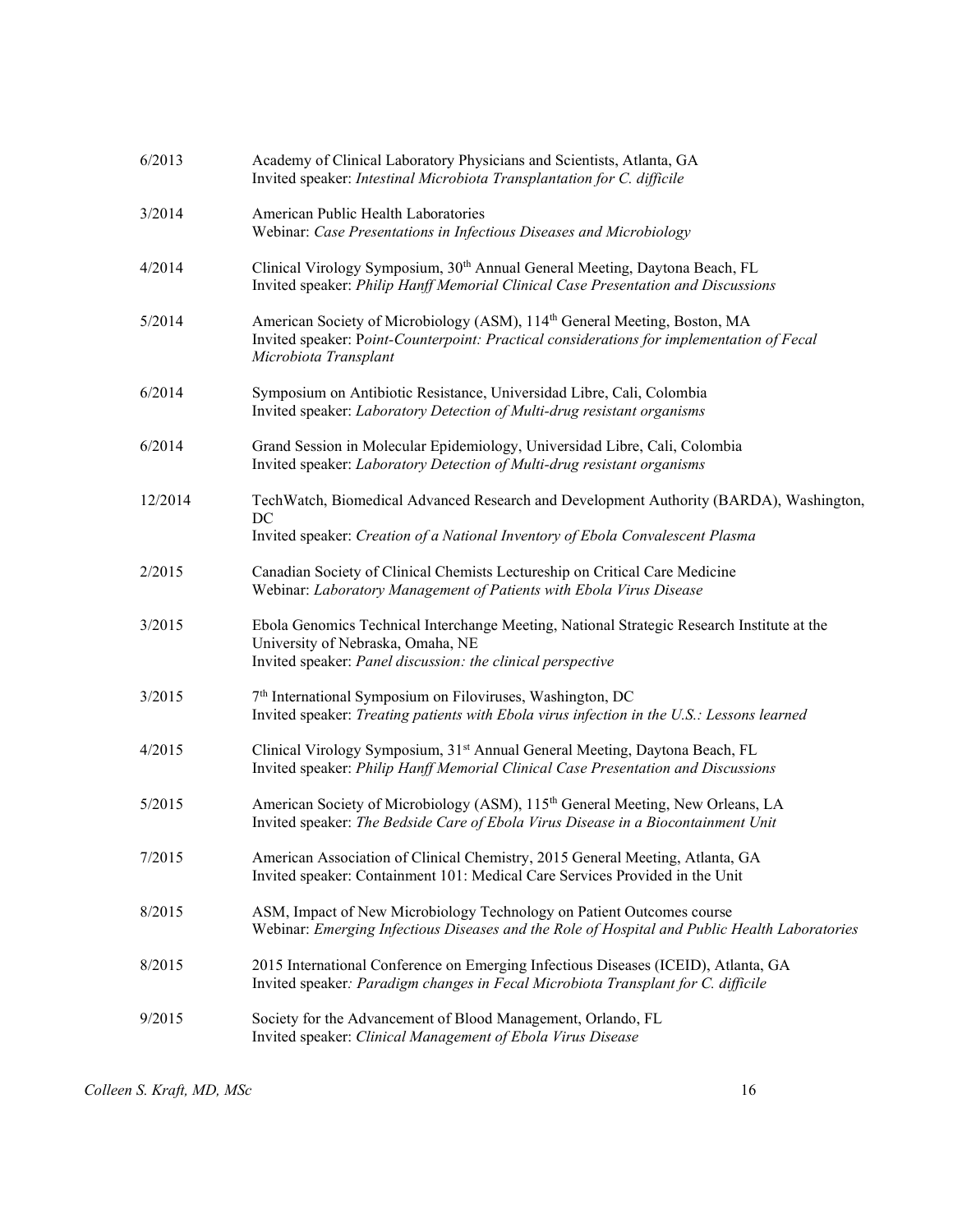| 3/2015  | American Public Health Laboratories<br>Webinar: Coagulase-Negative Staphylococcus: Managing Infections                                                                                                          |
|---------|-----------------------------------------------------------------------------------------------------------------------------------------------------------------------------------------------------------------|
| 10/2015 | 2015 Annual Symposium of the China-US Research Center for Life Sciences Infectious Diseases<br>and Control, Beijing, China<br>Invited speaker: Laboratory testing and considerations for Ebola virus disease    |
| 11/2015 | Annual Molecular Pathology Outreach Course, Association of Molecular Pathologists, Austin, TX<br>Invited speaker: Ebola virus infection in the United States                                                    |
| 11/2015 | Microbiome and Human Health Symposium, Atlanta, GA<br>Invited speaker: Using Feces to Cure Disease: Current and Future State                                                                                    |
| 5/2016  | Clinical Virology Symposium, 32 <sup>nd</sup> Annual General Meeting, Daytona Beach, FL<br>Invited speaker: Philip Hanff Memorial Clinical Case Presentation and Discussions                                    |
| 6/2016  | American Society of Microbiology (ASM), 116th General Meeting, Boston, MA<br>Invited speaker: Ebola in the Year 2016                                                                                            |
| 9/2016  | 8 <sup>th</sup> International Symposium on Filoviruses, Antwerp, Belgium<br>Invited speaker: Ebola Clinical Care and Readiness in the United States                                                             |
| 10/2016 | Tang Tak Seng Hospital, Singapore<br>Invited speaker: Ebola Clinical Care                                                                                                                                       |
| 10/2016 | Korea Centers for Disease Control and Prevention, Osong, Korea<br>Invited speaker: Clinical Care of Ebola                                                                                                       |
| 10/2016 | National Medical Center, Seoul, Korea<br>Invited speaker: Ebola Treatment                                                                                                                                       |
| 11/2016 | Annual Molecular Pathology Outreach Course, Association of Molecular Pathologists, Charlotte,<br>NC<br>Invited speaker: Development of Ebola virus PCR                                                          |
| 8/2017  | Samaritan's Purse International Health Forum<br>Webinar: Emerging Infectious Diseases and the Role of Hospital and Public Health Laboratories                                                                   |
| 8/2017  | Next Generation Dx Summit, Washington, DC<br>Invited speaker: Genomic Sequencing in Clinical Care, When Will We Be There?                                                                                       |
| 9/2017  | Microbiome Indices for Antibiotic Resistance Outcomes: Science for Drug Development, Centers<br>for Disease Control, Atlanta, GA<br>Invited speaker: Functional Considerations in Intestinal Microbiome Studies |
| 11/2017 | Healthcare Design Expo and Conference, Orlando, FL<br>Invited speaker: Using Design to Improve Safety in the Biocontainment Unit                                                                                |
| 2/2018  | Molecular Med Tri-Conference, San Francisco, CA<br>Invited speaker: Genomic Sequencing in Clinical Care, When Will We Be There                                                                                  |
| 2/2018  | Southern Regional Meetings, Presidential Symposium, New Orleans, LA                                                                                                                                             |
|         |                                                                                                                                                                                                                 |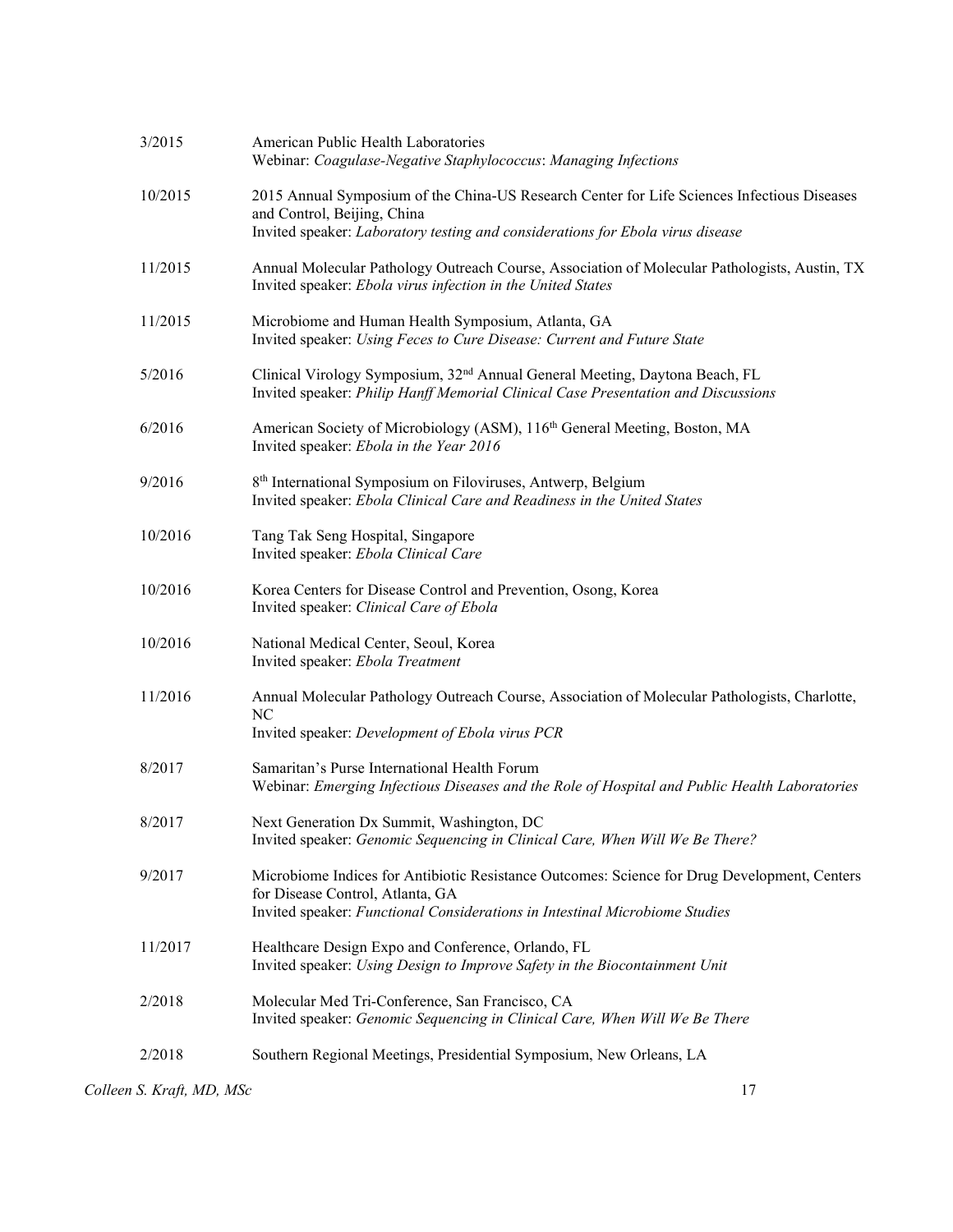|                | Plenary speaker, Elimination of Multi-drug Resistant Organisms Using Fecal Microbiota<br>Transplant                                                                                                                 |
|----------------|---------------------------------------------------------------------------------------------------------------------------------------------------------------------------------------------------------------------|
| 4/2018         | Clinical Virology Symposium, 30th Annual General Meeting, Daytona Beach, FL<br>Invited speaker: Philip Hanff Memorial Clinical Case Presentation and Discussion                                                     |
| 6/2018         | ASM Microbe 2018 General Meeting, Atlanta, GA<br>Plenary session moderator: ID fellows 101: For Fellows Age 18 to 88                                                                                                |
| 6/2018         | ASM Microbe 2018 General Meeting, Atlanta, GA<br>Plenary session moderator: Microbes that Know No Borders                                                                                                           |
| 6/2018         | ASM Microbe 2018 General Meeting, Atlanta, GA<br>Plenary session moderator: Magic Bullets and Personalized Antimicrobials                                                                                           |
| 3/2019         | Speaker, Ensuring Infection Control in the Pacific: Reflecting on the Past to Prepare for the<br>Future, Honolulu, HI<br>Ebola Virus Disease: 2019 and Beyond<br><b>PPE 101</b><br>PPE and Healthcare Worker Safety |
| 5/2019         | Congressional briefing, "Fighting Ebola: Past Lessons for Current Challenges"<br>Rayburn Building, Washington, DC                                                                                                   |
| 6/2019         | ASM Microbe 2019 General Meeting, San Francisco, CA<br>Plenary session moderator: ID fellows 101: From Bench to Bedside                                                                                             |
| 9/2019         | College of American Pathologists 2019 General Meeting, Orlando, FL<br>Panelist, Scientific Plenary on Patient Microbiome                                                                                            |
| 10/2019        | Florida Infectious Disease Transport Network, 2019 FIDTN Leader Conference<br>Report on Current Highly Infectious Disease Threats                                                                                   |
| 11/2019        | Speaker, "Use of Fecal Microbiota for Transplantation to Treat Clostridium difficile Part 15<br>Public Hearing"<br>FDA, Washington, DC                                                                              |
| Regional<br>b. |                                                                                                                                                                                                                     |
| 1/2011         | Speaker, Emory Center for Health in Aging<br>Arbor Terrace Resident Care Director Conference, Atlanta, GA<br>Infectious Disease Issues in Assisted Living                                                           |
| 2/2005         | Speaker, Southern Association of Historical Medicine and Science (SAHMS), Augusta, GA<br>Georgia's Magic Mountains                                                                                                  |
| 3/2012         | Speaker, American Society for Clinical Laboratory Science (ASCLS) and Clinical Laboratory<br>Management Association (CLMA) Georgia Annual Meeting, Atlanta, GA<br>Influenza Testing in 2012                         |
| 3/2012         | Speaker, Panel moderator/speaker, Georgia Emerging Infections Program Meeting, Atlanta, GA<br>Laboratory Updates/Discussion of Surveillance Techniques Diagnostics for Respiratory Infections                       |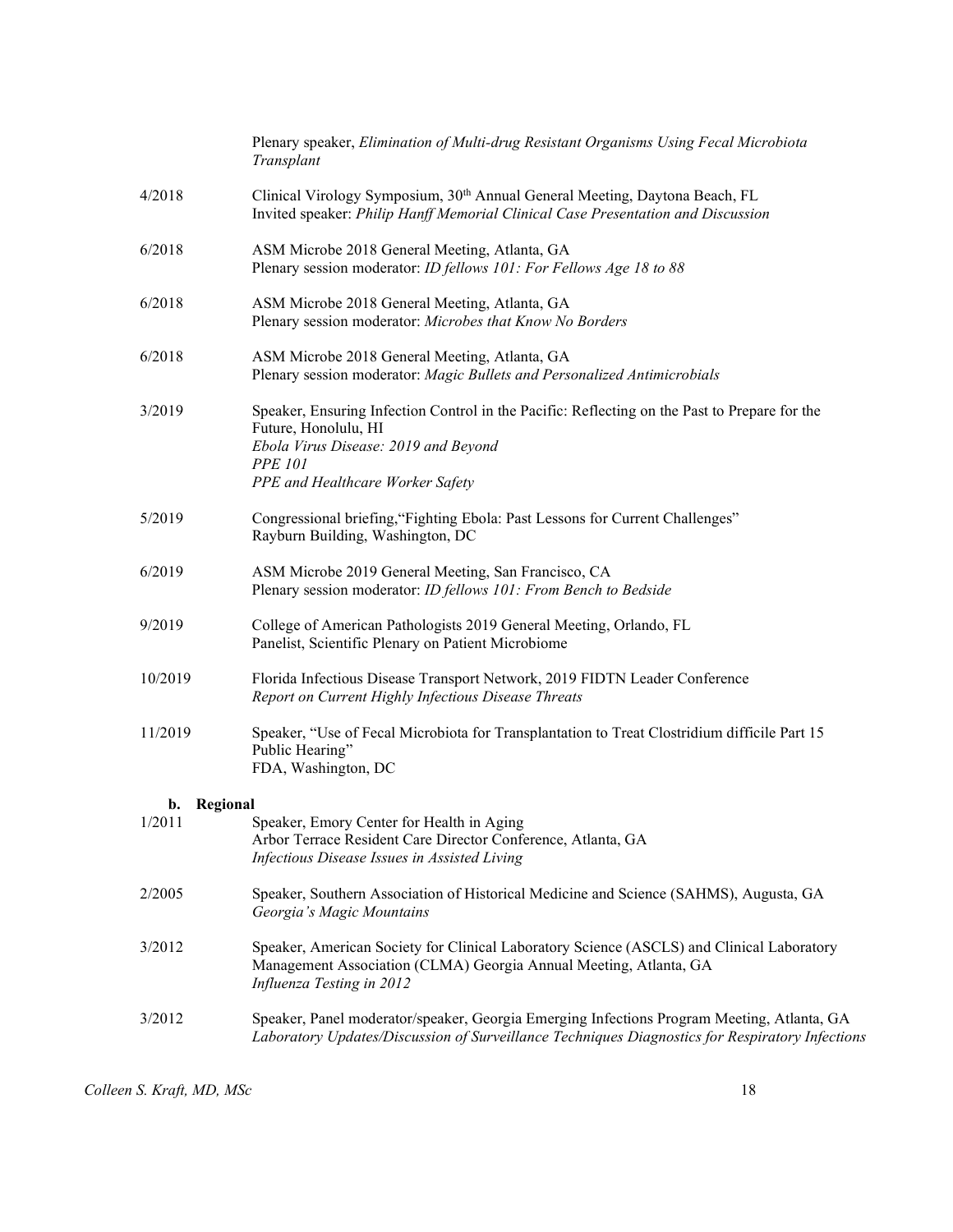| 3/2013              | Speaker, The 2013 Southeastern Critical Care Summit, Atlanta, GA<br>Stool Transplants for Recurrent C diff Colitis                                                                        |
|---------------------|-------------------------------------------------------------------------------------------------------------------------------------------------------------------------------------------|
| 3/2013              | Speaker, Georgia Emerging Infections Program Meeting, Atlanta, GA<br>Modern Therapies for C. difficile                                                                                    |
| 9/2014              | Speaker, 11th Annual J. Willis Hurst History of Medicine Symposium, Atlanta, GA<br>From Yellow Soup to Clinical Practice: The Centuries Old Practice of Fecal Transplant                  |
| 10/2014             | Speaker, Southeastern Association of Pathology Chairs, Savannah, GA<br>The Pathologic Perspective of Ebola Virus Disease                                                                  |
| 4/2015              | Speaker, International Transplant Nurses Society, Georgia Chapter, Atlanta, GA<br>Ebola 2014                                                                                              |
| 10/2015             | Speaker, Michigan Society for Infection Prevention and Control, Lansing, MI<br>Ebola Virus Disease: Inside the Serious Communicable Diseases Unit at Emory University<br>Hospital         |
| 11/2015             | Speaker, SouthEastern Association for Clinical Microbiology (SEACM), Williamsburg, VA<br>Paradigm changes in Fecal Microbiota Transplant for C. difficile                                 |
| 3/2016              | Speaker, Georgia Emerging Infections Program Meeting, Atlanta, GA<br>Using Feces to Cure Disease                                                                                          |
| 5/2018              | APIC San Joaquin Valley Chapter 19 meeting, "What Ebola Taught Us, Preparing for the Next<br>Emerging Diseases", Fresno, CA<br>Pathogens of Concern<br><b>PPE</b> Fundamentals            |
| 11/2018             | Speaker, Eastern Pennsylvania Branch of the American Society for Microbiology (EPAASM),<br>Philadelphia, PA<br>The changing algorithms for detection of toxigenic C. difficile infections |
| 3/2019              | Speaker, Disease X conference<br>Bristol, TN<br>Ebola Virus Disease: 2019 and Beyond                                                                                                      |
| 10/2019             | Healthcare Coalition of Rhode Island, Donning and Doffing Demonstration Day<br>Providence, RI<br>Emerging Infections; Donning and Doffing Basics/Lessons Learned                          |
| 2/2020              | Maryland Emerging Infectious Diseases Symposium<br>Baltimore, MD<br>Panel discussant, Clinical/Treatment, Laboratory                                                                      |
| 3/2020              | Atlanta Rotary Club, Atlanta, GA<br>Coronavirus panel                                                                                                                                     |
| Institutional<br>c. |                                                                                                                                                                                           |

10/2013 Speaker, Department of Medicine Research Day, Emory University Begin with the End in Mind: the Story of Fecal Transplants at Emory University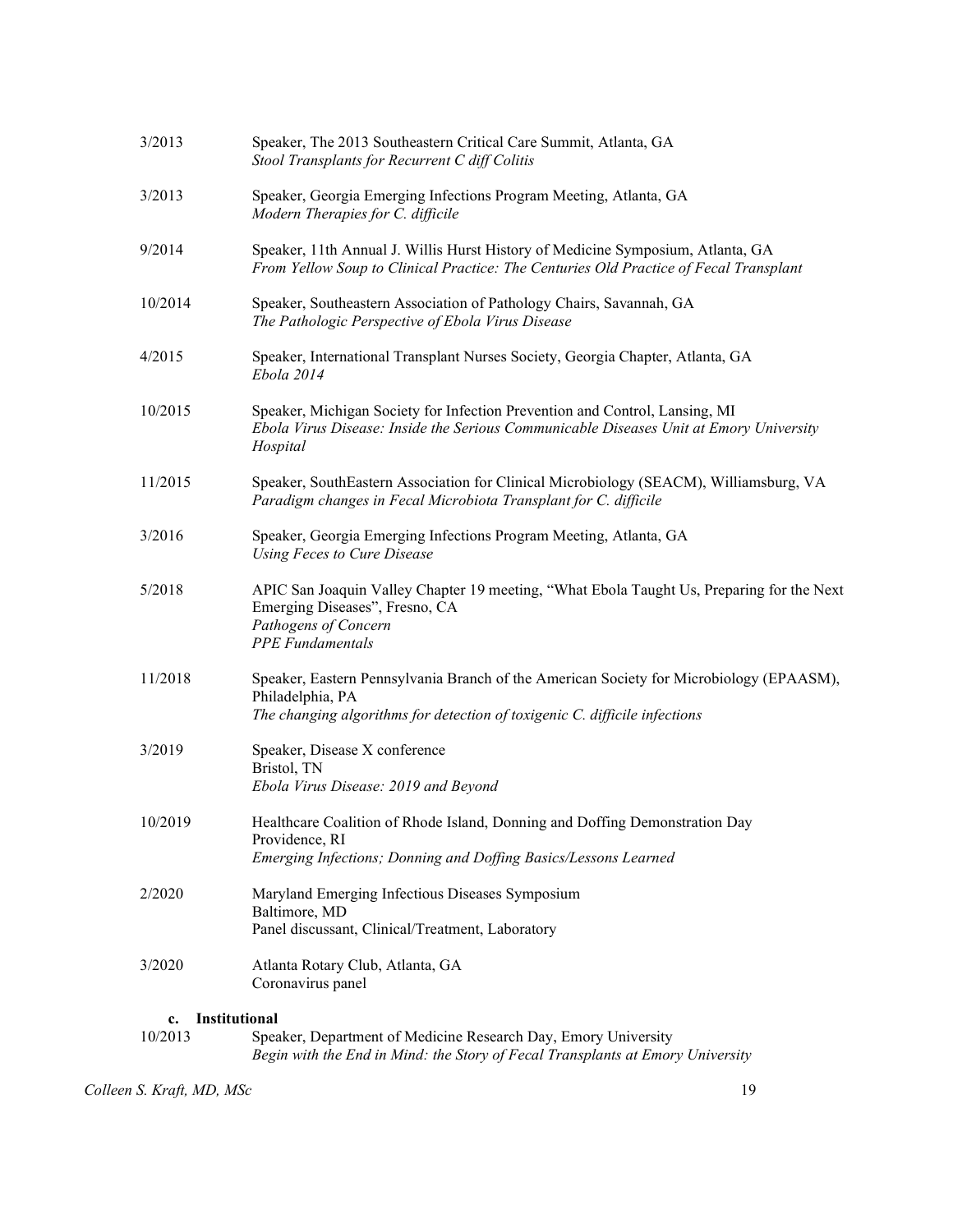| 9/2014 | Ethical Challenges of Ebola for Global Health: Expanding the Conversation, Emory Center for<br>Ethics                   |
|--------|-------------------------------------------------------------------------------------------------------------------------|
|        | Panel discussant; clinical perspective                                                                                  |
| 9/2018 | Speaker, ThinkBig Symposium, Emory University<br>Using Feces to Cure Disease                                            |
| 8/2019 | Speaker, Emory Microbiome Research Center Inaugural Symposium<br>The Drug Resistant Gut Microbiome has a New Competitor |
|        | 24. Abstract Presentations at National/International, Regional, and Institutional Conferences:                          |

| a.<br>6/2001 | <b>National or International:</b><br>Kendrick C*, Williams JA, Van Der Pol B<br>Acceptability of female urine for Trichomonas PCR (POSTER)<br>International Congress of Sexually Transmitted Infections, ISSTDR/IUSTI, Berlin, Germany                                               |
|--------------|--------------------------------------------------------------------------------------------------------------------------------------------------------------------------------------------------------------------------------------------------------------------------------------|
| 10/2002      | Kraft C*, Leonard M, Wilson J, Hernandez I, King M, Franco-Paredes C, Ray S, del Rio C, Blumberg H<br>Extrapulmonary tuberculosis at an academic inner-city hospital (POSTER)<br>IDSA, 40 <sup>th</sup> Annual Meeting, Chicago, IL                                                  |
| 11/2002      | Kraft CS*, DiFrancesco L, Book W, Whelpley A.<br>Streptococcus Viridans Endocarditis Leading to a Brain Abscess in a Patient with Cyanotic Heart Disease<br>National Association of Inpatient Physicians, Atlanta, GA (POSTER)                                                       |
| 8/2007       | Kraft C*, Hunter E<br>Superinfection in Cohabitating Couples Previously Infected by Genotypically Different Viruses (Oral<br>presentation/Research Poster)<br>2nd International Workshop on HIV Transmission,<br>Washington, DC                                                      |
| 10/2008      | Kraft C*, Hawkins P, Manigart O, Chomba E, Mulenga J, Derdeyn C, Allen S, Hunter E<br>HIV-1 superinfection in cohabitating Zambian heterosexual couples (POSTER)<br>48 <sup>th</sup> ICAAC/46 <sup>th</sup> IDSA Meeting, Washington, DC                                             |
| 3/2010       | Kraft CS*, Jacob JT, Sears MH, Sharifi N, Lyon GM, Burd EM, Caliendo AM<br>Comparison of morbidity and mortality of rhinovirus infection to 2009 pandemic H1N1 influenza A at an<br>academic tertiary referral center (POSTER)<br>SHEA, 20 <sup>th</sup> Annual Meeting, Atlanta, GA |
| 4/2010       | Kraft CS*, Sears MH, Jacob JT, Thurmond C, Foulks C, Hraber PT, Lyon GM, Burd EM, Caliendo AM,<br>Hill CE<br>Phylogenetic analysis of rhinoviral sequences from respiratory virus season 2009-2010 (POSTER)<br>Clinical Virology Symposium, 26th Annual Meeting, Daytona Beach, FL   |
| 10/2010      | Basu, D*, Kraft CS, Hraber PT, Schaefer M, Hawkins PA, Chomba E, Mulenga J, Allen S, Manigart O,<br>Hunter E.<br>Frequency and Viral Dynamics of HIV-1 Superinfection in a Zambian Subtype C Cohort (POSTER)<br>AIDS Vaccine 2010, Atlanta, GA                                       |
| 10/2010      | Boeras D*, Luisi N, Karita E, Mwananyanda L, McKinney S, Sharkey T, Keeling M, Conkling M, Chomba<br>E, Kraft C, Bizimana J, Kilembe W, Tichacek A, Caliendo A, Hunter E, Allen S.                                                                                                   |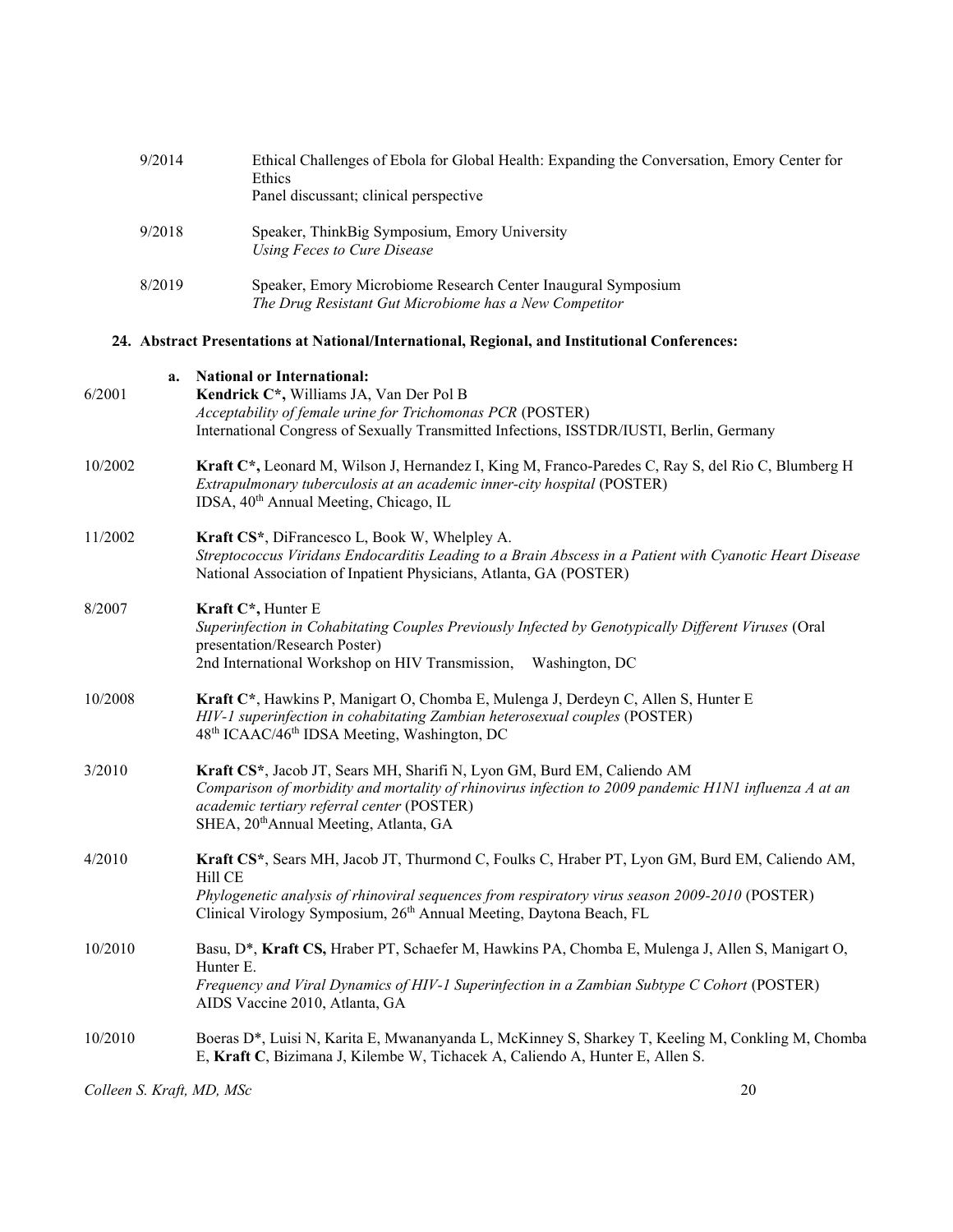|         | b. Regional:                                                                                                                                                                                                                                                                                                                          |
|---------|---------------------------------------------------------------------------------------------------------------------------------------------------------------------------------------------------------------------------------------------------------------------------------------------------------------------------------------|
| 3/2014  | de Man* T, McDonald LC, Limbago B, Lauffer A, Perry KA, Kraft CS.<br>Toward development of a Microbiome Disruption Index (POSTER)<br>Keystone Symposium, Big Sky, MT                                                                                                                                                                  |
| 5/2013  | Kraft CS*, Rishishwar L, Jordan IK<br>Development of a supervised learning algorithm to distinguish VISA from VSSA in clinical samples<br>(POSTER)<br>ASM, 113 <sup>th</sup> General Meeting, Denver, CO                                                                                                                              |
| 5/2013  | Kraft CS*, Alam T, Petit RA, Crispell EK, Satola SW, Read TD<br>Comparative detection of Staphylococcus aureus genotypic data between blood culture broth and<br>subcultured isolates (POSTER)<br>ASM, 113 <sup>th</sup> General Meeting, Denver, CO                                                                                  |
| 6/2012  | Kraft CS*, Petit RA, Rossi MR, Read TR, Burd EM<br>Investigation of cefoxitin-oxacillin discrepancies in clinical isolates of Staphylococcus aureus using Next<br>Gen sequencing (POSTER)<br>ASM, 112 <sup>th</sup> General Meeting, San Francisco, CA                                                                                |
| 5/2012  | Aldrete S*, Banks GG, Friedman-Moraco R, Burd EM, Magee MJ, Kraft CS<br>Characteristics of patients with discordant repeat C. difficile PCR within 14 days (POSTER)<br>Clinical Virology Symposium, 28th Annual Meeting, Daytona Beach, FL                                                                                            |
| 9/2011  | Roberts-Wilson TK*, Kraft C, Tangpricha V, Wu A, Fantz CR.<br>Comparison of Gender-Specific Clinical Laboratory Reference Ranges in Transgender Patients (POSTER)<br>American Society of Clinical Pathology, St. Louis, MO                                                                                                            |
| 4/2011  | Kraft CS*, Jacob JT, Sears MH, Burd EM, Hill CE, Caliendo AM, Nix WA,<br>Oberste MS<br>Clinical characteristics of respiratory infection in adults with Enterovirus 68 (POSTER)<br>Clinical Virology Symposium, 27th Annual Meeting, Daytona Beach, FL                                                                                |
|         | Centrifugation on HIV-1 quantitative viral load testing using Plasma Preparation Tubes <sup>TM</sup> (PPTs) in the<br>COBAS® Ampliprep/COBAS® Taqman® HIV-1 test (POSTER)<br>Association of Molecular Pathologists (AMP), 16 <sup>th</sup> Annual Meeting, San Jose, CA                                                               |
| 11/2010 | Kraft CS*, Hill CE, McCloskey CB, Burd EM, Eaton ME, Caliendo AM                                                                                                                                                                                                                                                                      |
| 11/2010 | McCloskey CB*, Kraft CS, Burd E, Caliendo AM, Hill CE<br>Characterization of Novel 2009 H1N1 Specimens with a Positive Hemagglutinin 1 (H1) Signal in the<br>Luminex xTAG (TM) Respiratory Viral Panel (RVP) Assay. (POSTER)<br>Association of Molecular Pathologists (AMP), 16 <sup>th</sup> Annual Meeting, San Jose, CA            |
| 10/2010 | Bronner L*, Boeras DI, Luisi N, Karita E, Mwananyanda L, McKinney S, Sharkey T, Keeling M, Conkling<br>M, Chomba E, Kraft C, Biximana J, Kilembe W, Tichacek A, Caliendo AM, Hunter E, Allen S.<br>Predictors of false positive rapid HIV tests in couples from a clade A HIV endemic city (POSTER)<br>AIDS Vaccine 2010, Atlanta, GA |
|         | Evolution of indeterminate or discrepant rapid HIV test results in couples' HIV testing and counseling<br>centers in Africa (POSTER)<br>AIDS Vaccine 2010, Atlanta, GA                                                                                                                                                                |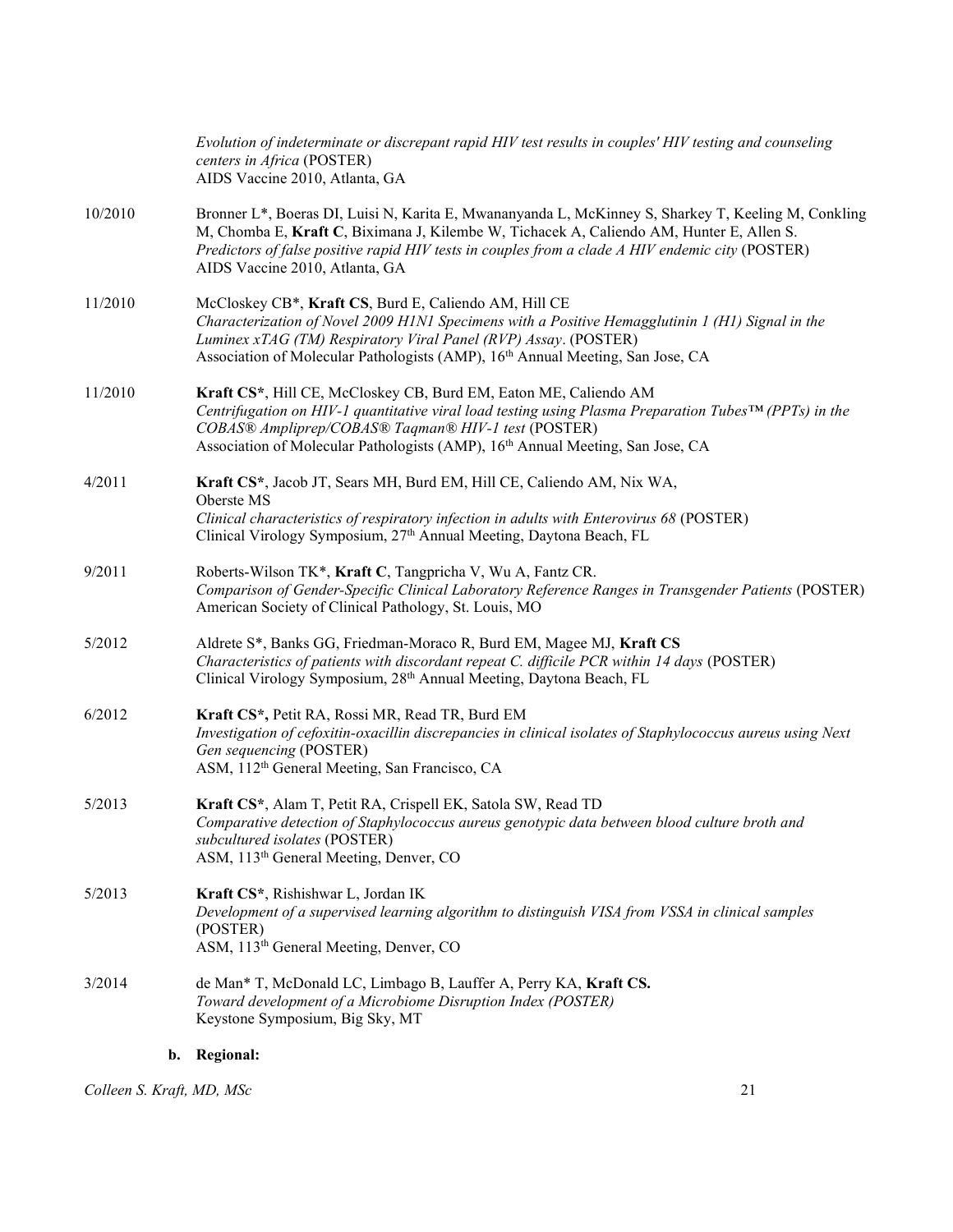| 2/2003  |               | <b>Kraft C*</b> , Beless D, Steinberg J<br>Acute myocardial infarction in a high-risk patient masking recurrent carbon monoxide poisoning (Oral<br>presentation)                                                                                                           |
|---------|---------------|----------------------------------------------------------------------------------------------------------------------------------------------------------------------------------------------------------------------------------------------------------------------------|
| 2/2004  |               | Kraft CS*, Mavromatis J, Agudelo C, MD<br>A textbook case of Still's disease with a twist (Oral presentation)<br>Society of General Internal Medicine (SGIM), New Orleans, LA                                                                                              |
| 6/2008  | $c_{\bullet}$ | Institutional:<br>Kraft CS <sup>*</sup> , Hunter E<br>Superinfection in cohabiting couples previously infected by genotypically different viruses (Oral<br>presentation)<br>Post-Doctoral Research Symposium, Emory University, Atlanta, GA                                |
| 10/2014 |               | Tauxe WM <sup>*</sup> , Rebolledo Esteinou P, Neish E, Newman KL, Dhere T, <b>Kraft CS.</b><br>Fecal Microbiota Transplant for Treatment of Clostridium difficile Infection in Older Adults (POSTER)<br>Department of Medicine Research Day, Emory University, Atlanta, GA |
|         |               | 25. Research focus:<br>My interests are in translational research of specifically regarding of genomic sequencing to clinical care. I have<br>experience in the genomics-based analysis of HIV-1, human rhinovirus, Staphylococcus aureus and the microbiota               |

# 26. Patents/Invention disclosure:<br>2012 Emory OTT – array pr

clinical trials.

2012 Emory OTT – array primer set for *S. aureus* resistance mutations (#12126)<br>2014 Emory OTT - Method and System for Processing Fecal Matter for Fecal Tr.

Emory OTT - Method and System for Processing Fecal Matter for Fecal Transplant (#14172)

related to fecal transplantation. I started the fecal transplant program at Emory University and am involved in

# 27. Grant/Contract Support:

a. Active support:

| 1 NU38CK000481-01-00 (PI: Kraft)<br><b>CDC</b><br>A Human Factors Approach to Strengthening Infection Prevention and Control<br>Role: PI                                                                                                                                                                                                                                                                                                        | 09/30/2019-09/29/2022     |              |
|-------------------------------------------------------------------------------------------------------------------------------------------------------------------------------------------------------------------------------------------------------------------------------------------------------------------------------------------------------------------------------------------------------------------------------------------------|---------------------------|--------------|
| 75D30118C2645 (PI: Kraft)<br><b>CDC</b><br>Elastomeric respirator feasibility and effectiveness for healthcare worker training<br>To examine elastomeric respirator feasibility and effectiveness for healthcare worker training, fit, use and<br>disinfection in a hospital setting<br>Role: PI                                                                                                                                                | 09/01/2018-08/31/2020     | 2.4 months   |
| P30AI050409-06S2 (PI: Curran)<br>NIH/NIAID<br>Emory Center for AIDS Research (Virology Core)<br>Description: The mission of the Virology Core of the Emory Center for AIDS Research is to provide a safe biosafety<br>level 3 laboratory, contemporary molecular virologic methods, and state-of-the-art drug assays to enable research on<br>HIV prevention, treatment, and pathogenesis.<br>Role: Laboratory Director, Clinical Virology Core | $08/01/2013 - 07/31/2022$ | $0.6$ months |

Colleen S. Kraft, MD, MSc 22 1U3REP150549-01-00 (PI: Ribner) 06/30/2015-06/29/2020 2.4 months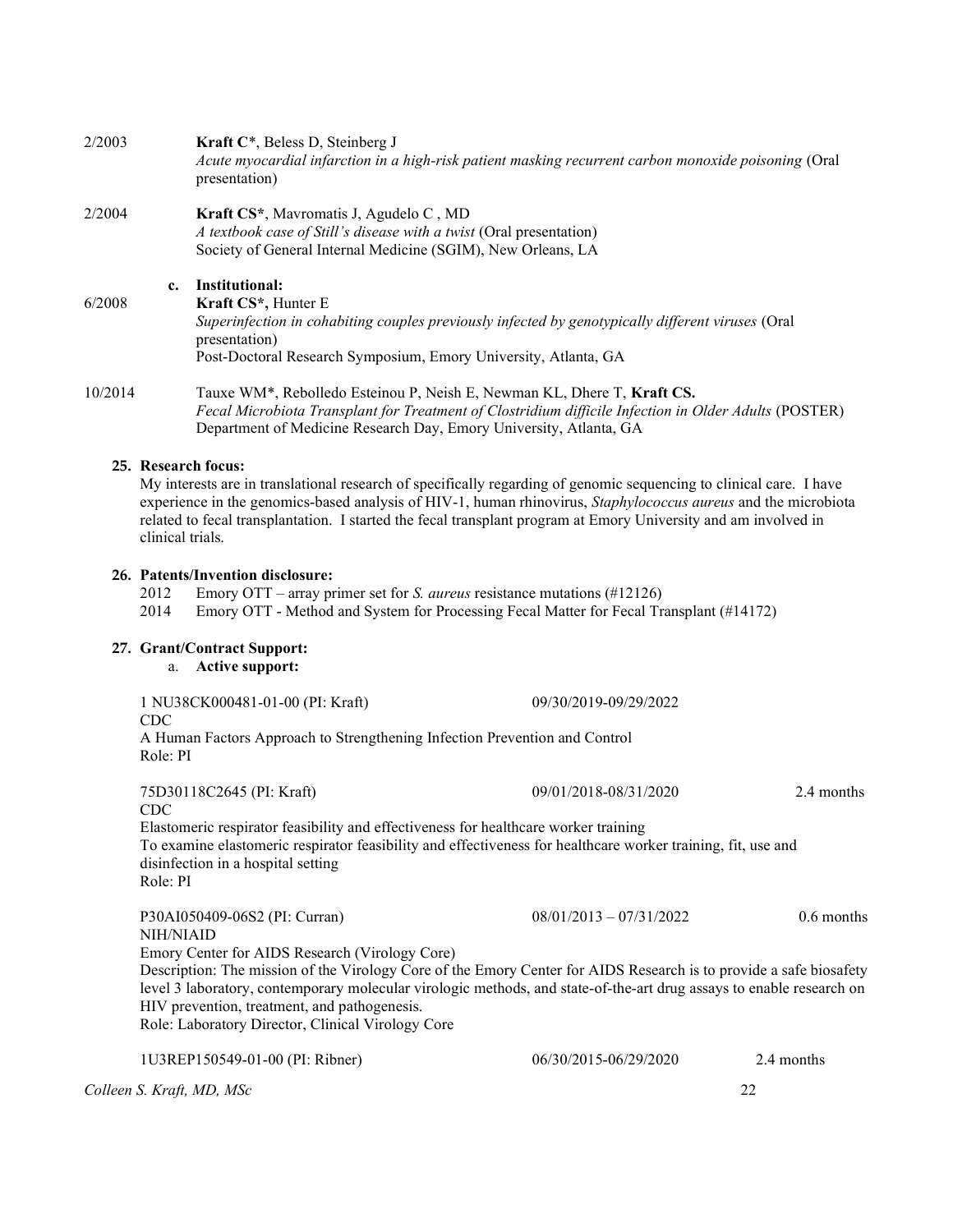ASST SECTY FOR PREPAR. & RESPONSE BARDA National Ebola Training and Education Center Role: Co-Investigator 200-2015-87862 (PI: Ribner) 09/01/2015-08/31/2019 1.2 months CDC Clinical Care for Individuals Referred by CDC for Medical Examination and/or Hospitalization Role: Co-Investigator U3REP170552-01-00 (PI: Ribner) 10/01/2016-06/29/2020 1.8 months ASST SECTY FOR PREPAR. & RESPONSE BARDA National Ebola Training and Education Center Supplement Activites A and D Role: Co-Principal Investigator HHSN272201300018I (PI: Rouphael) 12/20/2016-06/21/2020 0.6 months NIH 13-0045 Clostridium difficile (CDAD) Task Areas C-D Role: Co-Investigator VE303-002 (PI: Kraft) 07/03/2019-07/02/2029 0.12 months Vedanta Biosciences VE303-002: A Double-Blind Placebo-Controlled Phase 2 Study of VE303 For Prevention of Recurrent Clostridium Difficile Infection Role: PI SER-012 (PI: Kraft) 09/05/2017-08/14/2027 0.12 months Icon Clinical Research/Seres Health SERES-012 ECOSPOR III A Phase 3 Multicenter, Randomizeded, Double-Blind, Placebo Role: PI SER-013 (PI: Kraft) 08/01/2017-07/31/2019 0.12 months Icon Clinical Research/Seres Health SERES-013\_ECOSPOR IV: An Open-Label Extension of Study Seres-012 Evaluating SER-10 Role: PI MAPP-ZMAP-PRT-0077 (PI: Kraft) 04/12/2018-06/26/2019 0.6 months Clinical Research Management An Expanded Access Treatment Protocol for ZMapp for Patients with Ebola Virus Role: PI Clinical Trial (PI: Anderson) 03/09/2018-03/08/2029 0.5 months Pfizer Determining RSV Burden and Outcomes in Pregnant Women and Older Adults Population-based active surveillance of pregnant women and older adults (age  $\lambda$ 60 years) requiring hospitalization will be conducted at two hospitals in Atlanta to determine the population-based incidence of RSV, determine epidemiological and clinical Role: Co-Investigator Crestovo/Site 210 CDI-001 (PI: Kraft) 08/11/2017-08/10/2027 0.12 months Crestovo A multicenter, double-blind, parallel-arm, placebo-controlled, phase 2 study of the efficacy, safety, and tolerability of oral full-spectrum Microbiota (CP101) in subjects with recurrence of Clostridium difficile infection Role: PI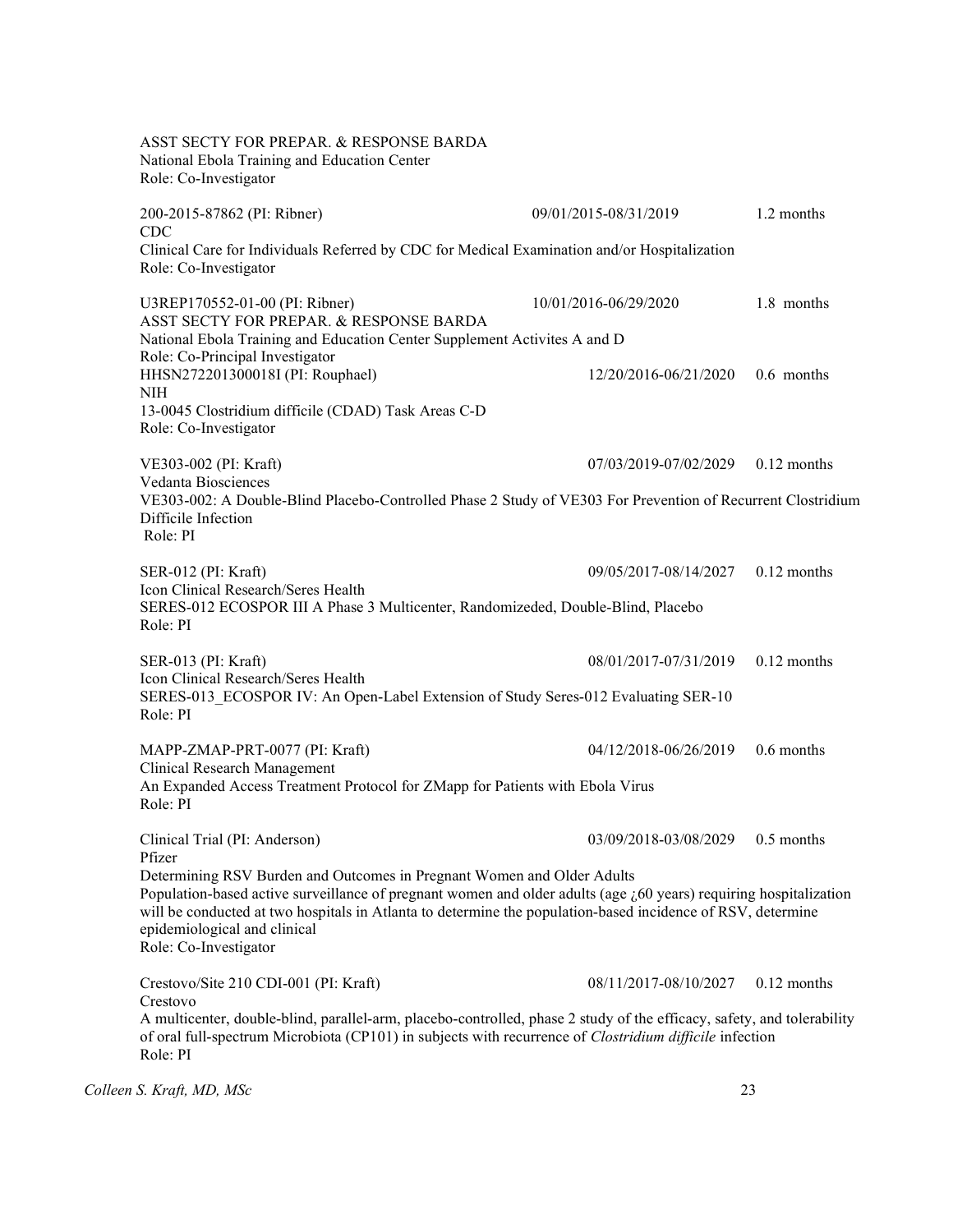CF-301-102 (PI: Kraft) 06/29/2017-06/28/2022 0.12 months Contrafect Corporation A Multicenter, Double-Blind, Randomized, Comparative Study of the Safety, Tolerability, Efficacy, and Pharmacokinetics of CF-301 vs. Placebo. Role: PI

Clinical Trial (PI: Kraft) 08/01/2018-07/31/2021 0.12 months BIO-RAD LABORATORIES GA-mapTM Dysbiosis Test Role: PI

#### b. Previous support:

Site Principal Investigator (Emory Site), Seres Therapeutics, "ECOSPOR II: An Open-label Extension of Study SERES-004 Evaluating SER-109 in Patients with Recurrent Clostridium difficile infection."

Site Principal Investigator (Emory Site), Hologic, Inc, "SA-RESP-US05-04 Performance Evaluation of the Panther Fusion, Genmark", \$25,000, 01/20/2017-01/19/2021

Principal Investigator (Emory), CDC, "MicroBplex SBIR subaward on C. difficile via CDC - PHASE II", SBIR 200-2015-58233, \$113,928, 09/28/2015 – 11/01/2017

Co-Investigator, DARPA, "Development of Antibody Therapeutics Against Ebola," W31P4Q-14-1-0010 (PI: Ahmed), \$1,143,372, 09/22/14-09/26/17

Co-Investigator, ASPR/CDC, "National Ebola Training and Education Center," U3REP150549-01-00 (PI: Ribner), \$3,327,179, 06/30/15-06/29/16

Co-Investigator, NIH/NIAID, "The Rectal Microbiome and HIV Risk in Men Who Have Sex with Men (MSM)," P30AI050409-06S2 supplement (PI: Curran), \$100,000, 08/01/14– 07/31/16

Laboratory Director, Clinical Virology Core, NIH/NIAID, "Emory Center for AIDS Research (Virology Core)," P30AI050409-06S2 (PI: Curran), \$58,007, 08/01/13-07/31/17

Principal Investigator (Emory Site), Leidos Biomedical Institute, "MCM RCT in EBOV," S15-071, \$15,827, 3/18/15-12/31/15

Trainee, KL2, NIH/NCRR, "Mentored Clinical and Translational Research Scholar Award," KL2 RR025009 (Stephens), \$558,253, 07/01/2011-06/30/2013

Co-Investigator, CDC, "Clinical care for CDC workers with potential work exposures," 200-2008-24753 (Ribner), \$4,117,054, 03/15/08-03/14/14.

Co-Investigator, NIAID, "Characterization of a Novel Diagnostic Test for Pneumococcal Infections," 1R21AI094218-01 (Lee), \$439, 644, 04/1/2012-01/31/2014

Principal Investigator (Emory Site), CDC, "Interagency Personnel Agreement to look at the microbiome in patients with multidrug resistant organisms (MDRO), " 13IPA1306577 (Limbago), \$32,911, 08/21/2013-08/20/2015

Co-Investigator, CDC, "Clinical Training Assessment Support for Ebola Treatment Facilities," 200-2015-61473 (Ribner), \$156,473, 05/18/14-08/17/15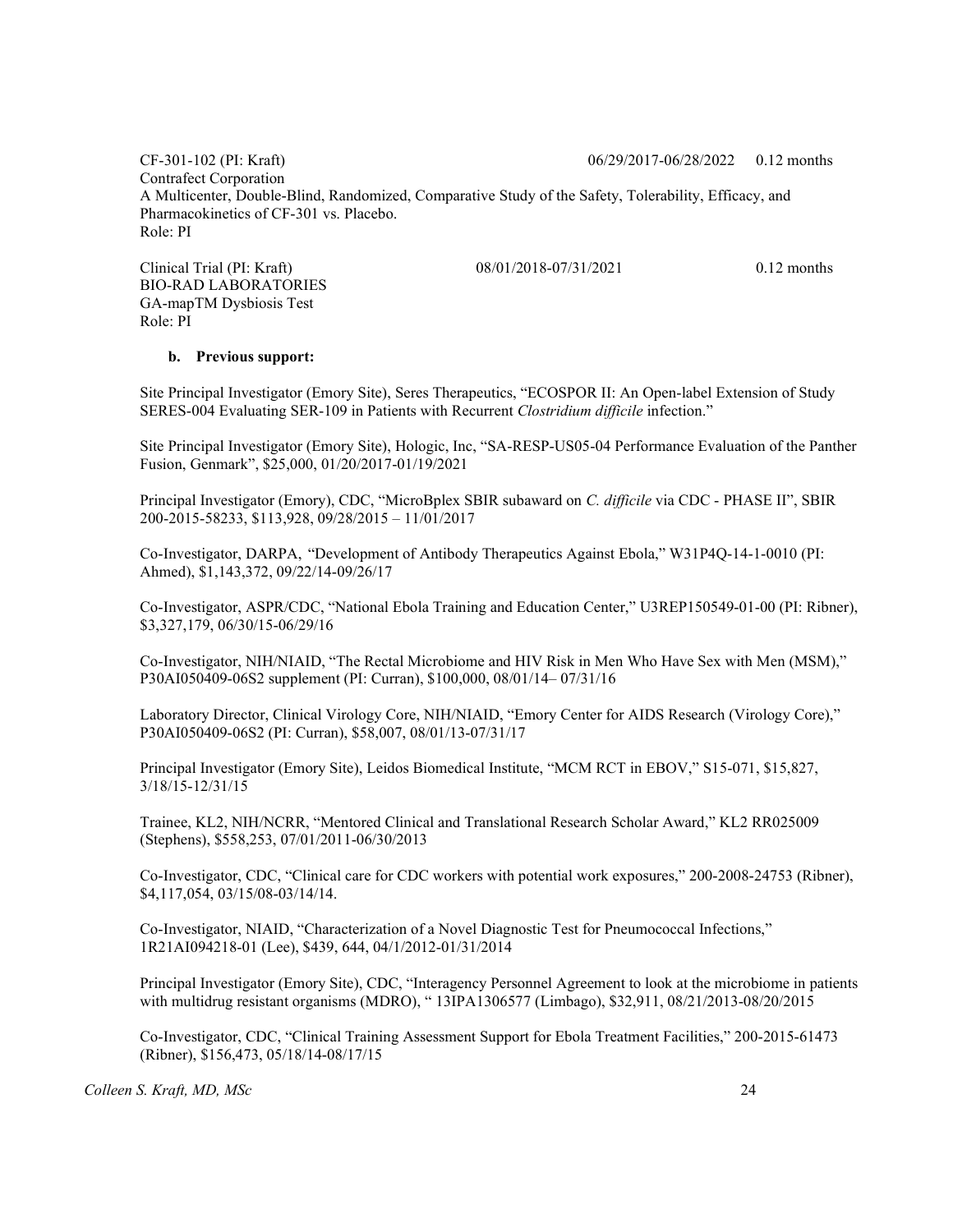Principal Investigator (Emory Site), NIH/NIAID, "Clinical Laboratory Diagnostics for Invasive Aspergillosis," N01AI70023-8-0-1 (Wingard), \$31,493, 5/30/2014 - 5/29/2015

Co-Investigator, CDC, "Clinical care for CDC workers with potential work exposures," 200-2014-M-58528 (Ribner), \$233,501, 07/14/14-08/31/15

Co-Investigator, CDC, "Clinical Training Assessment Support for Ebola Treatment Facilities," 200-2015-61471 (Ribner), \$311,725, 11/18/14-02/17/15

Co-Investigator, CDC, "Clinical Training Assessment Support for Ebola Treatment Facilities," 200-2015-61472 (Ribner), \$156,473, 02/18/15-05/17/15

Principal Investigator (Emory Site), SeresHealth, "Phase 1b/II: A Single-Arm Study of Modified Fecal Microbiota Transplant Delivered via Oral Administration for the Treatment of Recurrent Clostridium difficile"

# c. Institutional support:

| 2013-2014 | Emory University Research Committee Grant                                                         |
|-----------|---------------------------------------------------------------------------------------------------|
|           | Characterization of the Microbial Genomics of Fecal Bacteriotherapy                               |
|           | Role: Principal Investigator, \$30,000                                                            |
| 2015-2016 | Emory University Discovery Phase Mini Grant                                                       |
|           | Role: Mentor, \$5,000                                                                             |
| 2016-2017 | Catalyst funding, Emory University                                                                |
|           | Determination of multidrug organism carriage in renal transplant recipients and elimination using |
|           | microbiome restoration<br>Role: Principal Investigator, \$70,000                                  |
| 2016-2017 | Emory University Research Committee Grant                                                         |
|           | Ebola Virus Persistence In Ocular Tissues and Fluids                                              |
|           | Role: Co-Investigator, \$45,742                                                                   |
| 2018      | Georgia Clinical & Translational Science Alliance                                                 |
|           | Using High Fidelity Patient Care Simulations to Identify and Mitigate Occupational Infectious     |
|           | Disease Risks for Healthcare Providers                                                            |
|           | Role: Principal Investigator, \$40,000                                                            |
| 2019      | Synergy/Nexus II                                                                                  |
|           | Preparing the U.S. for Climate Change-Induced Infectious Disease Impacts: An Interdisciplinary    |
|           | <b>Research Strategy</b>                                                                          |
|           | Role: Principal Investigator, \$92,000                                                            |
| 2019      | Pathology Research Award                                                                          |
|           | The Role of the Nurse's Intestinal Microbiome in Healthcare-Acquired Transmission of Multi-       |
|           | Drug Resistant Organisms                                                                          |
|           | Role: Principal Investigator, \$35,000                                                            |
|           | d. Foundation support:                                                                            |
| 2013-2014 | John and Mary Brock Diagnostic and Discovery Fund (PI: Taylor)                                    |
|           | <sup>18</sup> F Conjugated Maltodextrins for the Detection of Medical Device Infections           |

Colleen S. Kraft, MD, MSc 25

Role: Collaborator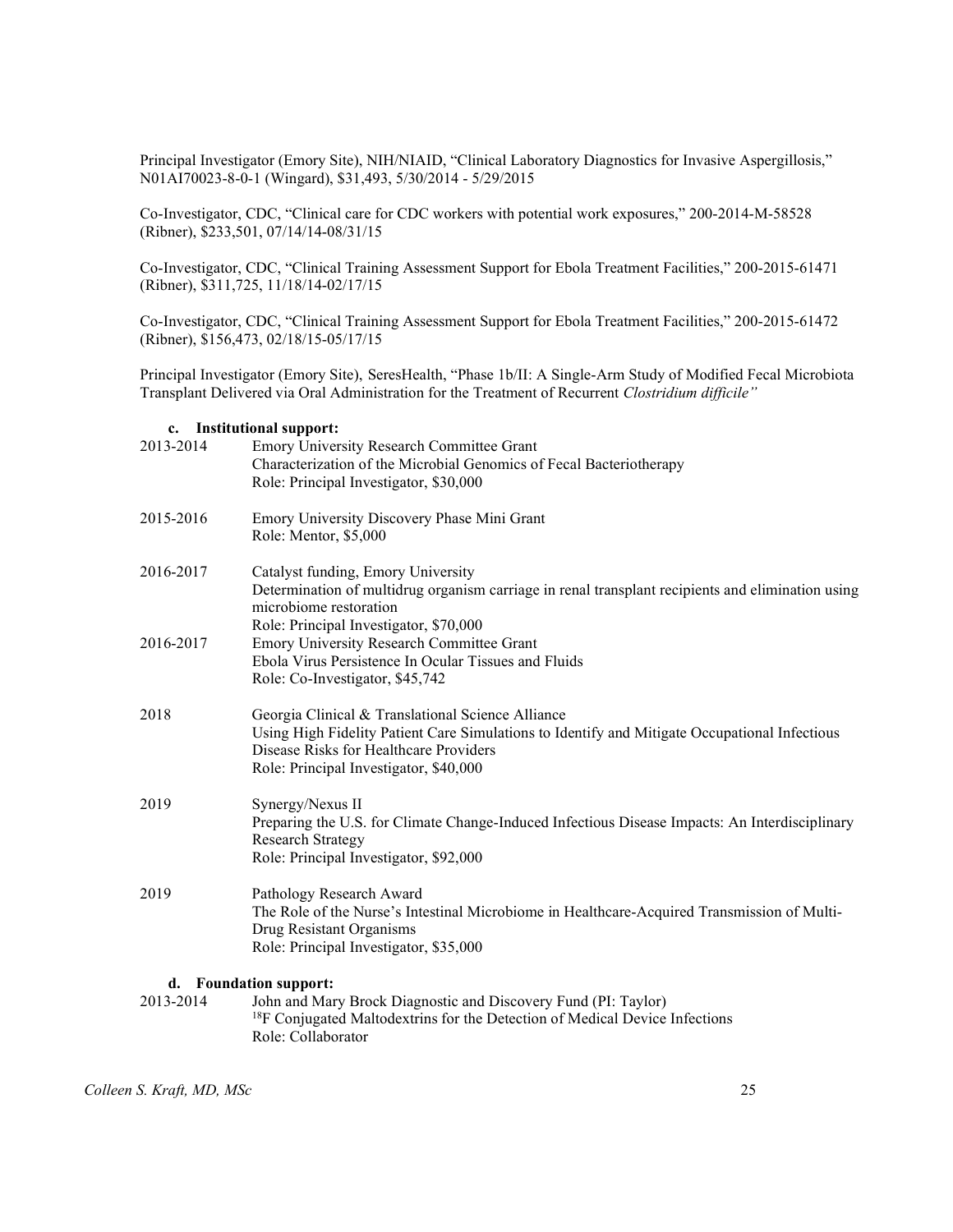#### e. Other support:

Expert Panel Member, CDC, "Efforts to Improve Clinical Laboratory Diagnosis by Development of Laboratory Practice Guidelines," U47OE-000055, (American Society of Microbiology/Weissfeld), 09/01/13-08/31/2018

### 28. Bibliography:

#### a. Published and Accepted Research Articles Peer-reviewed:

- 1. Trujillo JR, Goletiani NV, Bosch I, Kendrick C, Rogers RA, Trujillo EB, Essex M, Brain JD. T-tropic sequence of the V3 loop is critical for HIV-1 infection of CXCR4-positive colonic HT-29 epithelial cells. JAIDS. 2000 25(1):1- 10.
- 2. Van Der Pol B, Kraft CS, Williams JA. Use of an adaptation of a commercially available PCR assay aimed at diagnosis of chlamydia and gonorrhea to detect Trichomonas vaginalis in urogenital specimens. J Clin Microbiol. 2006 Feb; 44(2):366-73.
- 3. Leonard MK, Kraft C. Man with syncopal episodes and an abnormal chest radiograph. Clin Infect Dis. 2006 42: 1800-2.
- 4. Kourbatova EV, Leonard MK Jr, Romero J, Kraft C, del Rio C, Blumberg HM. Risk factors for mortality among patients with extrapulmonary tuberculosis at an academic inner-city hospital in the US. Eur J Epidemiol. 2006 21(9):715-21.
- 5. Liff DA, Kraft C, Pohlel K, Wade J, Franco-Paredes C, Chen EP, Clements S Jr, Sperling L. Nocardia nova aortitis after coronary artery bypass surgery. J Am Soc Echocardiogr. 2007 May; 20(5):537.e7-8.
- 6. Vogt AP, Doshi, RK, Higgins JE, Burd EM, Ribner BS, Kraft CS. Acute cholecystitis caused by nontoxigenic Vibrio cholerae O1 Inaba. J Clin Microbiol. 2010 Mar, 48(3): 1002-1004.
- 7. McCloskey CB, Kraft CS, Ingersoll J, Hill CE, Burd EM, Caliendo AM. Characterization of novel 2009 H1N1 specimens with a positive hemagglutinin1 (H1) signal in the Luminex  $xTAG^{TM}$  Respiratory Viral Panel (RVP) assay. J Clin Microbiol. 2011 Apr, 49(4): 1657-1658.
- 8. Kalokhe A, Wang J, Lim P, Kraft CS, Lyon GM. A 35 year-old woman with prior renal transplantation admitted with a temporal brain abscess. Clin Infect Dis. 2011 Oct; 53(8):843-4, 797.
- 9. Boeras DI, Luisi N, Karita E, McKinney S, Sharkey T, Keeling M, Chomba E, Kraft C, Wall K, Bizimana J, Kilembe W, Tichacek A, Caliendo AM, Hunter E, Allen S. Indeterminate and discrepant rapid HIV test results in couples' HIV testing and counselling centres in Africa. J Int AIDS Soc. 2011 Apr 8; 14(1):18.
- 10. Abdul-Ali D, Ingersoll J, Frempong M, Kraft CS, Caliendo AM. Cytomegalovirus stability in EDTA anticoagulated whole blood and plasma samples. J Clin Virol. 2011 Nov; 52(3):222-4.
- 11. Kraft CS, Jacob JT, Sears MH, Burd EM, Caliendo AM, Lyon GM. Severity of human rhinovirus infection in immunocompromised adults is similar to 2009 H1N1 influenza. J Clin Microbiol. 2012 Mar; 50(3):1061-3.
- 12. Guarner J, Kraft CS. Need for clinico-pathologic correlation of C. difficile colitis in view of molecular diagnosis. Clin Infect Dis. 2012; 54(1):156.
- 13. Kraft CS, Basu D, Hawkins PA, Hraber PT, Chomba E, Mulenga J, Allen SA, Manigart O, Hunter E. Timing and source of subtype-C HIV-1 superinfection in the newly infected partner of Zambian couples with disparate viruses. Retrovirology. 2012 Mar 20; 9(1):22.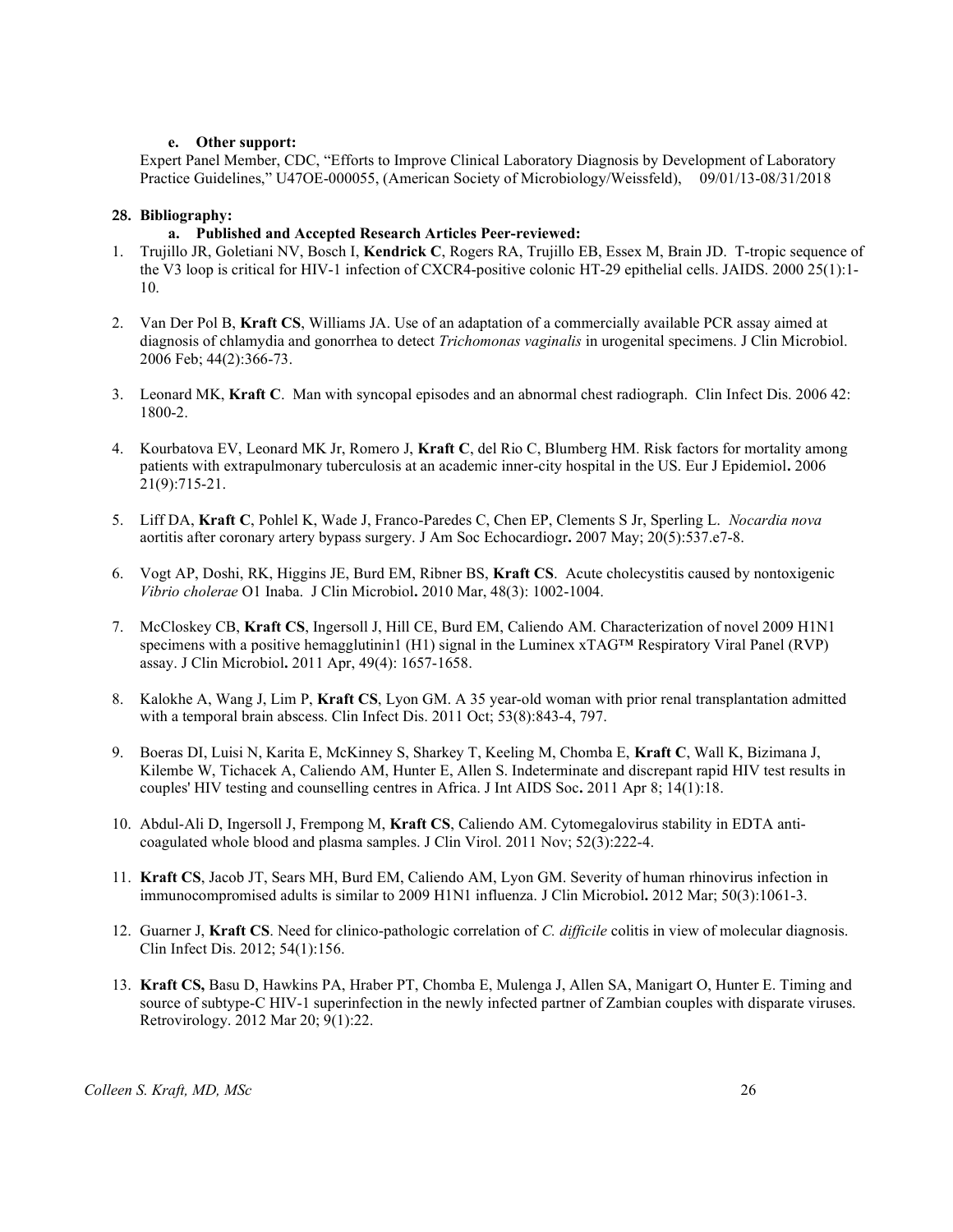- 14. Leeds IL, Magee MJ, Kurbatova EV, del Rio C, Blumberg HM, Leonard MK, Kraft CS. Site of disease in extrapulmonary tuberculosis is predicted by HIV infection. Clin Infect Dis. 2012 Jul; 55(1):75-81.
- 15. Basu D, Kraft CS, Murphy MK, Campbell PJ, Yu T, Hraber PT, Pinter A, Irene C, Chomba E, Mulenga J, Kilembe W, Allen SA, Derdeyn CA, Hunter E. HIV-1 subtype C superinfected individuals mount low autologous neutralizing antibody responses prior to intrasubtype superinfection. Retrovirology, 2012 Sep 20; 9:76.
- 16. Sampson T, Liu S, Schroeder M, Kraft C, Burd E, Weiss D. Rapid killing of Acinetobacter baumannii by polymyxins is mediated by a hydroxyl radical death pathway. Antimicrob Agents Chemother. 2012 Nov; 56(11):5642-9.
- 17. Molinaro RJ, Winkler AM, Kraft CS, Fantz CR, Stowell SR, Ritchie JC, Koch DD, Heron S, Liebzeit J, Santen S, Guarner J. Teaching laboratory medicine to medical students: implementation and evaluation. (MSCLE). Arch Pathol Lab Med, 2012 Nov; 136(11):1423-9.
- 18. Kraft CS, Binongo JNG, Burd EM, Eaton ME, McCloskey CB, Fernandes H, Hill CE, Caliendo AM. Successful use of Plasma Preparation Tubes™ (PPTs) in the COBAS® AmpliPrep/COBAS® TaqMan® HIV-1 Test. J Clin Virol, 2013 May; 57(1):77-9.
- 19. Guarner J, Armstrong WS, Satola SW, Mehta AK, Jerris R, Hilinski J, Burd EM, Kraft CS, del Rio C. Development, Implementation, and Evaluation of a 4th Year Medical School Elective Course in Clinical Microbiology Using Case-Based Vignettes. J Med Microbiol, 2013 Jul; 62(Pt 7):1098-110.
- 20. Chan AW, Cartwright EJ, Reddy SC, Kraft CS, Wang WF. Pichia anomala (Candida pelliculosa) fungemia in a patient with sickle cell disease. Mycopathologia, 2013 Oct; 176(3-4):273-277.
- 21. Roberts TK, Kraft CS, French D, Ji W, Wu AHB, Tangpricha V, Fantz CR. Appropriate laboratory reference range values in transgender patients on hormone therapy. Am J Med. 2014 Feb; 127(2):159-62.
- 22. Friedman-Moraco RM, Mehta AK, Lyon GM, Kraft CS. Intestinal microbiota transplantation in solid organ transplant recipients. Am J Transplant. 2014 Feb; 14(2):477-80.
- 23. Spicer JO, Kraft CS, Burd EM, Armstrong WS, Guarner J. The value of case-based, teaching vignettes in clinical microbiology rounds. Am J Clin Pathol. 2014 Mar; 141(3):318-22.
- 24. Rishishwar L, Petit RA, Kraft CS, Jordan IK. A genome sequence based discriminator for vancomycin-intermediate Staphylococcus aureus. J Bacteriol, 2014 Mar; 196(5):940-8.
- 25. Chan AW, Kabbani S, Staton G, Kraft CS. Mycobacterium paraffinicum causing symptomatic pulmonary infection. J Clin Microbiol, 2014 Apr; 52(4):1281-3.
- 26. Rebolledo P, Vu CL, Carlson R, Kraft CS, Anderson E, Burd E. Polymicrobial ventriculitis involving Pseudomonas fulva. J Clin Microbiol. 2014 Jun; 52(6):2239-41.
- 27. Band V, Ibegbu C, Kaur S, Cagle S, Trible R, Jones C, Wang Yu, Kraft C, Ray S, Wrammert J, Weiss D. Induction of human plasmablasts during infection with antibiotic-resistant nosocomial bacteria. J Antimicrob Chemother. 2014 Jul; 69(7):1830-3.
- 28. McCulloch DJ, Sears MH, Jacob JT, Lyon GM, Burd EM, Caliendo AM, Hill CE, Nix WA, Oberste MS, Kraft CS. Severity of rhinovirus infection in hospitalized adults is unrelated to genotype. Am J Clin Pathol. 2014 Aug; 142(2):165-72.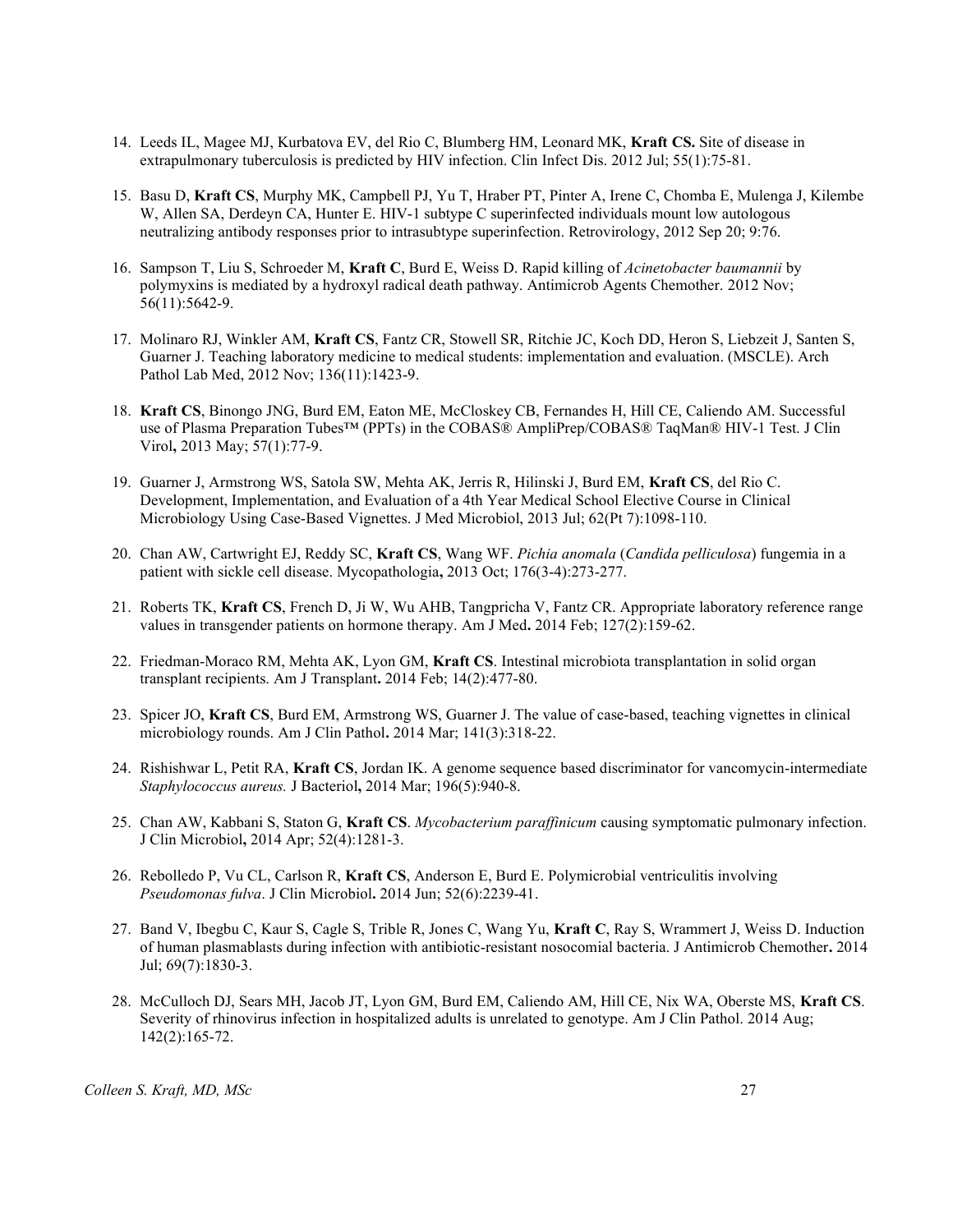- 29. Burd E, Alam M, Passalacqua K, Kalokhe A, Eaton M, Satola S, Kraft C, and Read T. Development of oxacillin resistance in a patient with recurrent Staphylococcus aureus bacteremia. J Clin Microbiol. 2014 Aug; 52(8):3114-7.
- 30. Hill CE, Burd EM, Kraft CS, Ryan EL, Duncan A, Winkler AM, Cardella JC, Ritchie JC, Parslow TG. Laboratory test support for Ebola patients within a high-containment facility. Lab Med. 2014 Summer; 45(3):e109-11.
- 31. Mandalia A, Kraft CS, Dhere T. Diverticulitis after Fecal Microbiota Transplant for C.difficile. Am J Gastroenterol. 2014 Dec; 109(12):1956-7.
- 32. Lyon GM, Mehta AK, Varkey JV, Brantly K, Plyler L, McElroy AK, Kraft CS, Towner JS, Spiropoulou C, Ströher U, Uyeki TM, Ribner BS. Clinical Care of Two Patients with Ebola Virus Disease in the United States. N Engl J Med. 2014 Dec 18; 371(25):2402-9.
- 33. Wang X, Kraft CS, Dhere T. The use of standard donors in fecal microbiota transplants. South Med J. 2015 Jan; 108(1):68-9.
- 34. Auffermann WF, Kraft CS, Lyon GM, Vanairsdale S, Tridandapani S. Radiographic Imaging of Patients with Contagious Infectious Diseases - How to Acquire Chest Radiographs of Patients Infected with the Ebola Virus Disease. AJR Am J Roentgenol. 2015 Jan; 204(1):44-8.
- 35. Guarner J, Burd E, Kraft C, Armstrong W, Lenorr K, Spicer J, Martin D, del Rio C. Evaluation of an online program to teach microbiology to internal medicine residents. J Clin Microbiol. 2015 Jan; 53(1):278-81.
- 36. Connor MJ, Kraft CS, Lyon GM, Varkey JB, Crozier I, Mehta AK, Ströher U, Ribner BS, Franch H. Successful Delivery of Renal Replacement Therapy in Ebola Virus Disease. J Am Soc Nephrol. 2015 Jan; 26(1):31-7.
- 37. Ehsani L, Reddy SC, Mosundjac M, Kraft CS, Guarner J. Fatal Aortic Pseudoaneurysm from Disseminated Mycobacterium kansasii Infection. Hum Pathol. 2015 Mar;46(3):467-70
- 38. Tauxe WM, Dhere T, Ward A, Racsa LD, Varkey JB, Kraft CS. Fecal microbiota transplant protocol for clostridium difficile infection. Lab Med. 2015 Winter; 46(1):e19-23.
- 39. Moreno CC, Kraft CS, Vanairsdale S, Kandiah P, Klopman M, Ribner BS, Tridandapani S. Performance of Bedside Diagnostic Ultrasound in an Ebola Isolation Unit: The Emory University Hospital Experience. AJR Am J Roentgenol. 2015 Mar 2:1-3.
- 40. McElroy AK, Akondy R, Davis C, Elebody A, Mehta AK, Kraft CS, Lyon GM, Ribner BS, Varkey JB, Sidney J, Sette A, Campbell S, Stroher U, Damon I, Nichol S, Spiropoulou C, Ahmed R. Human Ebola virus infection results in substantial immune activation. Proc Natl Acad Sci U S A. 2015 Apr 14; 112(15):4719-24.
- 41. Aldrete S, Magee MJ, Friedman-Moraco RJ, Chan AW, Banks GG, Burd EM, Kraft CS. Characteristics and antibiotic use associated with short-term risk of C. difficile infection among hospitalized patients. Am J Clin Path, 2015 Jun; 143(6):895-900.
- 42. Varkey JB, Shantha JG, Crozier I, Kraft CS, Lyon GM, Mehta AK, Kumar G, , Smith JR, Kainulainen MH, Ströher U, Uyeki TM, Ribner BS, Yeh S. Persistent Virus Detection in the Eye during the Convalescent Phase of Ebola Virus. N Engl J Med. 2015 Jun 18; 372(25):2423-7.
- 43. Liddell AM, Davey Jr. RT, Mehta AK, Varkey JB, Kraft CS, Tseggay GK, Badidi O, Faust AC, Brown KV, Suffredini AF, Barrett K, Wolcott MJ, Marconi VC, Lyon GM, Weinstein GL, Weinmeister K, Sutton S, Hazbun M, Albariño CG, Reed Z, Cannon D, Ströher U, Feldman M, Ribner BS, Lane HC Fauci AS, Uyeki TM. Characteristics and Clinical Management of a Cluster of Three Patients with Ebola Virus Disease, including the First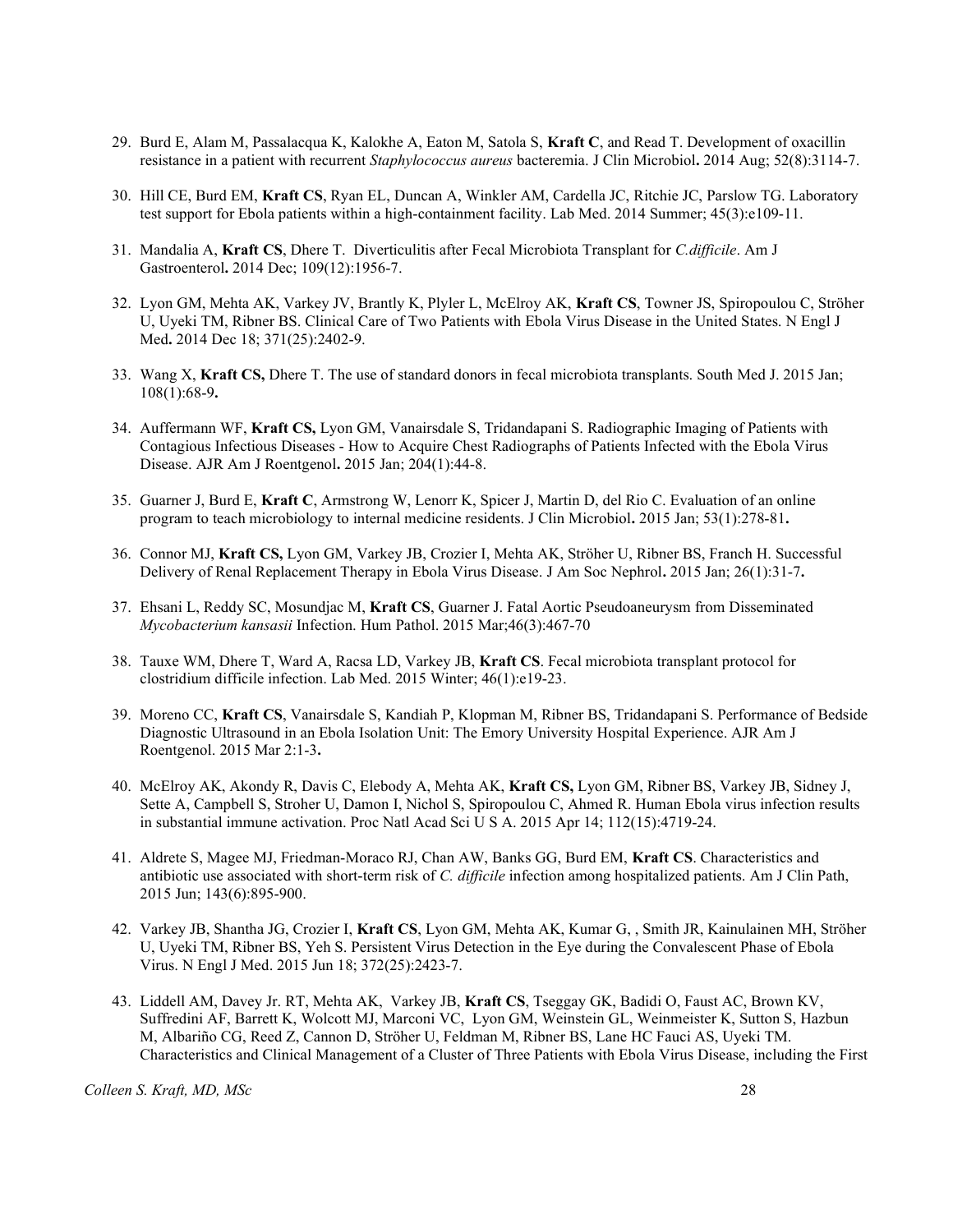Domestically-acquired Cases in the United States, Ann Intern Med. 2015 Jul 21;163(2):81-90.

- 44. Kraft CS, Hewlett AK, Koepsell S, Winkler AM, Kratochvil CJ, Larson L, Varkey JB, Mehta AK, Lyon GM, Friedman-Moraco RJ, Marconi VC, Hill CE, Sullivan JN, Johnson DW, Lisco SJ, Mulligan MJ, Uyeki TM, McElroy AK, Sealy T, Campbell S, Spiropoulou C, Ströher U, Crozier I, Sacra R, Connor MJ, Sueblivong V, Franch HA, Smith PW, Ribner BS. The Use of TKM-100802 and convalescent plasma in 2 patients with Ebola virus disease in the United States. 2015 Aug 15; 61(4):496-502.
- 45. Southern T, Racsa L, Albarino C, Fey P, Hinrichs S, Murphy C, Herrera V, Sambol A, Hill C, Ryan E, Kraft C, Campbell S, Sealy T, Schuh A, Ritchie J, Lyon GM, Mehta A, Varkey J, Ribner B, Brantly K, Stroher U, Iwen P, Burd E. Detection of Zaire ebolavirus from Contrived and Clinical Specimens Using FilmArray® and qRT-PCR. J Clin Microbiol. 2015 Sep; 53(9):2956-60.
- 46. Alikhan M, Kraft CS, Shih J, Lee F, Berkowitz D. A 68-year-old musician with cough, wheezing and a lung mass. Chest. 2015 Dec 1; 148(6):e181-3.
- 47. LaRocco M, Franek J, Leibach E, Weissfeld A, Kraft CS, Sautter R, Baselski V, Rodahl D, Peterson E, Cornish N. Effectiveness of Pre-analytic Practices on Contamination and Diagnostic Accuracy of Urine Cultures: A Laboratory Medicine Best Practices Systematic Review and Meta-Analysis. Clin Microbiol Rev. 2016 Jan; 29(1):105-47.
- 48. Fairley JK, Kozarsky PE, Kraft CS, Guarner J, Steinberg JP, Anderson E, Jacob JT, Meloy P, Gillespie D, Espinoza TR, Isakov A, Vanairsdale S, Baker E, Wu H. Ebola or Not? Evaluating the ill traveler from Ebola-affected countries in West Africa. Open Forum Infect Dis. 2016 Jan 18; 3(1):ofw005.
- 49. Racsa L, Kraft C, Olinger GG, Hensley LE. Viral Hemorrhagic Fever Diagnostics. Clin Infect Dis. 2016 Jan 15; 62(2):214-9.
- 50. Morrison AO, Morris Robert, Shannon A, Lauer S, Guarner J, Kraft CS. Cutaneous Acanthamoeba Infection in an Immunocompromised patient: A Case Report and Review of Histomorphologic Findings and Potential Pitfalls. Am J Clin Pathol. 2016 Feb; 145(2):266-70.
- 51. Uyeki TM, Mehta AK, Davey RT Jr, Liddell AM, Wolf T, Vetter P, Schmiedel S, Grünewald T, Jacobs M, Arribas JR, Evans L, Hewlett AL, Brantsaeter AB, Ippolito G, Rapp C, Hoepelman AI, Gutman J; Working Group of the U.S.–European Clinical Network on Clinical Management of Ebola Virus Disease Patients in the U.S. and Europe. Clinical Management of Ebola Virus Disease in the United States and Europe. N Engl J Med. 2016 Feb 18; 374(7):636-46.
- 52. Herstein JJ, Biddinger PD, Kraft C, Saiman L, Gibbs SG, Smith PW, Hewlett A, Lowe JJ. Initial Costs Incurred by Ebola Treatment Centers in the United States. Emerg Infect Dis. 2016 Feb; 22(2):350-2.
- 53. Herstein JJ. Biddinger PD, Kraft CS, Saiman L, Gibbs SG, Le AB, Smith PW, Hewlett A, Lowe JJ. Current Capabilities and Capacity of Ebola Treatment Centers in the United States. Infect Control Hosp Epidemiol. 2016 Mar; 37(3): 313-8.
- 54. Jelden KC, Iwen PC,Herstein JJ, Biddinger PD, Kraft CS, Saiman L, Smith PW, Hewlett AL, Gibbs SG, Lowe JJ. US Ebola Treatment Center clinical laboratory support. J Clin Microbiol. 2016 Apr; 54(4):1031-5.
- 55. Hensley-McBain T, Zevin A, Langevin S, Manuzak J, Gile J, Miller C, Agricola B, Katze M, Kraft CS, Klatt N. The effects of fecal microbial transplantation on microbiome and immunity in SIV-infected macaques. J Virol. 2016 Apr 29; 90 (10):4981-9.
- 56. Nasri H, Kabbani S, Bou Alwan M, Wang YF, Rebolledo PA, Kraft CS, Nguyen ML, Anderson AM, Rouphael N.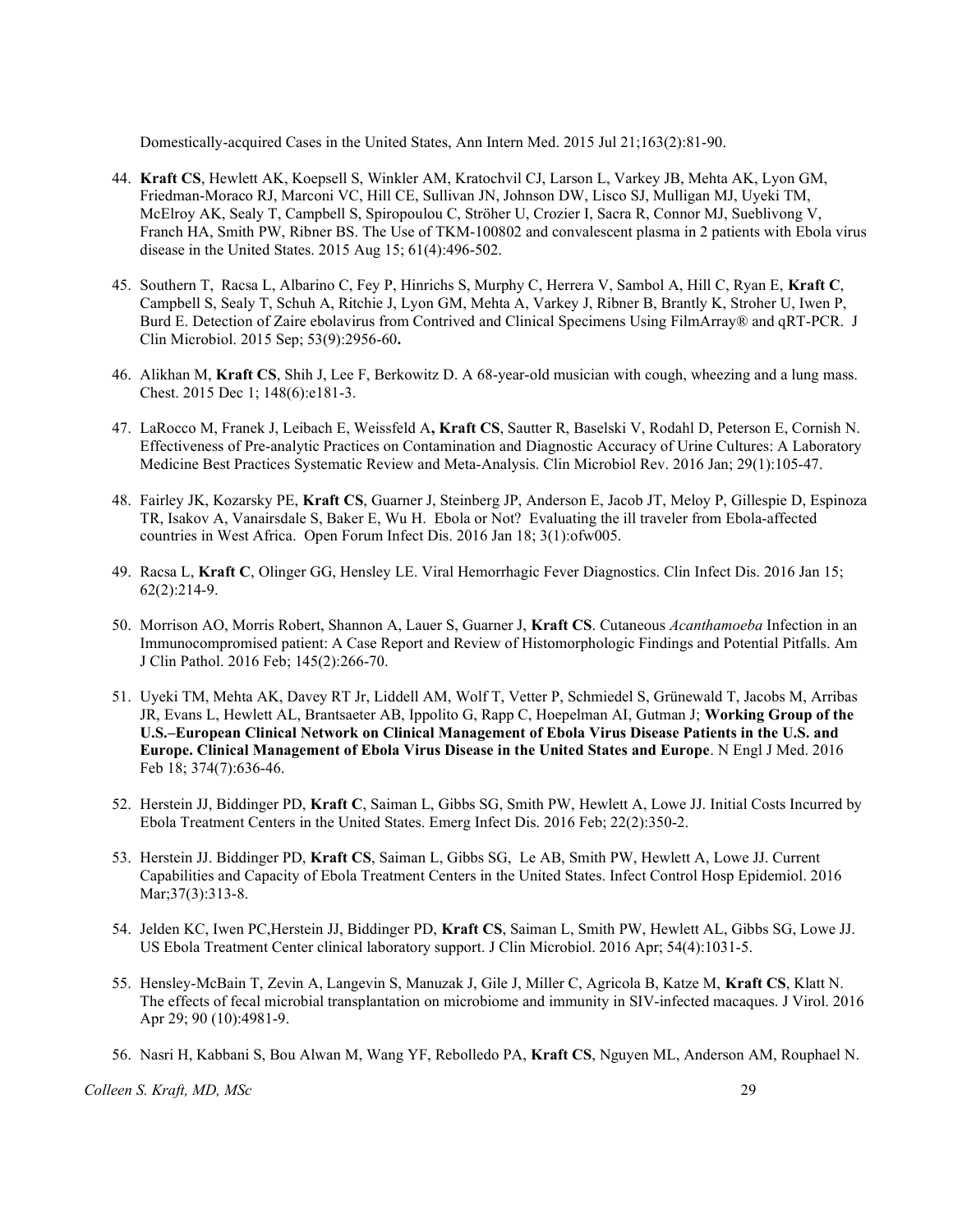Retrospective Study of Cryptococcal Meningitis with Elevated MIC to Fluconazole in Immunocompromised Patients. Open Forum Infect Dis. 2016 Apr 7; 3(2):ofw076.

- 57. Mandalia A, Ward A, Tauxe W, Kraft CS, Dhere T. Fecal transplant is as effective and safe in immunocompromised as non-immunocompromised patients for *Clostridium difficile*. International Journal of Colorectal Disease, Int J Colorectal Dis. 2016 May; 31(5):1059-60.
- 58. Fang S, Kraft CS, Dhere T, Srinivasan J, Begley B, Weinstein D, Shaffer VO. Successful Treatment of Chronic Pouchitis Utilizing Fecal Microbiota Transplantation (FMT): A Case Report. Int J Colorectal Dis. 2016 May; 31(5):1093-4.
- 59. Tauxe WM, Rebolledo PA, Neish E, Newman KL, Ward A, Dhere T, Kraft CS. Fecal Microbiota Transplant for Clostridium difficile Infection in Older Adults, Therap Adv Gastroenterol. 2016 May; 9(3):273-81.
- 60. Uyeki TM, Erickson BR, Campbell S, McElroy AK, Cannon D, Gibbons A, Sealy T, Kainulainen MH, Schuh AJ, Kraft CS, Mehta AK, Lyon GM, Varkey JB, Ribner BS, Ellison RT, Carmody E, Nau GJ, Spiropoulou G, Nichol ST, Ströher U. Ebola virus persistence in semen of male survivors, Clin Infect Dis. 2016 Jun 15;62(12):1552-5.
- 61. Yi J, Wahl K, Sederdahl B Jerris RR, Kraft CS, McCracken C , Gillespie S, Anderson EJ, Kirby AE, Shane AL, Moe CL. Molecular Epidemiology of Norovirus in Children and the Elderly in Atlanta. J Med Virol. 2016 Jun; 88(6):961-70.
- 62. Khanna S, Pardi DS, Kelly CR, Kraft CS, Dhere T, Henn MR, Lombardo MJ, Vulic M, Ohsumi T, Winkler J, Pindar C, McGovern BH, Pomerantz RJ, Aunins JG, Cook DN, Hohmann EL. A Novel Microbiome Therapeutic Increases Gut Microbiome Diversity and Prevents Recurrent Clostridium difficile Infection. J Infect Dis. 2016 Jul 15; 214(2):173-81.
- 63. Halpin A, de Man T, Kraft CS, Perry A, Chan AW, Lieu S, Mikell J, Limbago B, McDonald LC. Intestinal microbiome disruption in patients in a long-term acute care hospital: a case for development of microbiome disruption indices to improve infection prevention. Am J Infect Control. 2016 Jul 1; 44(7):830-6.
- 64. Cnops L, van Griensven J, Honko AN, Bausch DG, Sprecher A, Hill CE, Colebunders R, Johnson JC, Griffiths A, Palacios GF, Kraft CS, Kobinger G, Hewlett A, Norwood, Jr DA, Sabeti P, Jahrling PB, Formenty P, Kuhn JH, Ariën KK. Essentials of Filoviral Load Quantification. Lancet Infect Dis. 2016 Jul; 16(7):e134-8.
- 65. Rishishwar L, Kraft CS, Jordan IK. Population genomics of reduced vancomycin susceptibility in Staphylococcus aureus. mSphere. 2016 Jul 20;1(4).
- 66. Wong KK, Davey RT, Hewlett AL, Kraft CS, Mehta AK, Mulligan MJ, Beck A, Dorman W, Kratochvil, CJ, Lai L, Palmore TN, Rogers S, Smith PW, Suffredini AF, Wolcott M, Ströher U, Uyeki TM. Use of post-exposure prophylaxis after occupational exposure to Zaire Ebolavirus. Clin Infect Dis. 2016 Aug 1; 63(3):376-9.
- 67. McElroy AK, Harmon J, Flietstra T, Campbell S, Mehta AK, Kraft CS, Lyon GM, Varkey JB, Ribner BS, Kratochvil C, Iwen P, Smith P, Ahmed R, Nichol S, Spiropoulou C. Kinetic analysis of biomarkers in a cohort of US patients with Ebola virus disease. Clin Infect Dis. 2016 Aug 15; 63(4):460-7.
- 68. Yi J, Sederdahl BK, Wahl K, Jerris RR, Kraft CS, McCracken C, Gillespie S, Kirby AE, Shane AL, Moe CL, Anderson EJ. Rotavirus and Norovirus in Pediatric Healthcare-Associated Gastroenteritis. Open Forum Infect Dis. 2016 Aug 30; 3(4):ofw181.
- 69. McElroy AK, Harmon JR, Flietstra TD, Campbell S, Mehta AK, Kraft CS, Lyon GM, Varkey JB, Ribner BS, Kratochvil CJ, Iwen PC, Smith PW, Ahmed R, Nichol ST, Spiropoulou CF. Kinetic Analysis of Biomarkers in a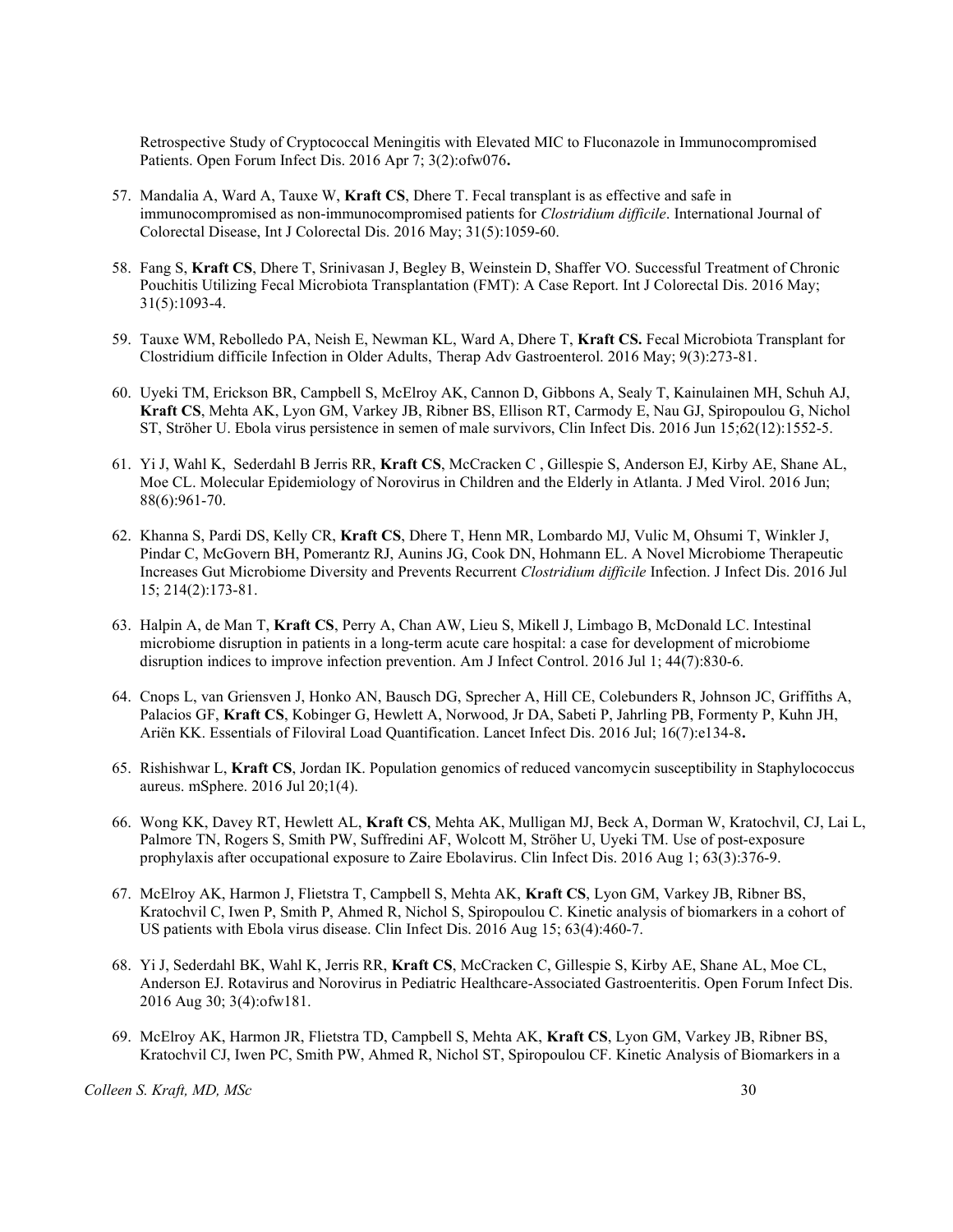Cohort of US Patients With Ebola Virus Disease, Clin Infect Dis. 2016 Aug 15;63(4):460-7.

- 70. PREVAIL II Writing Group; Multi-National PREVAIL II Study Team, Davey RT Jr, Dodd L, Proschan MA, Neaton J, Neuhaus Nordwall J, Koopmeiners JS, Beigel J, Tierney J, Lane HC, Fauci AS, Massaquoi MBF, Sahr F, Malvy D. A Randomized, Controlled Trial of ZMapp for Ebola Virus Infection. N Engl J Med. 2016 Oct 13; 375(15):1448-1456.
- 71. Kraft, CS. Editorial Commentary: Considerations of favipiravir as a medical countermeasure in future randomized controlled trials against Ebola virus disease. Clin Infect Dis. 2016 Nov 15; 63(10):1295-1296.
- 72. Kelley CF, Kraft CS, de Man TJB, Duphare C, Lee HW, Yang J, Easley KA, Tharp GK, Mulligan MM, Sullivan PS, Bosinger SE, Amara RR. The Rectal Mucosa and Condomless Receptive Anal Intercourse in HIV Negative MSM: Implications for HIV Transmission and Prevention. Mucosal Immunol. 2016 Nov 16.
- 73. Shantha JG, Crozier I, Varkey JB, Kraft CS, Lyon GM, Mehta AK, Donahue Carlson R, Hill CE, Kumar G. Debiec MR, Patel PS, Olsen TW, Nussenblatt RB, Martin DF, Ströher U, Uyeki TM, Ribner BS, Smith JR, Yeh S. Longterm management of panuveitis and iris heterochromia in an Ebola survivor. Ophthalmology, 2016 Dec; 123(12):2626-2628.e2.
- 74. Kraft CS, McAdam AJ, Carroll KC. A Rose by Any Other Name: Practical Updates on Microbial Nomenclature for Clinical Microbiology. 2016 Dec 28; 55(1):3-4.
- 75. Woodworth MH, Carpentieri C, Sitchenko K, Kraft CS. Challenges in Fecal Donor Selection and Screening for Fecal Microbiota Transplantation: A Review. Gut Microbes. 2017 May 4; 8(3):225-237.
- 76. Woodworth MH, Kraft CS. Commentary: Diagnostic and therapeutic considerations for oncology patients with Clostridium difficile infection. Journal of Oncology Practice, 2017 Jan; 13(1):31-32.
- 77. Aldrete S. Kraft CS, Magee MT, Chan A, Hutcherson D, Langston A, Greenwell B, Friedman-Moraco R. Risk Factors and Epidemiology of Clostridium difficile Infection in Hematopoietic Stem Cell Transplant Recipients During the Peritransplant Period. Transpl Infect Dis. 2017 Feb; 19(1).
- 78. Saeedi BJ, Morison DG, Kraft CS, Dhere T. Fecal Microbiota Transplant for Clostridium difficile Infection in a Pregnant Patient. Obstet Gynecol. 2017 Mar; 129(3):507-509.
- 79. Woodworth MH, Neish EM, Miller NS, Dhere T, Burd EM, Carpentieri C, Sitchenko KL, Kraft CS. Laboratory Testing of Donors and Stool for Fecal Microbiota Transplantation for Recurrent C. difficile Infection. J Clin Micro 2017 Apr; 55(4):1002-1010.
- 80. Kratochvil C, Evans L, Ribner BS, Lowe JJ, Harvey M, Hunt R, Tumpey A, Fagan R, Schwedhelm M, Bell SA, Maher J, Kraft CS, Cagliuso N, Vanairsdale S, Vasa A, Smith PW. The National Ebola Training & Education Center: Preparing the United States for Ebola and Other Special Pathogens. Health Secur. 2017 May/Jun; 15(3):253-260.
- 81. Serota DP, Kraft CS, Weimer MB. Treating the Symptom but not the Underlying Disease in Infective Endocarditis: A Teachable Moment. JAMA Intern Med. 2017 Jul 1; 177(7):1026-1027.
- 82. McElroy AK, Akondy RS, Harmon JR, Ellebedy AH, Cannon D, Klena JD, Sidney J, Sette A, Mehta AK, Kraft CS, Lyon GM, Varkey JB, Ribner BS, Nichol ST, Spiropoulou CF. A case of human Lassa virus infection with robust acute T cell activation and long-term virus-specific T cell responses. J Infect Dis. 2017 Jun 15; 215(12):1862- 1872.

 $\textit{Collection S. Kraft, MD, MSC}$  31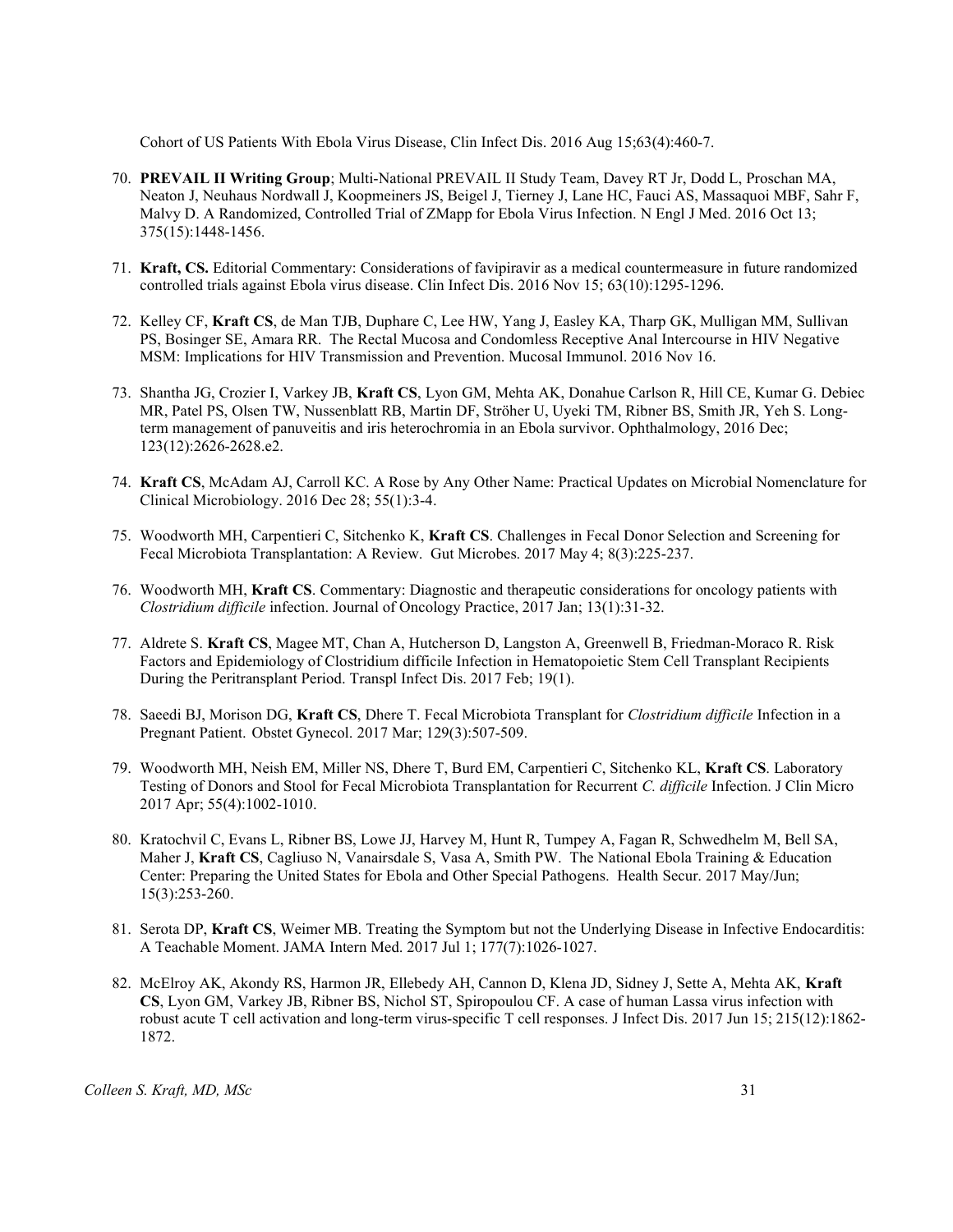- 83. Sederdahl BK, Yi J, Jerris R, Gillespie SE, Westblade LF, Kraft CS, Shane AL, Lopman B, Anderson EJ. The Residual Vaccine-Preventable Burden of Rotavirus Disease. Pediatr Infect Dis J. 2017 Aug; 36(8):780-781.
- 84. Neish AS, Pacifici R, Mulle JG, Kraft CS, Stephens DS. The Microbiome: current and future view of an ancient paradigm. Future Microbiol. 2017 Aug; 12:831-834.
- 85. Raabe VN, Kann G, Ribner BS, Morales A, Varkey JB, Mehta AK, Lyon GM, Vanairsdale S, Faber K, Becker S, Eickmann M, Strecker T, Brown S, Patel K, De Leuw P, Schuettfort G, Stephan C, Rabenau H, Klena JD, Rollin PE, McElroy A, Ströher U, Nichol S, Kraft CS, Wolf T; Emory Serious Communicable Diseases Unit. Favipiravir and Ribavirin Treatment of Epidemiologically Linked cases of Lassa Virus Disease. Clin Infect Dis. 2017 Sep 1; 65(5):855-859.
- 86. Carlson RD, Sheth AN, Read TD, Frisch MB, Mehta CC, Martin A, Haaland RE, Patel AS, Pau CP, Kraft CS, Ofotokun I. The female genital tract microbiome is associated with vaginal antiretroviral drug concentrations in HIV-infected women on antiretroviral therapy. J Infect Dis. 2017 Nov 15;216(8):990-999.
- 87. Woodworth MH, Wang T, Sitchenko KL, Carpentieri C, Friedman-Moraco RJ, Kraft CS. Ethical considerations in microbial therapeutic clinical trials. New Bioeth. 2017 Oct 17:1-9.
- 88. Raabe V, O'Neal P, Drenzek C, Kraft CS. Response to discharge criteria for patients with Lassa Fever infection. Clin Infect Dis. 2018 Feb 1;66(4):638-639.
- 89. Mumma JM, Durso FT, Ferguson AN, Gipson CL, Casanova L, Erukunuakpor K, Kraft CS, Walsh VL, Zimring C, DuBose J, Jacob JT for the CDC Prevention Epicenters Program. Human factors Risk Analyses of a Doffing Protocol for Ebola-level Personal Protective Equipment: Mapping Errors to Contamination. Clin Infect Dis. 2018 Mar 5;66(6):950-958.
- 90. Casanova LM, Erukunuakpor K, Kraft CS, Mumma JM, Durso FT, Ferguson AN, Gipson CL, Walsh VL, Zimring C, DuBose J, Jacob JT for the CDC Prevention Epicenters Program. Assessing viral transfer during doffing of Ebola-level personal protective equipment in a biocontainment unit. Clin Infect Dis. 2018 Mar 5;66(6):945-949.
- 91. Woodworth MH, Kraft CS, Mehta AK, Patzer R, Wang T, Mamo Y, Friedman-Moraco R. Tacrolimus concentration to prescribed dose ratio in solid organ transplant patients treated with fecal microbiota transplantation for recurrent Clostridium difficile infection; a retrospective cohort study. Transpl Infect Dis. 2018 Apr;20(2):e12857.
- 92. Schechter MC, Spicer JO, Aldrete S, Kraft CS. Serratia marcescens infectious endocarditis: injection drug use, leftsided heart disease and poor outcomes. Infectious Diseases Clinical Practice, in press.
- 93. Mamo Y, Woodworth MH, Wang T, Dhere T, Kraft CS. Durability and Long-Term Clinical Outcomes of Fecal Microbiota Transplant (FMT) Treatment in Patients with Recurrent Clostridium difficile Infection. Clin Infect Dis. 2018 May 17;66(11):1705-1711.
- 94. Gopalsamy SN, Sherman A, Woodworth MH, Lutgring JD, Kraft CS. Fecal microbiota transplant for multi-drug resistant organism decolonization administered during septic shock. Infect Control Hosp Epidemiol. 2018 Apr; 39(4):490-492.
- 95. Sam SS, Caliendo AM, Ingersoll J, Abdul-Ali D, Kraft CS. Performance Evaluation of the Aptima HSV-1 and 2 Assay for the Detection of HSV in cutaneous and mucocutaneous lesion specimens. J Clin Virol. 2018 Feb - Mar;99-100:1-4.
- 96. Reisler RB, Kraft CS, Bavari S, Cardile AP. Clinical Laboratory Values in Human Ebola Virus Disease Support the Relevance of the Intramuscular Ebola-Kikwit Rhesus Model. Clin Infect Dis. 2018 Apr 17;66(9):1479-1480.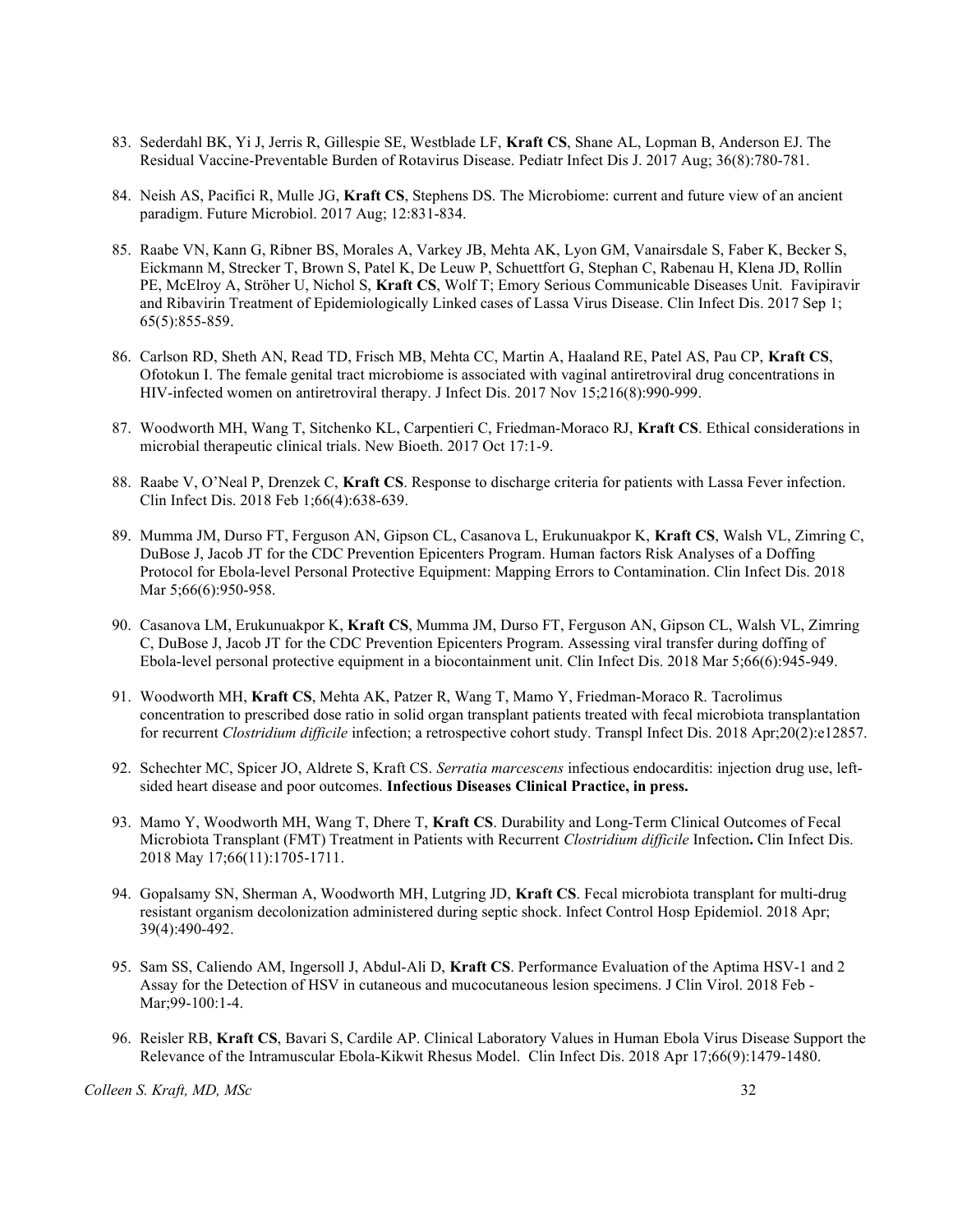- 97. Sederdahl BK, Yi J, Jerris RC, Gillespie SE, Westblade LF, Kraft CS, Shane SL, Anderson EJ. Trends in Rotavirus from 2001-2015 in Two Pediatric Hospitals in Atlanta, Georgia. Epidemiol Infect. 2018 Mar;146(4):465-467.
- 98. Wang T, Kraft CS, Woodworth MH. Dhere T, Eaton ME. Fecal microbiota transplant for refractory Clostridium difficile infection interrupts 25-year history of recurrent urinary tract infections. Open Forum Infect Dis. 2018 Jan 15;5(2):ofy016.
- 99. Pescatore NA. Rollak R, Kraft CS, Mulle JG, Kelley CF. Anatomic Site of Sampling and the Rectal Mucosal Microbiota in HIV negative MSM engaging in CRAI. AIDS Res Hum Retroviruses. 2018 Mar;34(3):277-281.
- 100.Takemiya K, Ning X, Seo W, Wang X, Mohammad R, Joseph G, Titterington JS, Kraft CS, Nye JA, Murthy N, Goodman MM, Taylor WR. Novel PET and near infrared imaging probes for the specific detection of bacterial infections associated with cardiac devices. JACC Cardiovasc Imaging. 2018 Apr 13.
- 101. Serota DP, Sexton MB, Kraft CS, Palacio Bedoya F. Severe Community Acquired Pneumonia due to Acinetobacter baumannii in North America: Case Report and Review of the Literature. Open Forum Infect Dis. 2018 Mar 10;5(3):ofy044.
- 102.Whitmer SLM, Strecker T, Cadar D, Dienes H, Faber K, Patel K, Brown SM, Davis WG, Klena JD, Rollin PE, Schmidt-Chanasit J, Fichet-Calvet E, Noack B, Emmerich P, Rieger T, Wolff S, Fehling SK, Eickmann M, Mengel JP, Schultze T, Hain T, Ampofo W, Bonney K, Aryeequaye JND, Ribner B, Varkey JB, Mehta AK, Lyon GM, Kann G, De Leuw P, Schuettfort G, Stephan C, Wieland U, Fries JWU, Kochanek M, Kraft CS, Wolf T, Nichol ST, Becker S, Ströher U, Günther S. New Lineage of Lassa Virus, Togo, 2016. Emerg Infect Dis. 2018 Mar;24(3):599- 602.
- 103.Sam SS, Ingersoll J. Racsa LD, Caliendo AM, Racsa PN, Igwe D, Abdul-Ali D, Josephson C, Kraft CS. Long-term stability of CMV DNA in human breast milk. J Clin Virol. 2018 May; 102:39-41.
- 104.Shantha J, Mattia JG, Goba A, Barnes KG, Ibrahim F, Kraft CS, Hayek B, Hartnett J, Shaffer JG, Sandi JD, Momoh M, Jalloh S, Grant D, Dierberg K, Chang J, Mishra S, Chan A, Fowler R, O'Dempsey T,Kaluma E, Hendricks T, Reiners R, Reiners M, Gess LA, O'Neill K, Kamara S, Wurie A, Mansaray M, Acharya N, Liu W, Bavari S, Palacios G, Teshome M, Crozier I, Farmer PE, Uyeki TM, Bausch DG, Garry RF, Vandy M, Yeh S. Ebola Virus Persistence in Ocular Tissues and Fluids (EVICT) Study: RT-PCR and Cataract Surgery Outcomes of Ebola Survivors in Sierra Leone. EBioMedicine, 2018 Apr; 30:217-224.
- 105.DuBose JR, Matic Z, Wong Sala MF, Mumma JM, Kraft CS, Casanova LM, Erukunuakpor K, Durso FT, Walsh VL, Shah P, Zimring C, Jacob JT, CDC Prevention Epicenters. Design Strategies to Improve Healthcare Worker Safety in Biocontainment Units: Learning from Ebola Preparedness. Infect Control Hosp Epidemiol. 2018 Aug; 39 (8): 961-967.
- 106.Sam SS, Caliendo AM, Ingersoll J, Abdul-Ali D, Hill CE, Kraft CS. Evaluation of Performance Characteristics of Panther Fusion Assays for the Detection of Respiratory Viruses from Nasopharyngeal and Lower Respiratory Tract Specimens. J Clin Microbiol. 2018 Jul 26;56(8).
- 107.Cheng Y, Phelps E, Ganapini V, Khan N, Ouyang F, Xu H, Khanna S, Tariq R, Friedman-Moraco RJ, Woodworth MH, Dhere T, Kraft CS, Kao D, Smith J, Le L, El-Nachef N, Kaur N, Kowsika S, Ehrlich A, Smith M, Safdar N, Misch EA, Allegretti JR, Flynn A, Kassam Z, Sharfuddin A, Vuppalanchi R, Fischer M. Fecal Microbiota Transplantation for the Treatment of Recurrent and Severe Clostridium difficile Infection In Solid Organ Transplant Recipients: A Multicenter Experience. Am J Transplant. 2019 Feb;19(2):501-511.

108.Siegler AJ, Mayer KH, Liu AY, Patel RR, Ahlschlager LM, Kraft CS, Fish R, Wiatrek SE, Sullivan PS. Clin Infect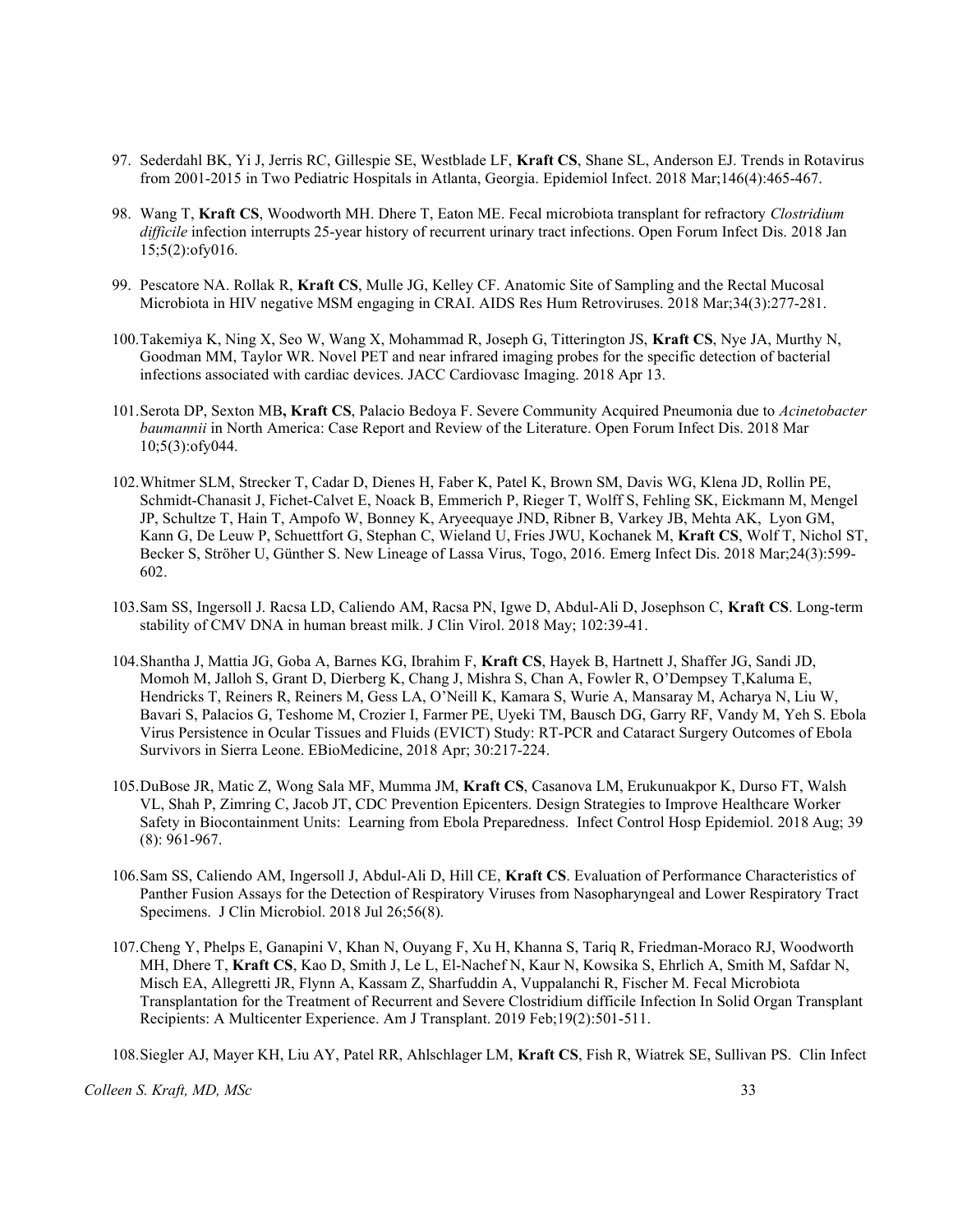Dis. 2019 Jan 18;68(3):501-504.

- 109.Rubinstein ML, Kraft CS, JS Parrott. Determining Qualitative Effect Size Ratings Using a Likelihood Ratio Scatter Matrix in Diagnostic Test Accuracy Systematic Reviews. Diagnosis (Berl). 2018 Nov 27;5(4):205-214.
- 110.Commentary: Making the Invisible Visible: Why Does Design Matter for Safe Doffing? Zimring CM, Matić Z, Sala MFW, Mumma JM, Kraft CS, Casanova LM, Erukunuakpor K, Durso FT, Walsh VL, Shah P, Jacob JT, DuBose JR, for the CDC Prevention Epicenters Program. Infect Control Hosp Epidemiol. 2018 Nov;39(11):1375- 1377.
- 111.Gopalsamy SN, Woodworth MH, Wang T, Mehta N, Carpentieri CT, Friedman-Moraco RJ, Mehta AK, Larsen CP, Kraft CS. The use of microbiome restoration therapeutics to eliminate intestinal colonization with multi-drug resistant organisms. Am J Med Sci. 2018 Nov;356(5):433-440.
- 112.Saubolle MA, Weissfeld AS, Kraft CS. Designing Studies Acceptable for Abstraction and Inclusion in Evidence-Based Laboratory Practice Guidelines. J Clin Micro 2019 Feb 27;57(3).
- 113.McElroy AK, Shrivastava-Ranjan P, Harmon JR, Martines RB, Silva-Flannery L, Flietstra TD, Kraft CS, Mehta AK, Lyon GM, Varkey JB, Ribner BS, Nichol ST, Zaki SR, Spiropoulou CF. sCD163, a marker of macrophage activation, is associated with fatal and severe Ebola virus disease in humans. Emerg Infect Dis 2019 Feb;25(2):290- 298.
- 114.Barber DL, Sakai S, Kudchadkar RR, Fling SP, Day TA, Vergara JA, Ashkin D, Cheng JH, Lundgren L, Raabe VN, Kraft CS, Nieva JJ, Cheever MA, Nghiem PT, Sharon E. Tuberculosis following PD-1 blockade for cancer immunotherapy. Sci Transl Med 2019 Jan 16;11(475).
- 115.Bhadelia N, Sauer L, Cieslak TJ, Davey RT, McLellan S, Uyeki TM, Kortepeter MG; National Ebola Training and Education Center's Special Pathogens Research Network (SPRN)'s Medical Countermeasures Working Group. Evaluating Promising Investigational Medical Countermeasures: Recommendations in the Absence of Guidelines. Health Secur. 2019 Jan/Feb;17(1):46-53.
- 116.Kraft CS, Kortepeter MG, Gordon B, Sauer LM, Shenoy ES, Eiras DP, Larson L, Garland JA, Mehta AK, Barrett K, Price CS, Croyle C, West LR, Noren B, Kline S, Arguinchona C, Arguinchona H, McLellan S, Risi G, Uyeki TM, Davey Jr, RT, Schweinle JE, Schwedhelm MM, Harvey M, Hunt RC, Kratochvil CJ. The Special Pathogens Research Network: Enabling Research Readiness. Health Secur. 2019 Jan/Feb;17(1):35-45.
- 117.Vasa A, Madad S, Larson L, Kraft CS, Vanairsdale S, Grein JD, Garland J, Butterworth VM, Kratochvil CJ. A Novel Approach to Infectious Disease Preparedness: Incorporating Investigational Therapeutics and Research Objectives into Full-Scale Exercises. Health Secur. 2019 Jan/Feb;17(1):54-61.
- 118.Kuhn JH, Adachi T, Adhikari NKJ, Arribas JR, Bah IE, Bausch DG, Bhadelia N, Borchert M, Brantsæter AB, Brett-Major DM, Burgess TH, Chertow DS, Chute CG, Cieslak TJ, Colebunders R, Crozier I, Davey RT, de Clerck H, Delgado R, Evans L, Fallah M, Fischer WA 2nd, Fletcher TE, Fowler RA, Grünewald T, Hall A, Hewlett A, Hoepelman AIM, Houlihan CF, Ippolito G, Jacob ST, Jacobs M, Jakob R, Jacquerioz FA, Kaiser L, Kalil AC, Kamara RF, Kapetshi J, Klenk HD, Kobinger G, Kortepeter MG, Kraft CS, Kratz T, Bosa HSK, Lado M, Lamontagne F, Lane HC, Lobel L, Lutwama J, Lyon GM 3rd, Massaquoi MBF, Massaquoi TA, Mehta AK, Makuma VM, Murthy S, Musoke TS, Muyembe-Tamfum JJ, Nakyeyune P, Nanclares C, Nanyunja M, Nsio-Mbeta J, O'Dempsey T, Pawęska JT, Peters CJ, Piot P, Rapp C, Renaud B, Ribner B, Sabeti PC, Schieffelin JS, Slenczka W, Soka MJ, Sprecher A, Strong J, Swanepoel R, Uyeki TM, van Herp M, Vetter P, Wohl DA, Wolf T, Wolz A, Wurie AH, Yoti Z. New Filovirus Disease Classification and Nomenclature. Nat Rev Microbiol. 2019 May; 17(5):261-263.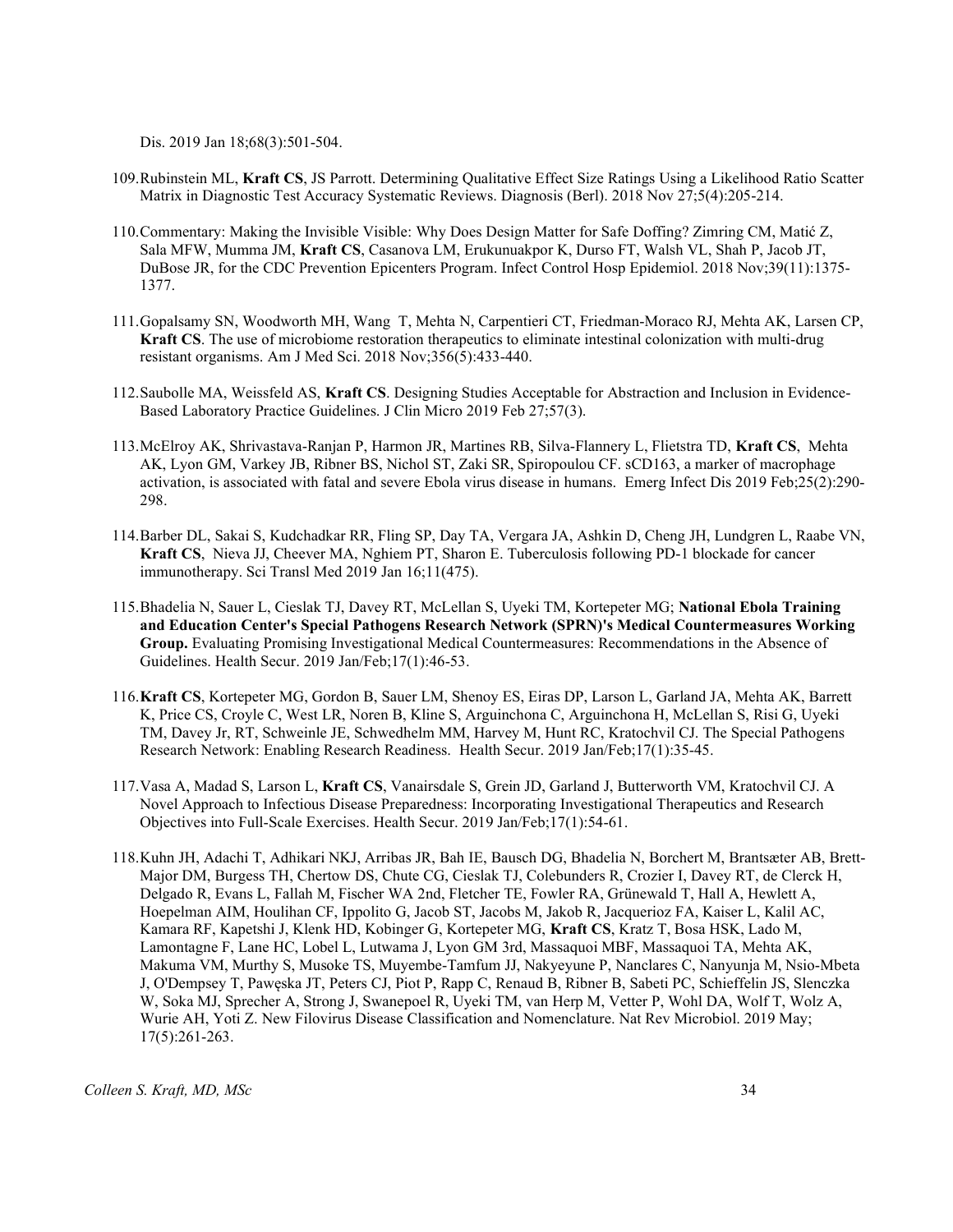- 119.Kraft CS, Parrott JS, Cornish NE, Rubinstein ML, Weissfeld AS, McNult P, Nachamkin I, Humphries RM, Kirn TJ, Dien Bard J, Lutgring JD, Gullett JC, Bittencourt CE, Benson S, Bobenchik AM, Sautter RL, Baselski V, Atlas MC, Marlowe EM, Miller NS, Fischer M, Richter SS, Gilligan P, Snyder JW. A Laboratory Medicine Best Practices Systematic Review and Meta-analysis of Nucleic Acid Amplification Tests (NAATs) and Algorithms Including NAATs for the Diagnosis of Clostridioides (Clostridium) difficile in Adults. Clin Microbiol Rev. 2019 May 29:32(3).
- 120.Wong MF, Zorana Matić, Campigliaa GC, Zimring CM, Mumma JM, Kraft CS, Casanova LM, Durso FT, Walsh VM, Shah PY, Shane AL, Jacob JT, DuBose JR, and the CDC Prevention Epicenters Program, Design Strategies to Reduce Risk During Doffing of High-Level Personal Protective Equipment in Biocontainment Units, Clin Infect Dis. 2019 Sep 13;69(Supplement 3):S241-S247.
- 121.Mumma JM, Durso FT, Casanova LM, Erukunuakpor K, Kraft CS, Ray SM, Shane AL, Walsh AL, Shah PY, Zimring C, DuBose J, Jacob JT, and the CDC Prevention Epicenters Program. Variability in Duration and Thoroughness of Hand Hygiene. Clin Infect Dis. 2019 Sep 13;69(Supplement\_3):S221-S223.
- 122.Mumma JM, Durso FT, Casanova LM, Erukunuakpor K, Kraft CS, Ray SM, Shane AL, Walsh AL, Shah PY, Zimring C, DuBose J, Jacob JT, and the CDC Prevention Epicenters Program.. Common Behaviors and Faults When Doffing Personal Protective Equipment for Patients with Serious Communicable Diseases. Clin Infect Dis. 2019 Sep 13;69(Supplement\_3):S214-S220.
- 123.Kraft CS, Mehta AK, Varkey JB, Lyon GM, Vanairsdale S, Bell SA, Burd EM, Sexton ME, Cassidy L, Olinger P, Rengarajan K, Raabe VN, Davis E, Henderson S, DesRoches P, Xu Y, Mulligan MJ, Ribner BS. Serosurvey on healthcare personnel caring for patients with Ebola virus disease and Lassa virus in the United States. **ICHE**, in press.
- 124.Jacob ST, Crozier I, Fischer WA, Hewlett A, Kraft CS, de La Vega MA, Soka MJ, Wahl M, Griffith A, Kuhn JH, Bollinger L. Ebola virus disease. Nat Rev Dis Primers. 2020 Feb 20;6(1):13.
- 125.Characterization of Ebola Convalescent Plasma Donor Immune Response and Psoralen Treated Plasma in the United States. Dean CL, Hooper JW, Dye JM, Zak SE, Koepsell SA, Corash L, Benjamin RJ, Kwilas S, Bonds S, Winkler AM, Kraft CS. Transfusion, in press.
- 126.Wells J, Crozier I, Kraft CS, Sexton ME, Hill CE, Ribner BS, Bavari S, Palacios G, Van Gelder R, Grossniklaus H, Cazares L, Zeng X, Shantha JG, Yeh S. Approach to cataract in an Ebola virus disease survivor with prior ocular viral persistence: phacoemulsification surgery, lens biopsy, and laboratory analyses. Emerg Inf Dis, in press.
- 127.Almulhima A, Vellozzi-Averhoff CM, Howard-Anderson J, Babiker A, Kraft CS. Bilateral Necrotizing Pneumonia In a 30-Year-Old Woman, a Hairy Situation. J Clin Micro, in press.
- 128.Ransom EM, Burnham CD, Jones L, Kraft CS, McDonald LC, Reinink AR, Young VB.Fecal Microbiota Transplantations: Where Are We, Where Are We Going, and What Is the Role of the Clinical Laboratory? Clin Chem. 2020 Apr 1;66(4):512-517
- 129.Waggoner JJ, Stittleburg V, Pond R, Saklawi Y, Sahoo MK, Babiker A, Hussaini L, Kraft CS, Pinsky BA, Anderson EJ, Rouphael N. Triplex Real-Time RT-PCR for Severe Acute Respiratory Syndrome Coronavirus 2. Emerg Infec Dis 2020 Apr 15: 26 (7).
- 130.Pompeii LA, Kraft CS, Brownsword EA, Lane MA, Benavides E, Rios J, Radonovich LJ Jr. Training and Fit Testing of Health Care Personnel for Reusable Elastomeric Half-Mask Respirators Compared With Disposable N95 Respirators. JAMA. 2020 Mar 25.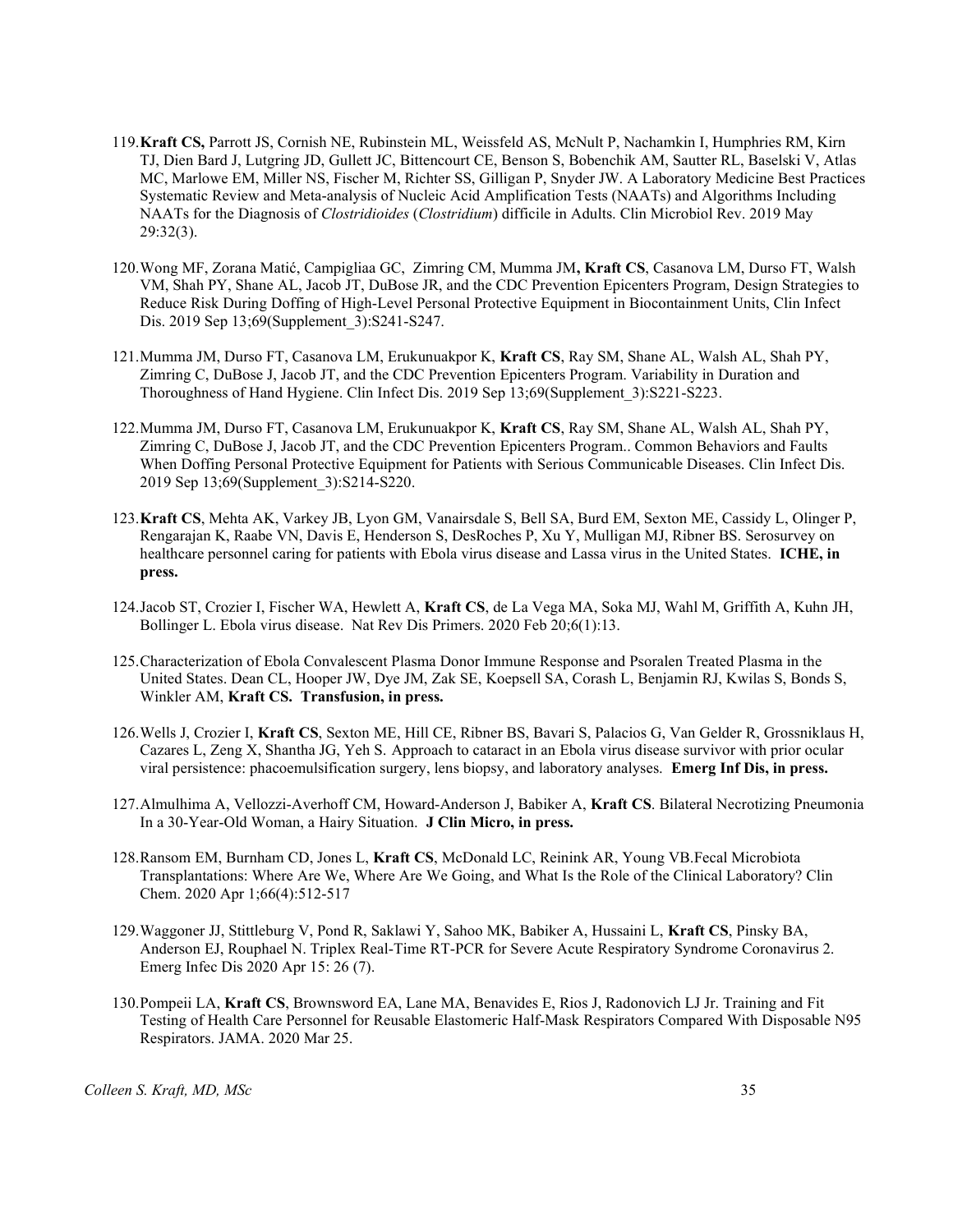# b. Manuscripts Submitted

- 1. Wang T, Friedman-Moraco RJ, Mehta N, Carpentieri C, Mehta AK, Rouphael N, Stowell S, Dhere T, Larsen CP, Kraft CS, Woodworth MH. Limiting Risks of Fecal Microbiota Transplantation in Immunosuppressed Patients. Submitted to AJT.
- 2. Haydek JP, Rishishwar L, Chande AT, Jordan IK, de Man TJB, Tauxe WM. Neish E, Ward A, Sitchenko KL, Woodworth MH, Neish AS, Dhere T, Kraft CS. Dissimilarities Between Luminal and Mucosal Microbiota among Fecal Microbiota Transplant Recipients. Submitted to Amer J Gastroenterol.
- 3. Rossetti R, Smith T, Luo W, Taussig J, Valentine-Graves M, Sullivan P, Ingersoll JM, Kraft CS, Ethridge S, Wesolowski L, Delaney K, Owen SM, Johnson JA, Masciotra S. Performance Evaluation of the Aptima HIV-1 RNA Quant Assay on the Panther System using the Standard and Dilution Protocols. Submitted to Journal of Clinical Virology.
- 4. Adelman MW, Woodworth MH, Langelier C, Kempker JJ, Busch L, Kraft CS, Martin GS. The gut microbiome's role in the development, maintenance, and outcomes of sepsis: a narrative review. Submitted to Critical Care.
- 5. Haddad NS, Nozick S, Kim G, Ohanion S, Kraft C, Rebolledo-Esteinou R, Wang Y, Wu H, Bressler A, Le SNT, Cannon LE, Lee FE, Daiss JL. Serum Antibodies Specific for Secreted Clostridioides difficile Toxins TcdB-CROP and CDTb are Predictors of Low Recurrence among Infected Patients. Submitted to mBio.
- 6. Sauer LM, Evans JD, Bhadelia N, Uyeki T, McLellan S, Frank M, Kratochvil CJ, Kraft C, Risi G, Mehta A, Kortepeter M. A Systematic Approach to Assessing Medical Countermeasure Evidence for High Consequence Pathogen Outbreaks. Submitted to J Health Security
- 7. Steed DB, Wang T, Raheja D, Waldman AD, Babiker A, Dhere T, Kraft CS, Woodworth MH. Gram-negative taxa and antimicrobial susceptibility after fecal microbiota transplantation for recurrent Clostridioides difficile infection. Submitted to Frontiers in Microbiology.
- 8. Cheng YW, Alhaffar D, Saha S, Khanna S, Bohm M, Phelps E, Ghabril M, Orman E, Sashidhar S, Rogers N, Xu H, Khoruts A, Vaughn B, Kao D, Wong K, Cammarota G, Ianiro G, Dhere T, Kraft CS, Mehta N, Woodworth MH, Allegretti JR, Marcus J, El-Nachef N, Fischer M. Fecal microbiota transplantation is highly safe and effective in patients with Clostridioides difficile infection and liver cirrhosis: a multicenter observational study. Submitted to Hepatology.
- 9. Auld SC, Caridi-Scheible M, Blum JM, Robichaux C, Kraft C, Jacob JT, Jabaley CS, Carpenter D, Kaplow R, Hernandez-Romieu AC, Adelman MW, Martin GS, Coopersmith CM, Murphy DJ, the Emory COVID-19 Quality and Clinical Research Collaborative. ICU and ventilator mortality among critically ill adults with COVID-19. Submitted to NEJM.

# c. Review Articles

- 1. Albrich WC, Kraft C, Fisk T, Albrecht H. A mechanic with a bad valve: blood-culture-negative endocarditis. Lancet Infect Dis. 2004 Dec; 4(12):777-84.
- 2. Kraft CS, Armstrong WS, Caliendo, AM. Medical Microbiology: Interpreting CMV Viral Load Testing: Understanding the Laboratory Perspective. Clin Infect Dis. 2012 Jul;55(1):75-81.

# d. Book Chapters

1. Kraft C and Caliendo AM. Molecular Detection and Characterization of HIV. In: Molecular Microbiology. Diagnostic Principles and Practice. 2nd Edition. Eds. DH Persing, FC Tenover, R Hayden, F Nolte, Y-W Tang, A Van Belkum. ASM Press. 2011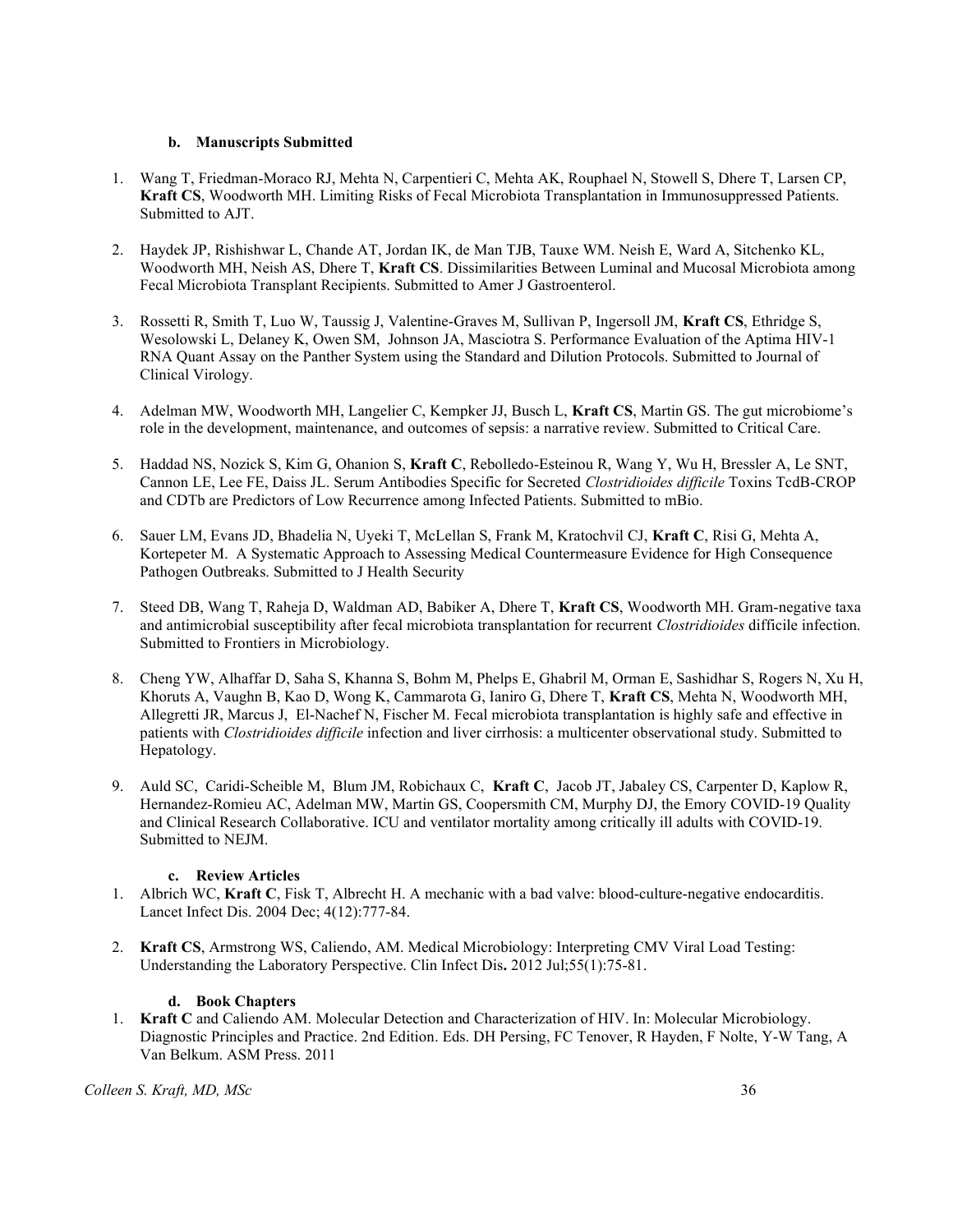- 2. Kraft CS and Caliendo AM. Human Immunodeficiency Virus Type 1. In: Molecular Pathology and Clinical Practice. Ed. Leonard, Springer, in press.
- 3. Kraft CS and Caliendo AM. Molecular Detection and Characterization of HIV. In: Molecular Microbiology. Diagnostic Principles and Practice. 3rd Edition. Eds. DH Persing, FC Tenover, R Hayden, F Nolte, Y-W Tang, A Van Belkum. ASM Press. 2015
- 4. Kuhn JS, Misasi J, Jahrling PB, Kraft CS, Hewlett A. Marburgviruses and Ebolaviruses. In: In book: CDS:ID [Clinical Decision Support: Infectious Diseases], Edition: 2nd, Publisher: Decision Support in Medicine, LLC, Wilmington, Delaware, USA, Editors: Frederick S. Southwick, Bernard Hirschel, Adolf W. Karchmer, Carol A. Kauffman, Richard P. Wenzel, S. Swaminathan. 2016.
- 5. Armstrong WS, Guarner J, Kraft CS, Caliendo AM. Human Immunodeficiency Virus. Microbiol Spectr. 2016 Aug;4(4).

# e. Manuals, videos, computer programs, and other teaching aids

- 1. Author, NEJM Knowledge +, authored 12 questions in Infectious Diseases for comprehensive lifelong learning product from NEJM Group
- 2. Consultant, Microbiology Vignettes. On-line cases or laboratory scenarios that use an interactive, question-based tool for self-learning (http://www.path.emory.edu/Vignettes/), endorsed by IDSA
- 3. Speaker, Emory University Coursera Course, "Ebola Virus Disease: An Evolving Epidemic", April 14, 2015

# f. Published abstracts

- 1. Roberts-Wilson, T. K., Kraft C, Tangpricha, V., Wu, A., & Fantz, C. R. (2011). Comparison of Gender-Specific Clinical Laboratory Reference Ranges in Transgender Patients. In AMERICAN JOURNAL OF CLINICAL PATHOLOGY Vol. 136 (pp. 465).
- 2. McCloskey, C. B., Kraft CS, Byrd, E., Caliendo, A. M., & Hill, C. E. (2010). Characterization of Novel 2009 H1N1 Specimens with a Positive Hemagglutinin 1 (H1) Signal in the Luminex xTAG (TM) Respiratory Viral Panel (RVP) Assay. In JOURNAL OF MOLECULAR DIAGNOSTICS Vol. 12 (pp. 876).
- 3. Kraft CS, Hill, C. E., Eaton, M. E., McCloskey, C., & Caliendo, A. M. (2010). Effect of Refrigeration and Additional Centrifugation on HIV 1 Quantitative Viral Load Testing Using Plasma Preparation Tubes (TM) (PPTs) in the COBAS (R) Ampliprep/COBAS (R) Taqman (R) HIV 1 Test. In JOURNAL OF MOLECULAR DIAGNOSTICS Vol. 12 (pp. 890).
- 4. Boeras D, Luisi N, Karita E, Mwananyanda L, McKinney S, Sharkey T, Keeling M, Conkling M, Chomba E, Kraft C, Bizimana J, Kilembe W, Tichacek A, Caliendo A, Hunter E, Allen S. (2010). Evolution of indeterminate or discrepant rapid HIV test results in couples' HIV testing and counseling centers in Africa. In AIDS RESEARCH AND HUMAN RETROVIRUSES Vol. 26 (pp. A149).
- 5. Basu D, Kraft CS, Hraber PT, Schaefer M, Hawkins PA, Chomba E, Mulenga J, Allen S, Manigart O, Hunter E. (2010). Frequency and Viral Dynamics of HIV-1 Superinfection in a Zambian Subtype C Cohort. In AIDS RESEARCH AND HUMAN RETROVIRUSES Vol. 26 (pp. A147-A148).
- 6. Bronner L, Boeras DI, Luisi N, Karita E, Mwananyanda L, McKinney S, Sharkey T, Keeling M, Conkling M, Chomba E, Kraft C, Bizimana J, Kilembe W, Tichacek A, Caliendo AM, Hunter E, Allen S. (2010). Predictors of false positive rapid HIV tests in couples from a clade A HIV endemic city. In AIDS RESEARCH AND HUMAN RETROVIRUSES Vol. 26 (pp. A146).